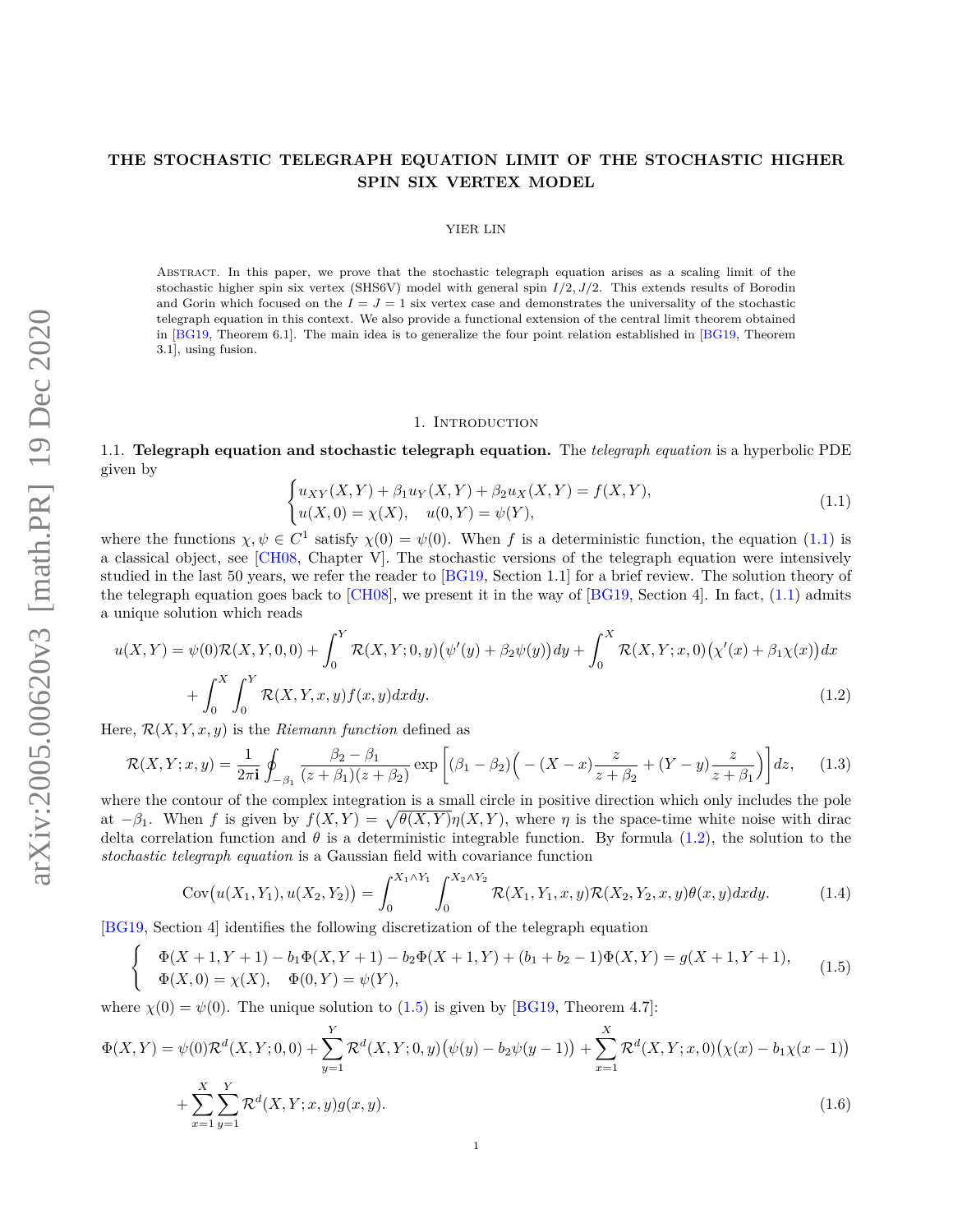where the discrete Riemann function  $\mathcal{R}^d$  equals (see [\[BG19,](#page-23-0) Eq. 45])

<span id="page-1-2"></span>
$$
\mathcal{R}^{d}(X, Y; x, y) = \frac{1}{2\pi i} \oint_{-\frac{1}{b_2(1-b_1)}} \frac{(b_2 - b_1)dz}{(1 + b_2(1 - b_1)z)(1 + b_1(1 - b_2)z)} \times \left(\frac{1 + b_1(1 - b_1)z}{1 + b_2(1 - b_1)z}\right)^{X - x} \left(\frac{1 + b_2(1 - b_2)z}{1 + b_1(1 - b_2)z}\right)^{Y - y}.
$$
\n(1.7)

Here, the contour is a small circle going in positive direction which only encircles the pole at  $-\frac{1}{b_2(1-b_1)}$ .

In the first version of the arxiv paper [\[BG18\]](#page-23-2), Borodin and Gorin showed that under a special scaling regime where the weight of the corner type vertex goes to zero, the height function of the stochastic six vertex model converges to the telegraph equation. They also conjectured that the fluctuation field will converge to the stochastic telegraph equation with some heuristic arguments and proved this result under a special situation called *low density boundary regime*. The result for general boundary condition was later proved in [\[ST19\]](#page-23-3) and [\[BG19\]](#page-23-0) via two distinct approaches. This result comes as a surprise. Since from [\[GS92,](#page-23-4) [BCG16\]](#page-23-5) we know that the stochastic six vertex model belongs to the KPZ universality class. The one point fluctuation of the models in this universality is governed by Tracy Widom distribution [\[TW94\]](#page-23-6). However, the solution to the stochastic telegraph equation does not lie in this universality (since it is a Gaussian field). In addition,[\[CGST20\]](#page-23-7) shows that under weakly asymmetric scaling (which is a different scaling compared with the one in [\[BG19\]](#page-23-0)), the stochastic six vertex model converges to the KPZ equation [\[KPZ86,](#page-23-8) [Cor12\]](#page-23-9), which is a parabolic stochastic PDE while the stochastic telegraph equation is hyperbolic!

It is natural to ask if the stochastic telegraph equation also arises as a scaling limit of other probabilistic models. In this paper, we show that the stochastic higher spin six vertex (SHS6V) model, which is a higher spin generalization of the stochastic six vertex model, converges to the stochastic telegraph equation under certain scaling regime. This extends the universality of the stochastic telegraph equation. In addition, [\[Lin20\]](#page-23-10) showed that under a different scaling than the one considered in this paper, the SHS6V model converges to the KPZ equation. This tells us that the SHS6V model converges to two distinct types of stochastic PDE under various choice of scaling.

1.2. **The SHS6V model.** The SHS6V model is a four-parameter family of quantum integrable system first introduced in [\[CP16\]](#page-23-11) and has been intensely studied in recent years, from the perspective of symmetric polynomial [\[Bor17,](#page-23-12) [Bor18\]](#page-23-13), exact solvability [\[BCPS15,](#page-23-14) [CP16,](#page-23-11) [BP18\]](#page-23-15), Markov duality [\[CP16,](#page-23-11) [Kua18,](#page-23-16) [Lin19\]](#page-23-17) and scaling limit [\[CT17,](#page-23-18) [IMS20,](#page-23-19) [Lin20\]](#page-23-10). In particular, it is a higher spin generalization of stochastic six vertex model from spin parameter  $I = J = 1$  to general  $I, J \in \mathbb{Z}_{\geq 1}$ . In this paper, we discover a scaling regime for the SHS6V model (which degenerates to the scaling in [\[BG19\]](#page-23-0) when  $I = J = 1$ ), under which we prove that: 1) the hydrodynamic limit of the SHS6V model is a telegraph equation; 2) the fluctuation field of the model converges to a stochastic telegraph equation. To explain our result with more detail, we start with a brief review of the SHS6V model.

<span id="page-1-0"></span>**Definition 1.1** ( $J = 1$  L-matrix). We define the  $J = 1$  L-matrix to be a matrix with row and column indexed *by*  $\mathbb{Z}_{\geq 0} \times \{0, 1\}$ *. The element of the*  $J = 1$  L-matrix is specified by

$$
L_{\alpha}^{(1)}(m,0;m,0) = \frac{1 + \alpha q^m}{1 + \alpha}, \quad L_{\alpha}^{(1)}(m,0;m-1,1) = \frac{\alpha (1 - q^m)}{1 + \alpha},
$$
  

$$
L_{\alpha}^{(1)}(m,1;m,1) = \frac{\alpha + \nu q^m}{1 + \alpha}, \quad L_{\alpha}^{(1)}(m,1;m+1,0) = \frac{1 - \nu q^m}{1 + \alpha}
$$

and  $L_{\alpha}^{(1)}(i_1, j_1; i_2, j_2) = 0$  for all other values of  $(i_1, j_1)$ ,  $(i_2, j_2) \in \mathbb{Z}_{\geq 0} \times \{0, 1\}$ . As a convention, throughout *the paper, we set*  $\nu = q^{-I}$  *for some fixed*  $I \in \mathbb{Z}_{\geq 1}$ *. Note that*  $L_{\alpha}^{(1)}(I, 1; I + 1, 0) = 0$ *, hence the*  $J = 1$  L-matrix *transfers the subspace*  $\{0, 1, \ldots, I\} \times \{0, 1\}$  *to itself and we will restrict ourselves on this subspace.* 

We call  $\alpha$  the *spectral parameter* and in the notation of  $L_{\alpha}^{(1)}$ , where the dependence on other parameters is not made explicit. It is clear from the definition that for fixed  $i_1 \in \{0, 1, \ldots, I\}$  and  $j_1 \in \{0, 1\}$ ,

$$
\sum_{(i_2,j_2)\in\{0,1,\ldots,I\}\times\{0,1\}} L^{(1)}_{\alpha}(i_1,j_1;i_2,j_2)=1.
$$

Moreover,  $L_{\alpha}^{(1)}$  is stochastic if we impose the following condition.

<span id="page-1-1"></span>**Lemma 1.2.**  $L_{\alpha}^{(1)}$  *is stochastic if one of the following holds:*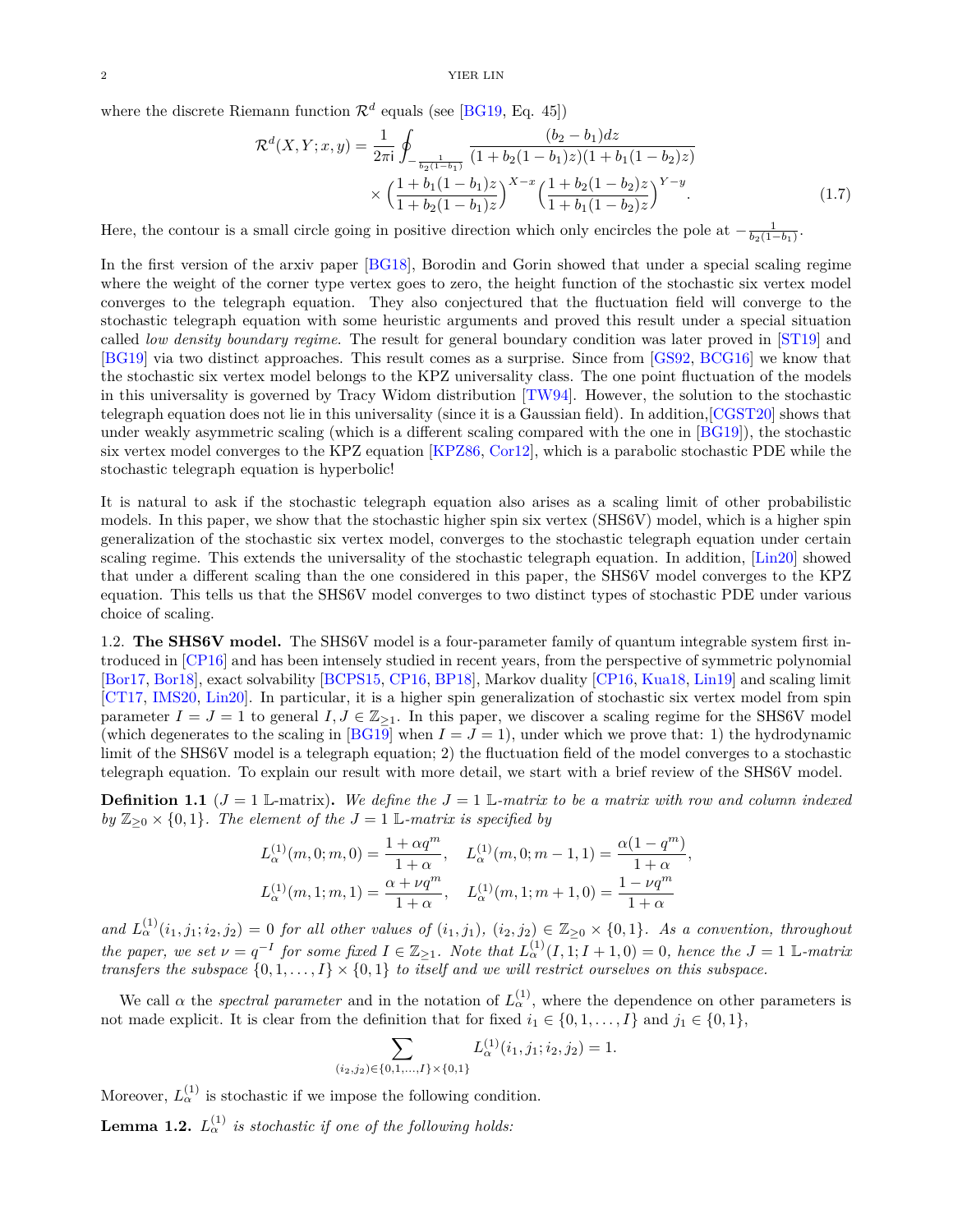•  $q \in (0,1)$  and  $\alpha < -q^{-1}$ ,

$$
\bullet \ \ q > 1 \ \ and \ -q^{-1} < \alpha < 0.
$$

*Proof.* This follows from  $[CP16,$  Proposition 2.3, which can also be verified directly.  $\square$ 

For an entry  $L_{\alpha}^{(1)}(i_1, j_1; i_2, j_2)$ , we interpret the four tuple  $(i_1, j_1, i_2, j_2)$  as a vertex configuration in the sense that a vertex is associated with  $i_1$  input lines and  $j_1$  input lines coming from bottom and left,  $i_2$  output lines and  $j_2$  output lines flowing to above and right, see Figure [1.](#page-2-0) The quantity  $L^{(1)}_{\alpha}(i_1,i_2;j_1,j_2)$  gives the weight of the vertex configuration. Note that for a vertex associated with  $L_{\alpha}^{(1)}$ , we allow up to *I* number of vertical lines and up to one horizontal line. We say that the L-matrix is conservative in lines as it assigns zero weight to the entry  $L_{\alpha}^{(1)}(i_1, j_1; i_2, j_2)$  unless  $i_1 + j_1 = i_2 + j_2$ .



<span id="page-2-0"></span>FIGURE 1. Left panel: The vertex configuration labeled by four tuple  $(i_1, j_1; i_2, j_2)$  (from bottom and then in the clockwise order) has weight  $L_{\alpha}^{(1)}(i_1, j_1; i_2, j_2)$ , which absorbs  $i_1 \in$  $\{0, 1, \ldots, I\}$  input lines from bottom,  $j_1 \in \{0, 1\}$  input line from left, and produces  $i_2 \in$  $\{0, 1, \ldots, I\}$  output lines to above,  $j_2 \in \{0, 1\}$  output lines to right. Right panel: Visualization of the vertex configuration  $(i_1, j_1; i_2, j_2) = (2, 1; 3, 0)$  in terms of lines.

We want to relax the restriction that the multiplicities of the horizontal line are bounded by 1, and instead, consider multiplicities bounded by any fixed *J*. This motivates us to define the  $L_{\alpha}^{(J)}$  matrix, the construction of it follows the so-called fusion procedure, which was invented in a representation-theoretic context [\[KRS81,](#page-23-20) [KR87\]](#page-23-21) to produce higher-dimensional solutions of the Yang–Baxter equation from lower-dimensional ones. The explicit expression of general  $J \mathbb{L}$ -matrix is derived separately in [\[Man14\]](#page-23-22) and [\[CP16\]](#page-23-11):

<span id="page-2-1"></span>
$$
L_{\alpha}^{(J)}(i_1, j_1; i_2, j_2) = \mathbf{1}_{\{i_1 + j_1 = i_2 + j_2\}} q^{\frac{2j_1 - j_1^2}{4} - \frac{2j_2 - j_2^2}{4} + \frac{i_2^2 + i_1^2}{4} + \frac{i_2(j_2 - 1) + i_1 j_1}{2}} \times \frac{\nu^{j_1 - i_2} \alpha^{j_2 - j_1 + i_2}(-\alpha \nu^{-1}; q)_{j_2 - i_1}}{(q; q)_{i_2}(-\alpha; q)_{i_2 + j_2} (q^{J+1-j_1}; q)_{j_1 - j_2}} 4^{\overline{\phi}_3} \begin{pmatrix} q^{-i_2}; q^{-i_1}, -\alpha q^J, -q \nu \alpha^{-1} \\ \nu, q^{1 + j_2 - i_1}, q^{J+1 - i_2 - j_2} \end{pmatrix} q, q \right).
$$
\n
$$
(1.8)
$$

Here,  $_4\bar{\phi}_3$  is the regularized terminating basic hyper-geometric series defined by

$$
{}_{r+1}\bar{\phi}_r\bigg(\begin{matrix}q^{-n},a_1,\ldots,a_r\\b,\ldots,b_r\end{matrix}\bigg|q,z\bigg)=\sum_{k=0}^nz^k\frac{(q^{-n};q)_k}{(q;q)_k}\prod_{i=1}^r(a_i;q)_k(b_iq^k;q)_{n-k}.
$$

It is a simple exercise to see when  $J = 1$ , the expression of  $L_{\alpha}^{(J)}$  matches with  $L_{\alpha}^{(1)}$  in Definition [1.1.](#page-1-0) We will show momentarily that  $L_{\alpha}^{(J)}$  is stochastic (Corollary [1.4\)](#page-3-0). This allows us to view the matrix element  $L_{\alpha}^{(J)}(i_1, j_1; i_2, j_2)$ as a vertex configuration in the manner that we described in  $J = 1$  case. Note that now we allow up to *J* lines in the horizontal direction.

Despite explicitness, the expression of the L-matrix above is too complicated to manipulate. For instance, using [\(1.8\)](#page-2-1) directly, it might be hard to demonstrate the stochasticity of  $L_{\alpha}^{(J)}$ . To this end, we recall a probabilistic derivation of  $L_{\alpha}^{(J)}$  in [\[CP16\]](#page-23-11) using the idea of fusion, which goes back to [\[KR87\]](#page-23-21). We start by introducing a few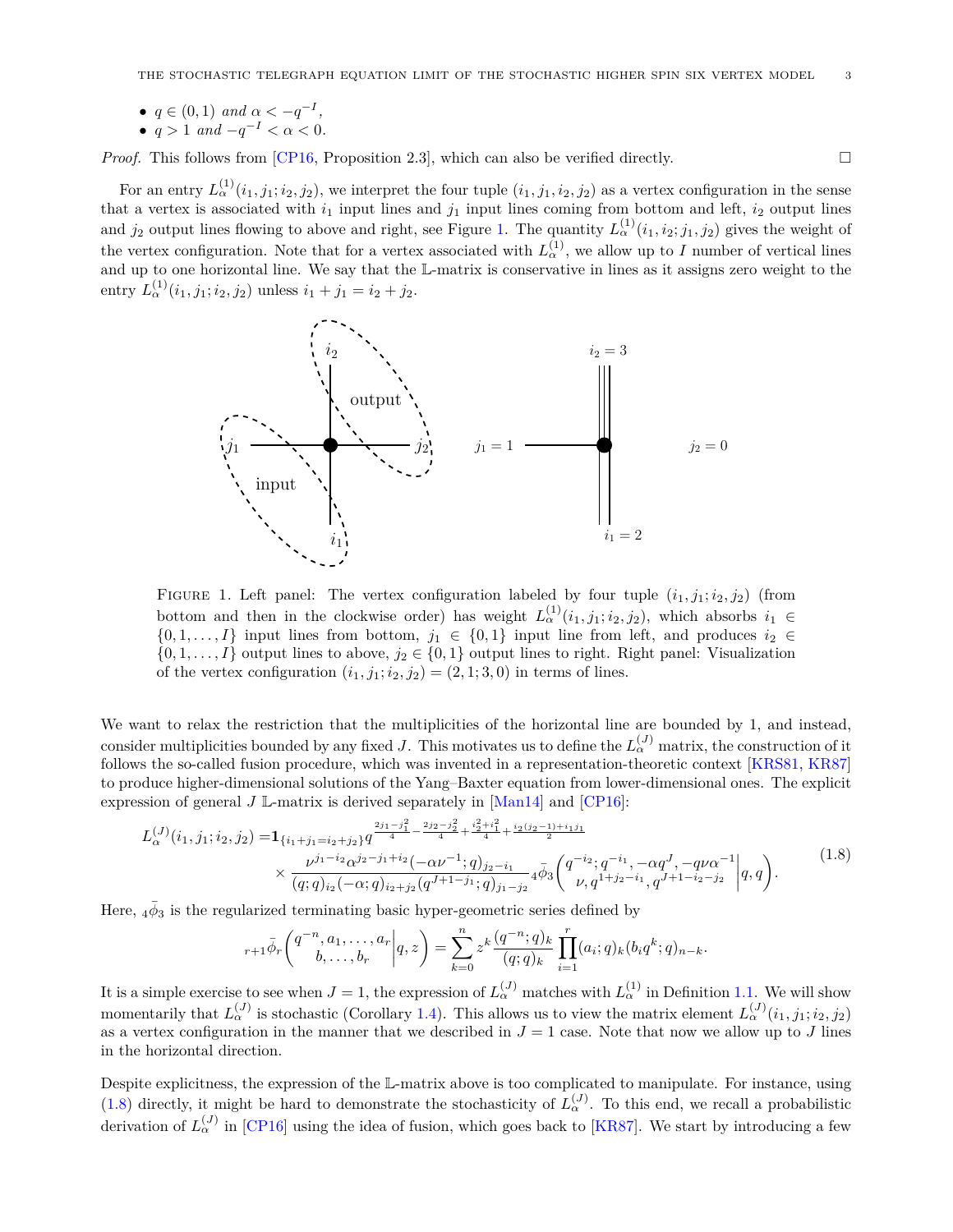notations.

Define the stochastic matrix  $\Xi$  with rows and columns indexed by  $\{0,1\}^{\otimes J}$  and  $\{0,1,\ldots,J\}$  such that

$$
\Xi((h_1,\ldots,h_J),h) = \begin{cases} 1 & \text{if } h = \sum_{i=1}^J h_i \\ 0 & \text{else} \end{cases}
$$

and the stochastic matrix  $\Lambda$  with row and column indexed by  $\{0, 1, \ldots, J\}$  and  $\{0, 1\}^{\otimes J}$ . The matrix element is given by

$$
\Lambda(h, (h_1, ..., h_J)) = \begin{cases} \frac{1}{Z_J(h)} \prod_{i:h_i=1} q^{i-1} & \text{if } h = \sum_{i=1}^J h_i \\ 0 & \text{else} \end{cases}
$$

where  $Z_J(h) = q^{h(h-1)/2} \frac{(q,q)_J}{(q,q)_h(q,q)_{J-h}}$  is the normalizing constant (it can be computed using q-binomial theorem).

We also define the matrix  $L_{\alpha}^{\otimes qJ}$  with rows and columns indexed by  $\{0,1,\ldots,I\} \times \{0,1\}^{\otimes J}$  with matrix elements

$$
L_{\alpha}^{\otimes_q J}(v, h_1, \ldots, h_J; v', h'_1, \ldots, h'_J) = \sum_{\substack{v_0, v_1, \ldots, v_J \\ v_0 = v, v_J = v'}} \prod_{i=1}^J L_{\alpha q^{i-1}}^{(1)}(v_{i-1}, h_i; v_i, h'_i).
$$

In terms of the right part of Figure [2,](#page-3-1) these matrix elements provide the transition probabilities from the lines coming into a column from bottom and left, to those leaving to the top and right.

The following lemma allows us to decompose the vertex with horizontal spin *J/*2 (i.e. the vertex associated with  $L_{\alpha}^{(J)}$  in terms of a sequence of horizontal spin 1/[2](#page-3-1) vertices, see Figure 2 for visualization.

<span id="page-3-2"></span>**Lemma 1.3.** *The following identity holds*

$$
L_{\alpha}^{(J)}(v,h;v',h') = \sum_{\substack{(h_1,\ldots,h_J)\in\{0,1\}^J\\(h'_1,\ldots,h'_J)\in\{0,1\}^J}} \Lambda\big(h;(h_1,h_2,\ldots,h_J)\big) L_{\alpha}^{\otimes qJ}(v,h_1,\ldots,h_J;v',h'_1,\ldots,h'_J) \, \Xi\big((h'_1,\ldots,h'_J);h'\big).
$$

*Proof.* This was shown in [\[CP16,](#page-23-11) Theorem 3.15].



FIGURE 2. Pictorial representation of the identity in Lemma [1.3.](#page-3-2) Fixing  $h, v, h', v'$ , the weight of vertex configuration on the left is given by  $L_{\alpha}^{(J)}(v, h; v', h')$ . It is equal to the weight of the column on the right, which is the summation of all  $L_{\alpha}^{\otimes qJ}(v, h_1, \ldots, h_J; v', h'_1, \ldots, h'_J)$ , under the condition  $h_1 + \cdots + h_J = h$  and  $h'_1 + \cdots + h'_J = h'$ , each term in the summation is reweighted by multiplying  $\Lambda(h; (h_1, \ldots, h_J)).$ 

<span id="page-3-0"></span>Applying Lemma [1.3,](#page-3-2) we show that  $L_{\alpha}^{(J)}$  is stochastic, under the following choice of parameters. **Corollary 1.4.** *The matrix*  $L_{\alpha}^{(J)}$  *is stochastic if either of the following condition holds* 

<span id="page-3-1"></span>
$$
\mathcal{L}_{\mathcal{L}}
$$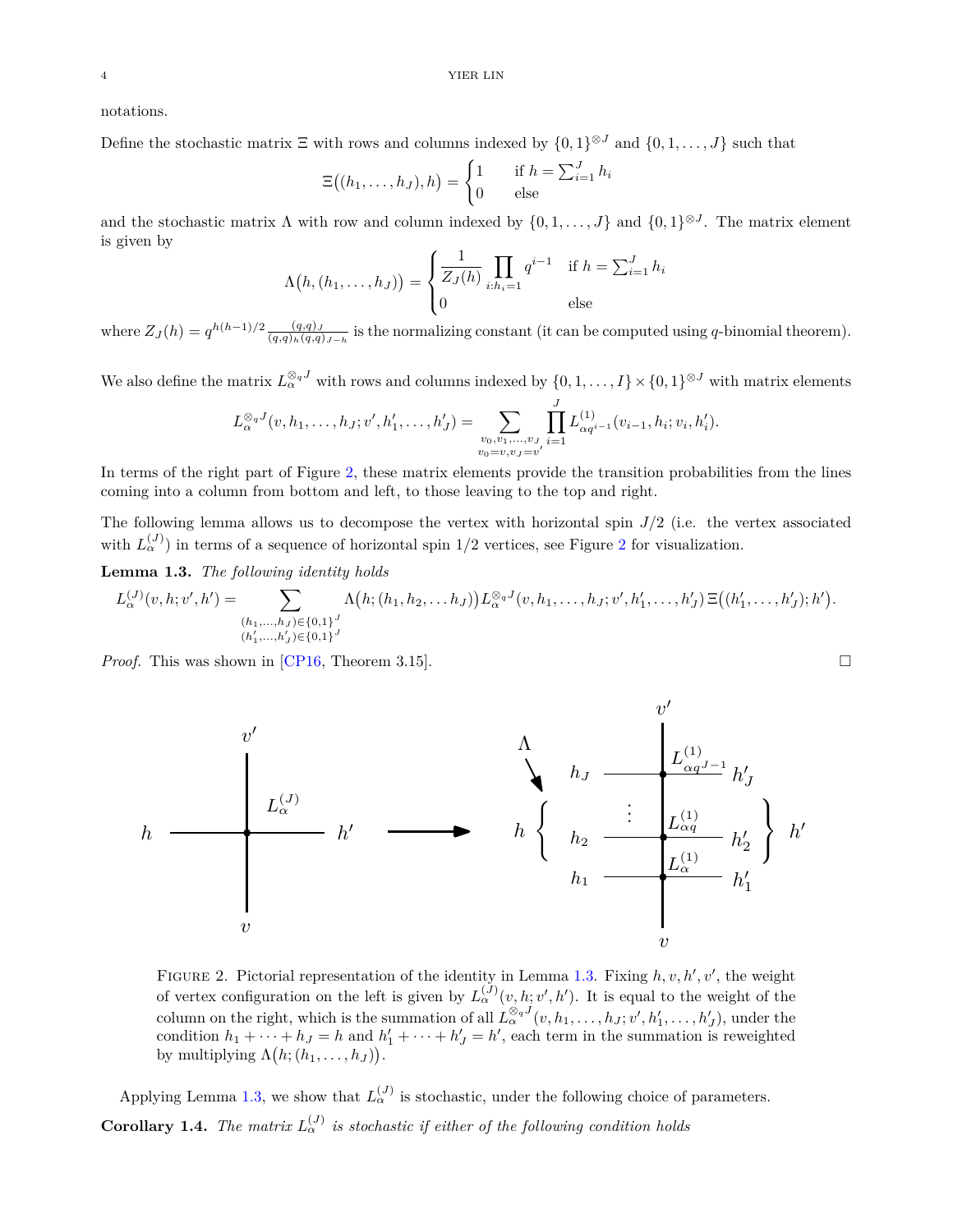- $\bullet$  *q* ∈ [0, 1) *and*  $\alpha < -q^{-I-J+1}$ ,
- $\bullet$  *q* > 1 *and* −*q*<sup>-*I*−*J*+1</sup> < α < 0*.*

*Proof.* Note that under the range imposed on *q,*  $\alpha$ *,* referring to Lemma [1.2,](#page-1-1) the matrix  $L_{\alpha\beta}^{(1)}$  $\alpha q_i^{(1)}$  is stochastic for each  $i = 0, 1, \ldots, J - 1$ . As the product of stochastic matrices is stochastic as well, the stochasticity of  $L_{\alpha}^{(J)}$ follows directly from Lemma [1.3.](#page-3-2)

We proceed to define the SHS6V model on the first quadrant  $\mathbb{Z}_{\geq 0}^2$ . For each vertex  $(x, y) \in \mathbb{Z}_{\geq 0}^2$ , we associate it with a four tuple  $(v_{x,y}, h_{x,y}, v_{x,y+1}, h_{x+1,y}) \in \mathbb{Z}_{\geq 0}^4$  such that  $v_{x,y}$ ,  $h_{x,y}$  represent the number of lines entering into the vertex from bottom and left,  $v_{x,y+1}, h_{x+1,y}$  denote the number of lines flowing from the vertex to above and right. Note that configurations chosen for two neighboring vertices need to be compatible in the sense that the lines keep flowing. For instance,  $v_{x,y+1}$  also represents the number of vertical input lines flowing into  $(x, y + 1)$ ,  $h_{x,y+1}$  equals the number of horizontal lines entering into  $(x + 1, y)$  (see the right part of Figure [3\)](#page-5-0).

<span id="page-4-3"></span>**Definition 1.5.** We define the SHS6V model to be a stochastic path ensemble on  $\mathbb{Z}_{\geq 0}^2$ . The boundary condition specified by  $\{v_{x,0}\}_{x\in\mathbb{Z}_{\geq 0}}$  and  $\{h_{0,y}\}_{y\in\mathbb{Z}_{\geq 0}}$  such that  $v_{x,0}\in\{0,1,\ldots,I\}$ ,  $h_{0,y}\in\{0,1,\ldots,J\}$ . In other words, we *have*  $h_{0,y}$  *number of lines entering into the vertex*  $(0, y)$  *from the left boundary and*  $v_{x,0}$  *number of lines flowing into the vertex*  $(x,0)$  *from the bottom boundary. Sequentially taking*  $(x,y)$  *to be*  $(0,0) \rightarrow (1,0) \rightarrow (0,1) \rightarrow$  $(2,0) \rightarrow (2,1) \ldots$ , for vertex at  $(x,y)$ , given  $v_{x,y}$ ,  $h_{x,y}$  as the number of vertical and horizontal input lines, we *randomly choose the number of vertical and horizontal output lines*  $(v_{x,y+1}, h_{x+1,y}) \in \{0, 1, \ldots, I\} \times \{0, 1, \ldots, J\}$ *according to probability*  $L_{\alpha}^{(J)}(v_{x,y}, h_{x,y}; \cdot, \cdot)$ *. Proceeding with this sequential sampling, we get a collection of paths going to the up-right direction and we call this the SHS6V model.*

We associate a *height function*  $H: \mathbb{Z}_{\geq 0}^2 \to \mathbb{Z}$  to the path ensemble, where the paths play a role as the level lines of the height function (see Figure [3\)](#page-5-0). Define for any  $x, y \in \mathbb{Z}_{\geq 0}$ ,

$$
H(x,y) = \sum_{j=1}^{y} h_{0,j-1} - \sum_{i=1}^{x} v_{i-1,y}.
$$

Clearly, we have  $H(0,0) = 0$  and  $H(x,y) - H(x-1,y) = -v_{x-1,y}$ . Since the vertex is conservative, we also have

<span id="page-4-1"></span><span id="page-4-0"></span>
$$
H(x, y) - H(x, y - 1) = h_{x, y - 1}.
$$

Graphically, when we move across *i* number of vertical lines from left to right, the height function will decrease by *i*. When we move across *j* number of horizontal lines, the height function will increase by *j*. We further extend  $H(x, y)$  to all  $(x, y) \in \mathbb{R}^2_{\geq 0}$  by first linearly interpolating the height function first in the *x*-direction, then in the *y*-direction. It is obvious that the resulting function is Lipschitz and monotone.

For later use, we call *I/*2*, J/*2 the vertical and horizontal spin respectively. If a vertex is of horizontal spin 1*/*2, we call it a  $J = 1$  vertex, otherwise we call it a general  $J$  vertex.

<span id="page-4-2"></span>1.3. **Four point relation.** [\[BG19\]](#page-23-0) shows that the stochastic six vertex model height function converges to a telegraph equation and its fluctuation field converges to a stochastic telegraph equation. The key observation is the following *four point relation*, which says that if we define

$$
\xi^{\text{SGV}}(x+1,y+1) = q^{H(x+1,y+1)} - b_1 q^{H(x,y+1)} - b_2 q^{H(x+1,y)} + (b_1 + b_2 - 1) q^{H(x,y)},
$$

Here  $b_1, b_2$  are the weight of the six vertex model configuration (in our notation  $b_1 = \frac{\alpha + \nu}{1 + \alpha}$ ,  $b_2 = \frac{1 + \alpha q}{1 + \alpha}$ ). Then the conditional expectation and variance of *ξ* read

$$
\mathbb{E}\left[\xi^{\text{SGV}}(x+1,y+1)\big|\mathcal{F}(x,y)\right] = 0,\tag{1.9}
$$

$$
\mathbb{E}\Big[\xi^{\text{SSV}}(x+1,y+1)^2\big|\mathcal{F}(x,y)\Big] = \gamma_1 \Delta_x \Delta_y + \gamma_2 q^{H(x,y)} \Delta_x + \gamma_3 q^{H(x,y)} \Delta_y,\tag{1.10}
$$

where  $\mathcal{F}(x, y)$  is a sigma algebra generated by  $\{H(u, v) : u \leq x \text{ or } v \leq y\}$  and  $\Delta_x := q^{H(x+1,y)} - q^{H(x,y)}$ ,  $\Delta_y := q^{H(x,y+1)} - q^{H(x,y)}$ . The parameters  $\gamma_i, i = 1, 2, 3$  depend on  $b_1, b_2$ .

In our paper, we generalize the above relations to the SHS6V model. Define

$$
\xi^{\text{S6SHV}}(x+1,y+1) = q^{H(x+1,y+1)} - \frac{\alpha + \nu}{1 + \alpha} q^{H(x,y+1)} - \frac{1 + \alpha q^J}{1 + \alpha} q^{H(x+1,y)} + \frac{\nu + \alpha q^J}{1 + \alpha} q^{H(x,y)},
$$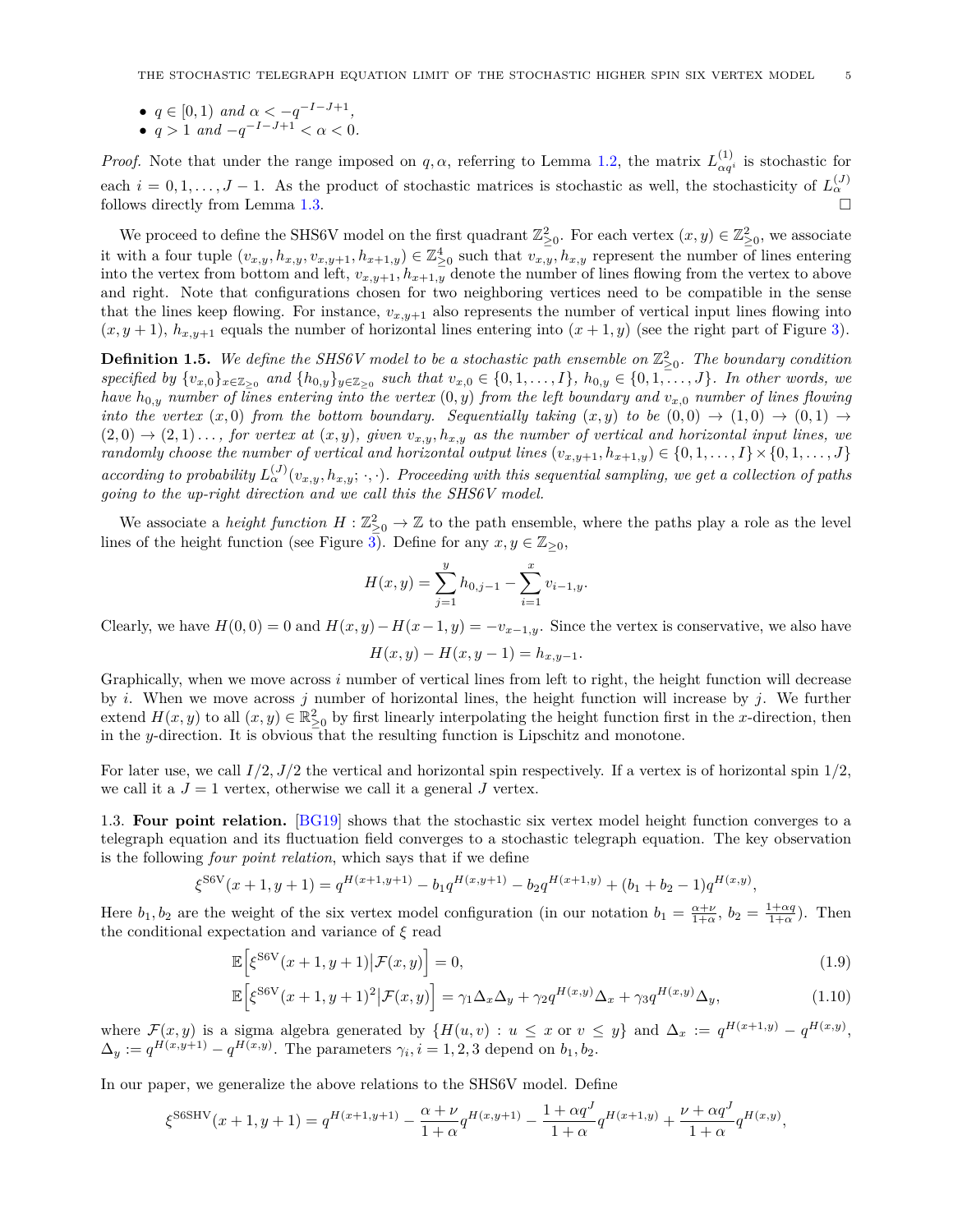

FIGURE 3. Left: Illustration of the height function around a vertex  $(x, y)$ , note that  $H(x, y +$ 1) =  $H(x, y) + h_{x,y}$ ,  $H(x+1, y) = H(x, y) - v_{x,y}$  and  $H(x+1, y+1) = H(x, y) + h_{x,y} - v_{x,y+1} =$  $H(x,y) - v_{x,y} + h_{x+1,y}$ . Right: Sampled stochastic path ensemble on a quadrant. The red number indicates the number lines entering into the boundary, the blue number represents the height at each vertex.

We prove (respectively in Theorem [2.3](#page-9-0) and Theorem [2.5\)](#page-11-0) that

<span id="page-5-0"></span>
$$
\mathbb{E}\left[\xi^{\text{SHSGV}}(x+1,y+1)\big|\mathcal{F}(x,y)\right] = 0,\tag{1.11}
$$

<span id="page-5-2"></span><span id="page-5-1"></span>
$$
\mathbb{E}\Big[\xi^{\text{SHSGV}}(x+1,y+1)^2\big|\mathcal{F}(x,y)\Big] = \gamma_1 \Delta_x \Delta_y + \gamma_2 q^{H(x,y)} \Delta_x + \gamma_3 q^{H(x,y)} \Delta_y + \mathbf{R}(x,y). \tag{1.12}
$$

 $\mathbf{R}(x, y)$  is an error term that is negligible under our scaling. From now on, we may also use  $\xi$  to denote  $\xi^{\text{SHS6V}}$ .

Why does such a generalization exist? In the context of the stochastic six vertex model, [\(1.9\)](#page-4-0) is related to the self-duality discovered in [\[CP16,](#page-23-11) Proposition 2.20], though it is more of a local relation than the way duality is generally stated (it is unclear to us how to prove  $(1.9)$  from the duality directly). In fact, [\[CP16,](#page-23-11) Corollary 3.3] shows that the SHS6V model with general *I, J* enjoys the same self-duality, so it is natural to expect that [\(1.11\)](#page-5-1), as a generalized version of [\(1.9\)](#page-4-0) holds. For the quadratic variation, the situation is more subtle for the SHS6V model. We do not come up with a simple reason why [\(1.12\)](#page-5-2) holds, though this may be understandable from our proof, which is briefly explained in the next paragraph. Here, we just emphasize that as shown in Remark [2.6,](#page-14-0) there exist no  $\gamma_i$ ,  $i = 1, 2, 3$  such that the identity without an error term holds for the SHS6V model. We also emphasize that it is only under our scaling  $(1.13)$  that  $\mathbf{R}(x, y)$  is negligible.

Let us explain the ideas and techniques used in proving  $(1.11)$  and  $(1.12)$ . In [\[BG19\]](#page-23-0), the authors prove  $(1.9)$ and [\(1.10\)](#page-4-1) via a direct computation, which corresponds to enumerating all possible six vertex configurations. In our case, the situation is more involved: when *J* is large, the expression of  $L_{\alpha}^{(J)}$  is so complicated that it is hopeless to check these relations directly. Alternatively, we first verify them directly for  $J = 1$ , in which case the L-matrix has a simple expression given by Definition [1.1.](#page-1-0) For general *J*, we use fusion, which allows us to decompose the general *J* vertex into a sequence of  $J = 1$  vertices (see Figure [2\)](#page-3-1). Repeatedly using the  $J = 1$ version of [\(1.11\)](#page-5-1) (where the spectral parameter  $\alpha$  is replaced by  $\alpha q^i$  in the expression of  $\xi$ ), we get *J* identities. Summing up these identities in a clever way, we see a telescoping property and [\(1.11\)](#page-5-1) follows. To prove [\(1.12\)](#page-5-2), besides using fusion, we need to refer to the property of our scaling [\(1.13\)](#page-6-0), which says that with a probability converging to 1, the lines entering into a vertex will keep flowing in the same direction (see Lemma [2.4\)](#page-11-1).

In [\[CP16\]](#page-23-11), the fusion was stated in a way that the spectral parameters progress geometrically by *q* from bottom to top when we decompose the general *J* vertex to a column of  $J = 1$  vertices. It turns out that (Lemma [2.1\)](#page-8-0) we can also reverse the direction and let the parameters progress geometrically by *q* from top to bottom (meanwhile we change the probability distribution assigned on the input lines from the left). We did not see this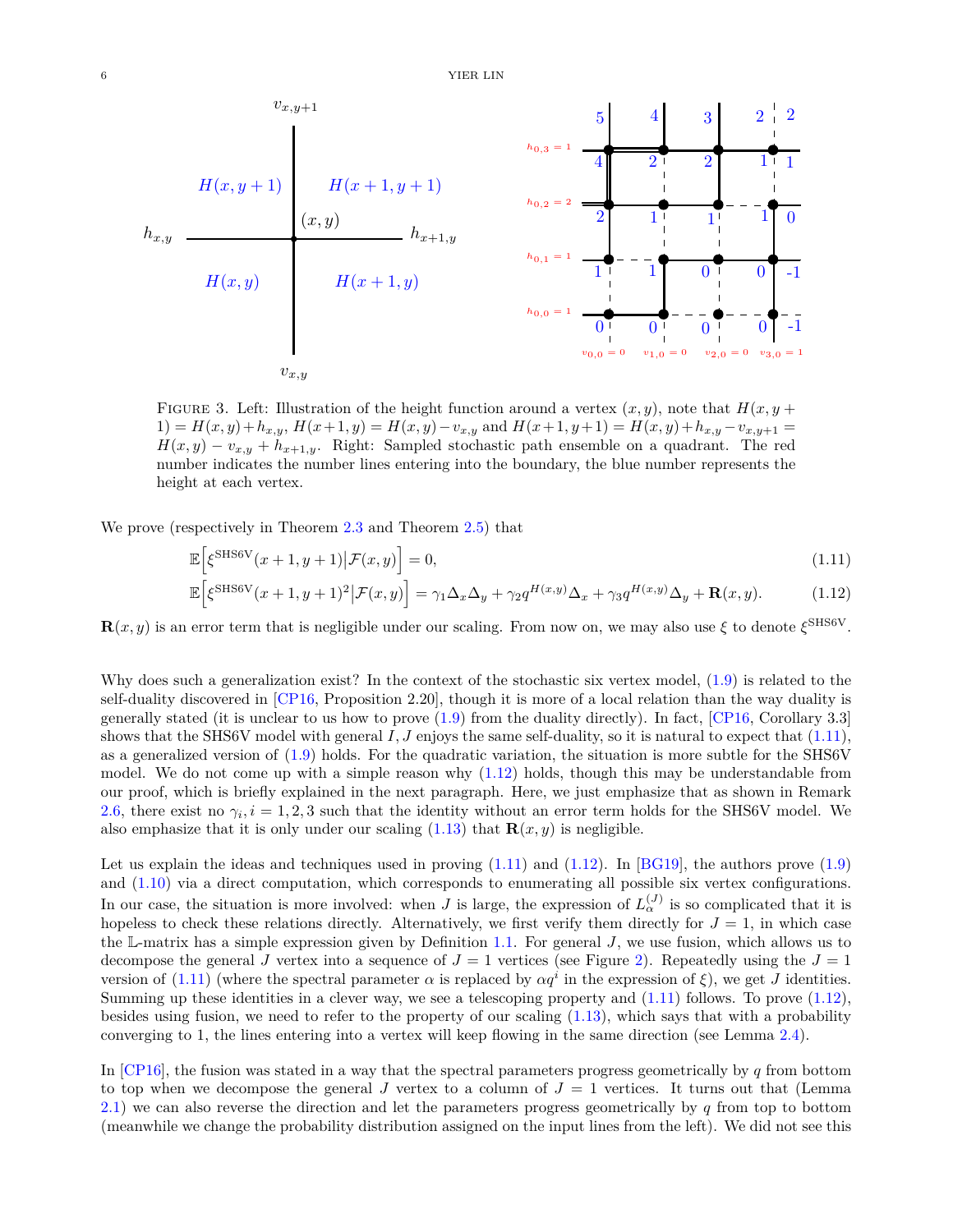result elsewhere. Note that it is only after this reversal of the spectral parameters that we obtain the telescoping property mentioned in the previous paragraph.

1.4. **Stochastic telegraph equation as a scaling limit of the SHS6V model.** Having established the four point relation, we are ready to talk about our result. We show that under our scaling,

- (i). (Hydrodynamic limit (or law of large numbers) Theorem [1.6\)](#page-6-1): The SHS6V model height function converges uniformly in probability to a telegraph equation.
- (ii). (Functional central limit theorem Theorem [1.7](#page-6-2) (also see Corollary [1.9\)](#page-7-0)): The fluctuation field of the height function around its hydrodynamic limit (viewed as a random continuous function) converges weakly to a stochastic telegraph equation.

Once we have proved the four point relation for the SHS6V model, the proof for the law of large numbers is akin to [\[BG19,](#page-23-0) Theorem 5.1]. For the functional central limit theorem, our proof breaks down into proving the finite dimensional weak convergence (Proposition [3.1\)](#page-16-0) and tightness (Proposition [3.2\)](#page-16-1). For finite dimensional convergence, the proof follows a similar idea as in [\[BG19,](#page-23-0) Theorem 6.1], subject to certain generalization. For the tightness, we rely on the Burkholder inequality and a careful control of joint moments of *ξ* at different locations (Lemma [3.3\)](#page-20-0). We remark that the proof of the tightness may not fit to the regime of classical functional martingale CLT result (e.g. [\[Bro71,](#page-23-23) Section 6]), see Remark [3.4](#page-22-0) for more discussion.

To present our results, let us first introduce our scaling. Fix  $I, J \in \mathbb{Z}_{\geq 1}$  and positive  $\beta_1, \beta_2$  such that  $\beta_1 \neq \beta_2$ , we scale the parameter  $q, \alpha$  in the way that

<span id="page-6-0"></span>
$$
q = e^{\frac{\beta_1 - \beta_2}{L}}, \qquad \frac{1 + \alpha q^J}{1 + \alpha} = e^{-\frac{J\beta_2}{L}}, \quad L \to \infty.
$$
 (1.13)

It is straightforward that as  $L \to \infty$ ,  $\alpha$  and  $q$  always satisfy one of the conditions given in Corollary [1.4,](#page-3-0) thus  $L_{\alpha}^{(J)}$  is indeed stochastic.

<span id="page-6-1"></span>**Theorem 1.6.** Define  $q = e^{\beta_1 - \beta_2}$  and fix  $A, B > 0$ , consider two monotone Lipschitz functions  $\chi$  and  $\psi$ . *Suppose that the boundary for the SHS6V model is chosen in the way that as*  $L \to \infty$ ,  $\frac{1}{L}H(Lx, 0) \to \chi(x)$  and  $\frac{1}{L}H(0, Ly) \to \psi(y)$  *uniformly in probability for*  $x \in [0, A]$  *and*  $y \in [0, B]$ *, then as*  $L \to \infty$ *,* 

$$
\frac{1}{L}\sup_{x\in[0,A]\times[0,B]}|H(Lx,Ly)-L\mathbf{h}(x,y)|\xrightarrow{p}0,
$$

where  $\stackrel{p}{\to}$  *means the convergence in probability.*  $\mathfrak{q}^{\mathbf{h}(x,y)}$  *is the unique solution to the telegraph equation* 

<span id="page-6-4"></span>
$$
\frac{\partial^2}{\partial x \partial y} \mathfrak{q}^{\mathbf{h}(x,y)} + J\beta_2 \frac{\partial}{\partial x} \mathfrak{q}^{\mathbf{h}(x,y)} + I\beta_1 \frac{\partial}{\partial y} \mathfrak{q}^{\mathbf{h}(x,y)} = 0,
$$
\n(1.14)

*with the boundary condition specified by*  $\mathfrak{q}^{\mathbf{h}(x,0)} = \mathfrak{q}^{\chi(x)}$  *and*  $\mathfrak{q}^{\mathbf{h}(\mathbf{0},\mathbf{y})} = \mathfrak{q}^{\psi(y)}$ *.* 

We remark that there is a typo in [\[BG19,](#page-23-0) Eq. 69] about the boundary condition,  $\mathfrak{q}^{\mathbf{h}(x,0)}$ ,  $\mathfrak{q}^{\mathbf{h}(0,y)}$  should equal  $\mathfrak{q}^{\chi(x)}$  and  $\mathfrak{q}^{\psi(y)}$ , instead of  $\chi(x)$  and  $\psi(y)$ .

Having established the law of large number for the height function, we proceed to show the functional central limit theorem. As a convention, we endow the space  $C(\mathbb{R}^2_{\geq 0})$  with the topology of uniform convergence over compact subsets and use "  $\Rightarrow$  " to denote the weak convergence. Recall that we linearly extend  $H(x, y)$  for non-integer  $x, y$ , so  $H(x, y) \in C(\mathbb{R}^2_{\geq 0})$ .

<span id="page-6-2"></span>**Theorem 1.7.** Assuming further that  $\chi(x)$  and  $\psi(y)$  are piecewise  $C^1$ -smooth, we have the weak convergence  $as L \rightarrow \infty$ ,

$$
\sqrt{L}\bigg(q^{H(Lx,Ly)} - \mathbb{E}\bigg[q^{H(Lx,Ly)}\bigg]\bigg) \Rightarrow \varphi(x,y) \quad \text{in } C(\mathbb{R}^2_{\geq 0}),
$$

*where*  $\varphi(x, y)$  *is a random continuous function which solves the stochastic telegraph equation* 

<span id="page-6-3"></span>
$$
\varphi_{xy} + I\beta_1 \varphi_y + J\beta_2 \varphi_x = \eta \cdot \sqrt{(\beta_1 + \beta_2) \mathfrak{q}_x^{\mathbf{h}} \mathfrak{q}_y^{\mathbf{h}} + J(\beta_2 - \beta_1) \beta_2 \mathfrak{q}^{\mathbf{h}} \mathfrak{q}_x^{\mathbf{h}} + I(\beta_1 - \beta_2) \beta_1 \mathfrak{q}^{\mathbf{h}} \mathfrak{q}_y^{\mathbf{h}}},\tag{1.15}
$$

*Here,*  $\mathfrak{q}_x^{\mathbf{h}} := \partial_x(\mathfrak{q}^{\mathbf{h}(x,y)})$  *and*  $\mathfrak{q}_y^{\mathbf{h}} := \partial_y(\mathfrak{q}^{\mathbf{h}(x,y)})$ *, the boundary of*  $\varphi$  *is given by zero.*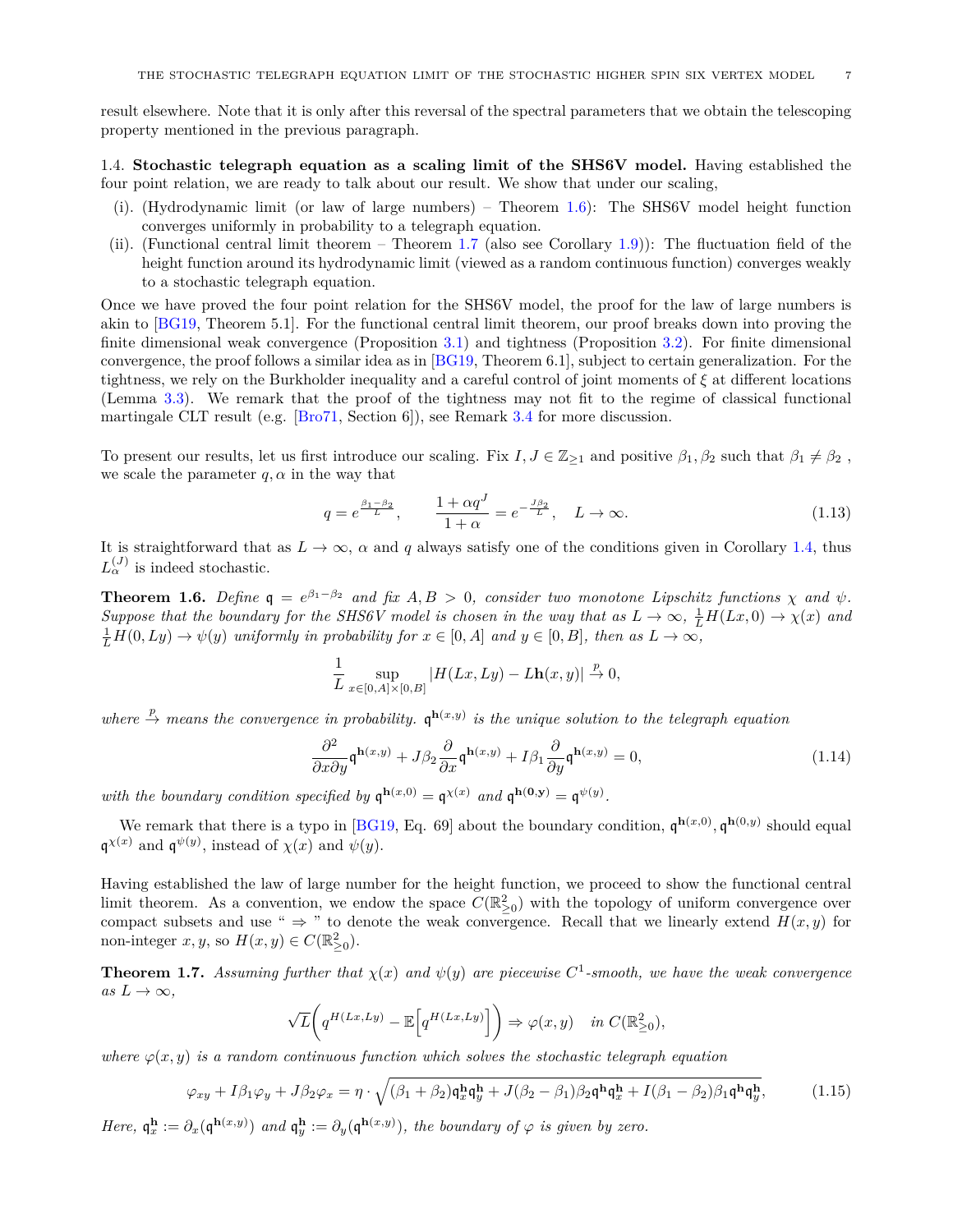<span id="page-7-2"></span>**Remark 1.8.** *By* [\(1.4\)](#page-0-3)*, it is clear that*  $\varphi$  *is a Gaussian field with covariance function* 

$$
Cov\left(\varphi(X_1, Y_1), \varphi(X_2, Y_2)\right) = \int_0^{X_1 \wedge Y_1} \int_0^{X_2 \wedge Y_2} \mathcal{R}_{IJ}(X_1, Y_1, x, y) \mathcal{R}_{IJ}(X_2, Y_2, x, y) \times \left( (\beta_1 + \beta_2) \mathfrak{q}_x^{\mathbf{h}} \mathfrak{q}_y^{\mathbf{h}} + J(\beta_2 - \beta_1) \beta_2 \mathfrak{q}^{\mathbf{h}} \mathfrak{q}_x^{\mathbf{h}} + I(\beta_1 - \beta_2) \beta_1 \mathfrak{q}^{\mathbf{h}} \mathfrak{q}_y^{\mathbf{h}} \right) dx dy,
$$

*where*  $\mathcal{R}_{IJ}$  *is the Riemann function in* [\(1.3\)](#page-0-4) *with*  $\beta_1$  *and*  $\beta_2$  *replaced by*  $I\beta_1$  *and*  $J\beta_2$  *respectively, i.e.* 

$$
\mathcal{R}_{IJ}(X,Y;x,y) = \frac{1}{2\pi i} \oint_{-I\beta_1} \frac{J\beta_2 - I\beta_1}{(z + I\beta_1)(z + J\beta_2)} \exp\left[ (I\beta_1 - J\beta_2) \left( -(X - x) \frac{z}{z + J\beta_2} + (Y - y) \frac{z}{z + I\beta_1} \right) \right] dz,
$$
\n(1.16)

As a corollary of the previous results, we have the following.

<span id="page-7-0"></span>**Corollary 1.9.**  $As L \to \infty$ ,

$$
\frac{H(Lx, Ly) - \mathbb{E}[H(Lx, Ly)]}{\sqrt{L}} \Rightarrow \phi(x, y) \quad in \ C(\mathbb{R}^2_{\geq 0}),
$$

 $\phi(x, y)$  *is a Gaussian field given by*  $\phi(x, y) := \frac{\varphi(x, y)}{\mathfrak{q}^{\mathbf{h}(x, y)} \log \mathfrak{q}}$ *, which solves* 

<span id="page-7-3"></span>
$$
\phi_{xy} + I\beta_1 \phi_y + J\beta_2 \phi_x + (\beta_1 - \beta_2)(\phi_y \mathbf{h}_x + \phi_x \mathbf{h}_y) = \eta \cdot \sqrt{(\beta_1 + \beta_2) \mathbf{h}_x \mathbf{h}_y - J\beta_2 \mathbf{h}_x + I\beta_1 \mathbf{h}_y}.
$$
(1.17)

The rest of the paper is organized as follows. In Section [2,](#page-7-1) we first establish an identity (Lemma [2.1\)](#page-8-0), which gives an alternative way to apply fusion. Then, we prove our four point relation (Theorem [2.3](#page-9-0) and Theorem [2.5\)](#page-11-0). We also discuss some properties of our scaling (Lemma [2.4\)](#page-11-1). In Section [3,](#page-15-0) we first use the four point relation to prove the law of large numbers (Theorem [1.6\)](#page-6-1) and the finite dimensional version of the CLT (Proposition [3.1\)](#page-16-0). Then we establish the tightness (Proposition [3.2\)](#page-16-1) and improve our CLT to the functional level (Theorem [1.7\)](#page-6-2).

1.5. **Acknowledgment.** The author wants to thank Ivan Corwin for many valuable comments on the paper; Vadim Gorin for helpful comments and discussion; and Shalin Parekh for an inspiring discussion about the tightness result. The author was supported by Ivan Corwin through the NSF grants DMS-1811143, DMS-1664650 and also by the Minerva Foundation Summer Fellowship program.

#### 2. Four point relation

<span id="page-7-1"></span>In this section, we prove the four point relation  $(1.11)$  and  $(1.12)$  that mentioned in Section [1.3.](#page-4-2) To begin with, we present a lemma that allows us to reverse the spectral parameters upside down when we decompose the general *J* vertex into a column of  $J = 1$  vertices, see Figure [4](#page-8-1) for visualization. The key for our proof is an identity that allows us to switch a pair of vertices with different spectral parameters, see Figure [5.](#page-8-2) We do not find such identity in the literature. It seems to us that this identity does not follow directly from the Yang-Baxter equation.

Define the stochastic matrix  $\Lambda$ ,

$$
\widetilde{\Lambda}(h,(h_1,\ldots,h_J)) := \begin{cases}\frac{1}{Z_J(h)} \prod_{h_i=1} q^{J-i} & \text{if } h = \sum_{i=1}^J h_i\\0 & \text{else}\end{cases}
$$

and

$$
\widetilde{L}_{\alpha}^{\otimes_q J}(v, h_1, \ldots, h_J; v', h'_1, \ldots, h'_J) := \sum_{\substack{v_0, v_1, \ldots, v_J \\ v_0 = v, v_J = v'}} \prod_{i=1}^J L_{\alpha q^{J-i}}^{(1)}(v_{i-1}, h_i; v_i, h'_i).
$$

Note that comparing with the expression of  $\Lambda$  and  $L_{\alpha}^{\otimes qJ}$ , the term  $q^{i-1}$  is replaced by  $q^{J-i}$ , which corresponds to reversing the spectral parameters upside down.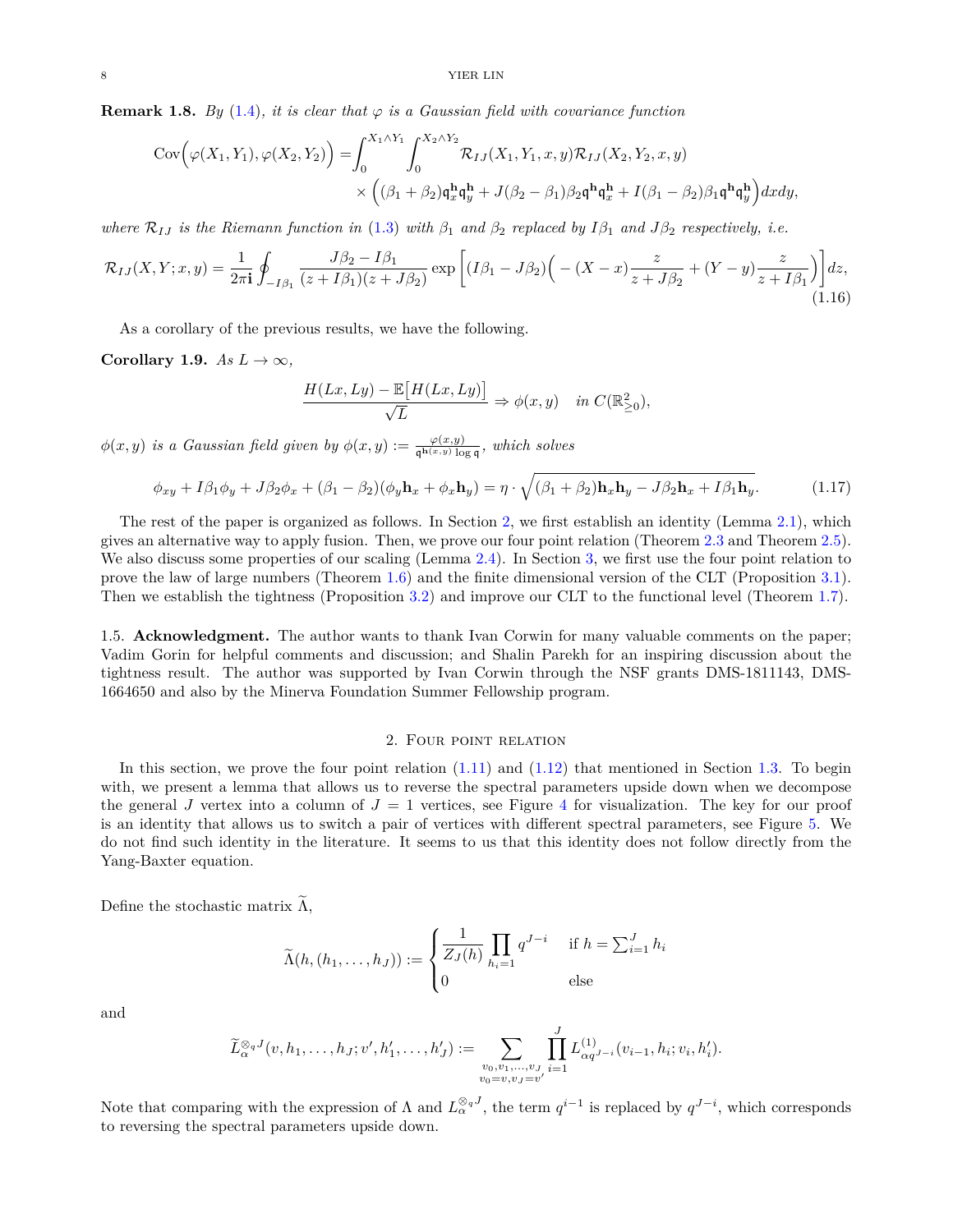<span id="page-8-0"></span>**Lemma 2.1.** For fixed  $h, v, h', v'$ , the following identity holds,

<span id="page-8-4"></span><span id="page-8-3"></span>
$$
\sum_{\substack{(h_1,\ldots,h_J)\in\{0,1\}^J\\(h'_1,\ldots,h'_J)\in\{0,1\}^J\\(h'_1,\ldots,h'_J)\in\{0,1\}^J}} \Lambda(h;h_1,h_2,\ldots h_J) L_{\alpha}^{\otimes_q J}(v,h_1,\ldots,h_J;v',h'_1,\ldots,h'_J) \Xi(h'_1,\ldots,h'_J;h')
$$
\n
$$
= \sum_{\substack{(h_1,\ldots,h_J)\in\{0,1\}^J\\(h'_1,\ldots,h'_J)\in\{0,1\}^J}} \widetilde{\Lambda}(h;h_1,h_2,\ldots h_J) \widetilde{L}_{\alpha}^{\otimes_q J}(v,h_1,\ldots,h_J;v',h'_1,\ldots,h'_J) \Xi(h'_1,\ldots,h'_J;h'). \tag{2.1}
$$

*Consequently, we have alternate expression for the general J vertex weight*

$$
L_{\alpha}^{(J)}(v, h; v', h') = \sum_{\substack{(h_1, \ldots, h_J) \in \{0, 1\}^J \\ (h'_1, \ldots, h'_J) \in \{0, 1\}^J}} \widetilde{\Lambda}(h; h_1, h_2, \ldots h_J) \widetilde{L}_{\alpha}^{\otimes qJ}(v, h_1, \ldots, h_J; v', h'_1, \ldots, h'_J) \Xi(h'_1, \ldots, h'_J; h'). \quad (2.2)
$$

*Proof.* By Lemma [1.3,](#page-3-2) it is clear that  $(2.1)$  implies  $(2.2)$ . It suffices to prove  $(2.1)$ , which says, graphically

$$
\mathsf{wt}\left(h\left\{\left|\frac{L^{(1)}_{\alpha q^{J-1}}}{h_1}\frac{h'_J}{h'_1}\right|\right\}h'_1\right) = \mathsf{wt}\left(h\left\{\left|\frac{L^{(1)}_{\alpha q^{J-1}}}{h_1}\frac{h'_2}{h'_1}\right|\right\}h'_1\right) = \mathsf{wt}\left(h\left\{\left|\frac{L^{(1)}_{\alpha q^{J-2}}}{h_1}\frac{L^{(1)}_{\alpha q^{J-2}}}{h'_1}\frac{h'_2}{h'_1}\right|\right\}h'_1\right)
$$

FIGURE 4. Pictorial representation of the identity  $(2.1)$ . The weight (wt) of a diagram is given by a summation of products of L-matrices over  $h_1, \ldots, h_J$ , with condition  $h_1 + \cdots + h_J = h$ and  $h'_1 + \cdots + h'_J = h'$ . Each product on the left (resp. right) hand side in the summation is reweighted by  $\Lambda(h; h_1, \ldots, h_J)$  (resp.  $\Lambda(h; h_1, \ldots, h_J)$ ).

When  $J = 1$ , the proof is trivial. When  $J = 2$ , the identity [\(2.1\)](#page-8-3) reduces to Figure [5.](#page-8-2) Since  $h, h' \in \{0, 1, 2\}$ ,

$$
\mathrm{wt}\left(\begin{array}{c} h_2 \\ h_2 \\ \vdots \\ h_n \end{array} \begin{array}{c} v' \\ \hline \begin{pmatrix} L_{\alpha q}^{(1)} \\ L_{\alpha q}^{(1)} \end{pmatrix} & h'_2 \\ \vdots \\ v \end{array}\right) \left(h'_1\right) = \mathrm{wt}\left(\begin{array}{c} h_2 \\ h_2 \\ \vdots \\ h_n \end{array} \begin{array}{c} v' \\ \hline \begin{pmatrix} L_{\alpha q}^{(1)} \\ L_{\alpha q}^{(1)} \end{pmatrix} & h'_1 \\ \vdots \\ v \end{array}\right) \left(h'\right)
$$

<span id="page-8-5"></span><span id="page-8-2"></span><span id="page-8-1"></span>FIGURE 5. Identity  $(2.1)$  when  $J = 2$ .

there are nine cases in total. One can verify each case directly and here, we only show our verification for  $h = 1$ and  $h' = 1$ , in which case the computation is more involved. The LHS in Figure [5](#page-8-2) equals

$$
\Lambda(1;(1,0))\Big(L^{(1)}_{\alpha}(v,1;v,1)L^{(1)}_{\alpha q}(v,0;v,0)+L^{(1)}_{\alpha}(v,1;v+1,0)L^{(1)}_{\alpha q}(v+1,0;v,1)\Big) \n+ \Lambda(1;(0,1))\Big(L^{(1)}_{\alpha}(v,0;v-1,1)L^{(1)}_{\alpha q}(v-1,1;v,0)+L^{(1)}_{\alpha}(v,0;v,0)L^{(1)}_{\alpha q}(v,1;v,1)\Big) \n= \frac{1}{1+q}\Big(\frac{\alpha+\nu q^v}{1+\alpha}\frac{1+\alpha q^{v+1}}{1+\alpha q}+\frac{1-\nu q^v}{1+\alpha}\frac{\alpha q(1-q^{v+1})}{1+\alpha q}\Big)+\frac{q}{1+q}\Big(\frac{\alpha(1-q^v)}{1+\alpha}\frac{1-\nu q^{v-1}}{1+\alpha q}+\frac{1+\alpha q^v}{1+\alpha q}\frac{\alpha q+\nu q^v}{1+\alpha q}\Big) \n(2.3)
$$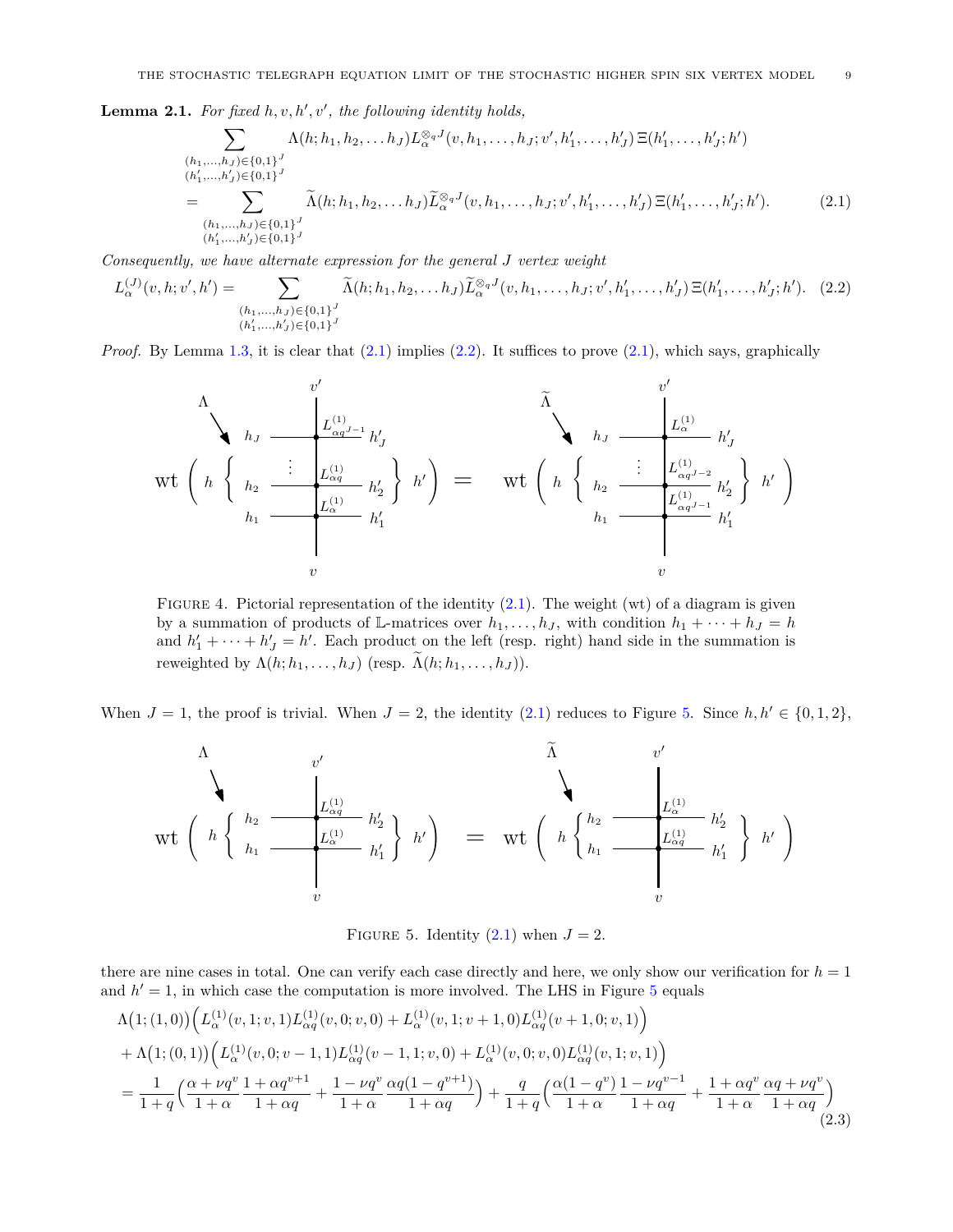and the RHS equals

$$
\tilde{\Lambda}(1;(1,0))\left(L_{\alpha q}^{(1)}(v,1;v,1)L_{\alpha}^{(1)}(v,0;v,0)+L_{\alpha q}^{(1)}(v,1;v+1,0)L_{\alpha}^{(1)}(v+1,0;v,1)\right) \n+ \tilde{\Lambda}(1;(0,1))\left(L_{\alpha q}^{(1)}(v,0;v-1,1)L_{\alpha}^{(1)}(v-1,1;v,0)+L_{\alpha q}^{(1)}(v,0;v,0)L_{\alpha}^{(1)}(v,1;v,1)\right) \n= \frac{q}{1+q}\left(\frac{\alpha q + \nu q^v}{1+\alpha q}\frac{1+\alpha q^v}{1+\alpha}+\frac{1-\nu q^v}{1+\alpha q}\frac{\alpha(1-q^{v+1})}{1+\alpha}\right)+\frac{1}{1+q}\left(\frac{\alpha q(1-q^v)}{1+\alpha q}\frac{1-\nu q^{v-1}}{1+\alpha}+\frac{1+\alpha q^{v+1}}{1+\alpha q}\frac{\alpha+\nu q^v}{1+\alpha}\right)
$$
\n(2.4)

It is not hard to see directly that the RHS of [\(2.3\)](#page-8-5) and [\(2.4\)](#page-9-1) are both the sum of the following four terms (divided by a common denominator  $(1+q)(1+\alpha)(1+\alpha q)$ )

$$
q(\alpha q + \nu q^v)(1 + \alpha q^v),
$$
  $q\alpha(1 - \nu q^v)(1 - q^{v+1}),$   $\alpha q(1 - q^v)(1 - \nu q^{v-1}),$   $(1 + \alpha q^{v+1})(\alpha + \nu q^v).$ 

For the verification of other  $h, h' \in \{0, 1, 2\}$ , we omit the details of our computation.

For general *J*, we look at the column of vertices on the LHS of the equation illustrated in Figure [4.](#page-8-1) From bottom to top, we label the vertices from 1 to *J*. Sequentially for  $i = 1, \ldots, J-1$ , we apply the  $J = 2$  identity (that we just verified) for the vertex  $i$  and  $i + 1$  in that column. Then, the spectral parameters of the vertices (looking from bottom to top) change from  $(\alpha, \alpha q, \ldots, \alpha q^{J-1})$  to  $(\alpha q, \alpha q^2, \ldots, \alpha q^{J-1}, \alpha)$ , note that the vertex with spectral parameter  $\alpha$  moves from bottom to top. The  $\Lambda$  also changes accordingly. Then we apply the  $J = 2$ identity for  $i = 1, \ldots, J-2$  to move the spectral parameter  $\alpha q$  to the second top place. If we keep implementing this procedure, finally we get a column of vertices with spectral parameters  $(\alpha q^{J-1}, \alpha q^{J-2}, \dots, \alpha)$ . The left input lines are weighted by  $\Lambda$ .

**Remark 2.2.** *It turns out that following the same argument, the identities* [\(2.1\)](#page-8-3)*,* [\(2.2\)](#page-8-4) *also hold when we replace the stochastic matrix* <sup>Λ</sup><sup>e</sup> *with*

<span id="page-9-1"></span>
$$
\Lambda_{\sigma}\big(h,(h_1,\ldots,h_J)\big) := \begin{cases} \frac{1}{Z_J(h)} \prod_{h_i=1} q^{\sigma(i)-1} & \text{if } h = \sum_{i=1}^J h_i, \\ 0 & \text{else,} \end{cases}
$$

*and replace*  $\widetilde{L}_{\alpha}^{\otimes qJ}(v, h_1, \ldots, h_J; v', h'_1, \ldots, h'_J)$  *with* 

$$
L_{\sigma,\alpha}^{\otimes_q J}(v, h_1, \ldots, h_J; v', h'_1, \ldots, h'_J) := \sum_{\substack{v_0, v_1, \ldots, v_J \\ v_0 = v, v_J = v'}} \prod_{i=1}^J L_{\alpha q^{\sigma(i)-1}}^{(1)}(v_{i-1}, h_i; v_i, h'_i).
$$

*where*  $\sigma$  *is an arbitrary permutation of*  $\{1, 2, \ldots, J\}$ *. We do not include this generalization in the lemma since we are not going to use it.*

<span id="page-9-0"></span>**Theorem 2.3.** *Consider the SHS6V model associated with the height function*  $H$ *, define for*  $x, y \in \mathbb{Z}_{\geq 0}$ *,* 

<span id="page-9-3"></span>
$$
\xi(x+1,y+1) = q^{H(x+1,y+1)} - \frac{\alpha + \nu}{1 + \alpha} q^{H(x,y+1)} - \frac{1 + \alpha q^J}{1 + \alpha} q^{H(x+1,y)} + \frac{\nu + \alpha q^J}{1 + \alpha} q^{H(x,y)},\tag{2.5}
$$

*then we have,*

<span id="page-9-2"></span>
$$
\mathbb{E}\Big[\xi(x+1,y+1)\big|\mathcal{F}(x,y)\Big] = 0,\tag{2.6}
$$

*where*  $\mathcal{F}(x, y) = \sigma(H(i, j) : i \leq x \text{ or } j \leq y)$ .

*Proof.* Since our model is homogeneous, i.e. every vertex is assigned with the same L-matrix, we suppress the dependence on *x, y* in our notation and denote by

$$
\xi := \xi(x+1, y+1),
$$
  $H := H(x, y),$   $h := H(x, y+1) - H(x, y),$   $v := H(x, y) - H(x+1, y).$ 

In addition, we let

$$
\mathcal{F} := \sigma\big(H(x, y), H(x, y + 1), H(x + 1, y)\big) = \sigma\big(\mathsf{H}, h, v\big).
$$

By the sequential update rule specified in Definition [1.5,](#page-4-3)  $H(x + 1, y + 1)$  only depends on the information of H*, h, v*, so

$$
\mathbb{E}\Big[\xi\big|\mathcal{F}(x,y)\Big]=\mathbb{E}\Big[\xi\big|\mathcal{F}\Big].
$$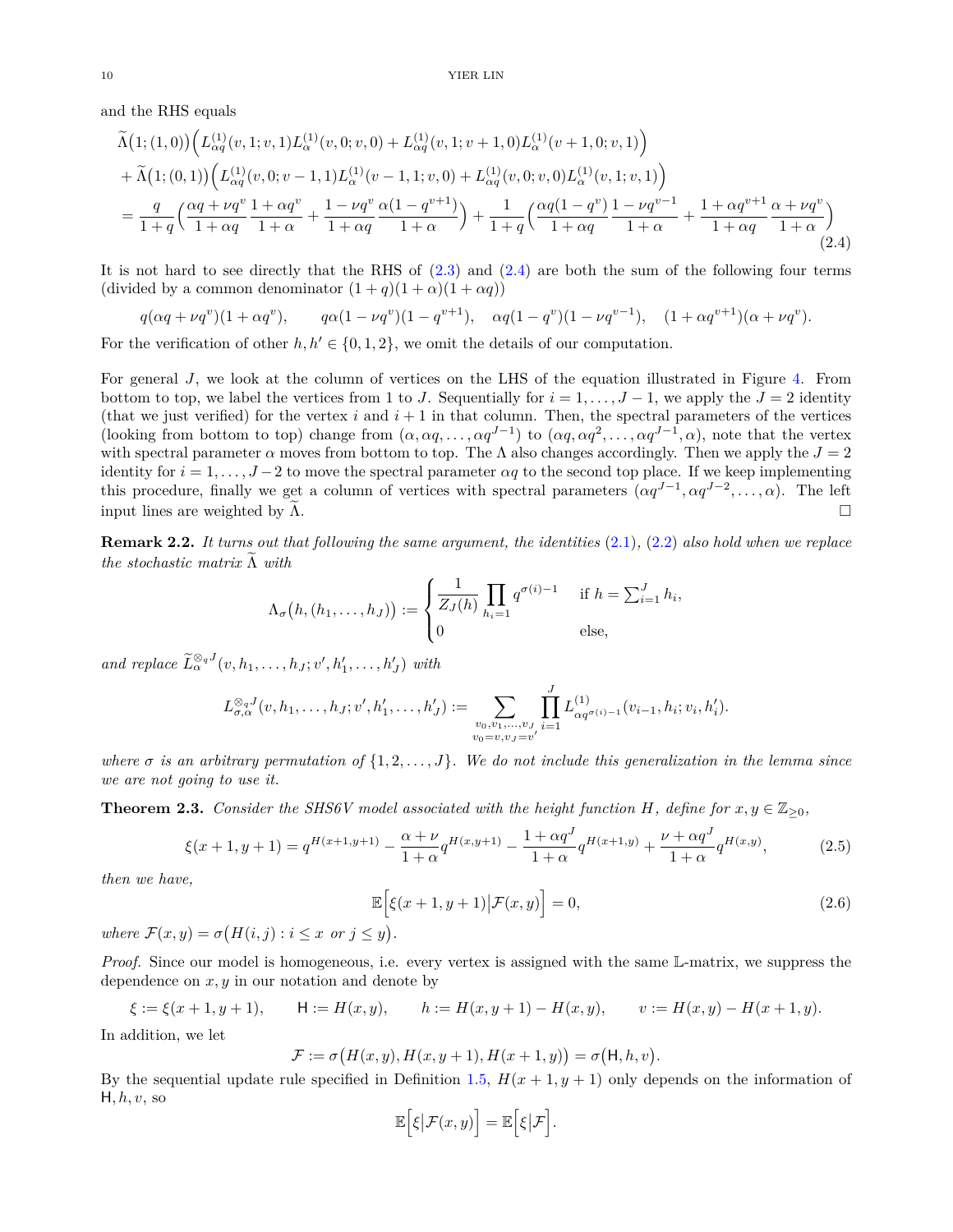To prove  $(2.6)$ , it suffices to show that

<span id="page-10-0"></span>
$$
\mathbb{E}\left[\xi|\mathcal{F}\right] = 0.\tag{2.7}
$$

We prove this identity in two steps:

**Step 1**  $(J = 1)$ : We assume  $J = 1$ , in which case the vertex weight [\(1.8\)](#page-2-1) reduces to the weights in Definition [1.1.](#page-1-0) Let us verify [\(2.7\)](#page-10-0) directly,

$$
\mathbb{E}\left[\xi\big|\mathcal{F}\right] = \mathbb{E}\left[q^{H(x+1,y+1)} - \frac{\alpha + \nu}{1 + \alpha}q^{H(x,y+1)} - \frac{1 + \alpha q}{1 + \alpha}q^{H(x+1,y)} + \frac{\nu + \alpha q}{1 + \alpha}q^{H(x,y)}\big|\mathcal{F}\right],
$$
\n
$$
= \mathbb{E}\left[q^{H(x+1,y+1)}\big|\mathcal{F}\right] - \frac{\alpha + \nu}{1 + \alpha}q^{H(x,y+1)} - \frac{1 + \alpha q}{1 + \alpha}q^{H(x+1,y)} + \frac{\nu + \alpha q}{1 + \alpha}q^{H(x,y)},
$$
\n
$$
= \mathbb{E}\left[q^{H(x+1,y+1)}\big|\mathcal{F}\right] - \frac{\alpha + \nu}{1 + \alpha}q^{H+h} - \frac{1 + \alpha q}{1 + \alpha}q^{H-v} + \frac{\nu + \alpha q}{1 + \alpha}q^{H}.
$$

Since  $J = 1$ , h is either 0 or 1, we discuss them respectively.

If  $h = 0$ , i.e.  $H(x, y + 1) = H$ , by Definition [1.1,](#page-1-0)

<span id="page-10-2"></span>
$$
\mathbb{P}\Big(H(x+1,y+1) = \mathsf{H} - v\Big) = \frac{1 + \alpha q^v}{1 + \alpha}; \quad \mathbb{P}\Big(H(x+1,y+1) = \mathsf{H} - v + 1\Big) = \frac{\alpha(1 - q^v)}{1 + \alpha}.
$$
 (2.8)

Hence,

$$
\mathbb{E}\Big[\xi\big|\mathcal{F}\Big] = \frac{1+\alpha q^v}{1+\alpha}q^{\mathsf{H}-v} + \frac{\alpha(1-q^v)}{1+\alpha}q^{\mathsf{H}-v+1} - \frac{\alpha+\nu}{1+\alpha}q^{\mathsf{H}} - \frac{1+\alpha q}{1+\alpha}q^{\mathsf{H}-v} + \frac{\nu+\alpha q}{1+\alpha}q^{\mathsf{H}} = 0.
$$

If  $h = 1$ , i.e.  $H(x, y + 1) = H + 1$ , we have

<span id="page-10-3"></span>
$$
\mathbb{P}\Big(H(x+1,y+1) = \mathsf{H} - v\Big) = \frac{1 - \nu q^v}{1 + \alpha}; \quad \mathbb{P}\Big(H(x+1,y+1) = \mathsf{H} - v + 1\Big) = \frac{\alpha + \nu q^v}{1 + \alpha},\tag{2.9}
$$

which yields

$$
\mathbb{E}\Big[\xi\big|\mathcal{F}\Big] = \frac{1-\nu q^v}{1+\alpha}q^{\mathsf{H}-v} + \frac{\alpha+\nu q^v}{1+\alpha}q^{\mathsf{H}-v+1} - \frac{\alpha+\nu}{1+\alpha}q^{\mathsf{H}+1} - \frac{1+\alpha q}{1+\alpha}q^{\mathsf{H}-v} + \frac{\nu+\alpha q}{1+\alpha}q^{\mathsf{H}} = 0.
$$

**Step 2** (General *J*): Using fusion, we decompose the general *J* vertex with input  $(v, h)$  into a column of  $J = 1$  vertices with input  $(v, h_1, \ldots, h_J)$ , where  $(h_1, \ldots, h_J)$  is weighted by  $\Lambda(h; h_1, \ldots, h_J)$ , see Figure [6.](#page-11-2) Define  $H_i, H'_i, i = 0, 1, \ldots, J$  in the way that

<span id="page-10-4"></span>
$$
H_0 = H(x, y), \qquad H'_0 = H(x + 1, y), \tag{2.10}
$$

<span id="page-10-5"></span><span id="page-10-1"></span>
$$
H_i = H_0 + \sum_{j=1}^{i} h_j, \qquad H'_i = H'_0 + \sum_{j=1}^{i} h'_j.
$$
 (2.11)

Since  $h = h_1 + \cdots + h_J$ ,  $H_J = H(x, y + 1)$ . Furthermore,  $H'_J = H(x + 1, y + 1)$  in law. It suffices to prove

$$
\mathbb{E}\Big[q^{H'_J} - \frac{\alpha + \nu}{1 + \alpha} q^{H_J} - \frac{1 + \alpha q^J}{1 + \alpha} q^{H'_0} + \frac{\nu + \alpha q^J}{1 + \alpha} q^{H_0} \Big| \mathcal{F}\Big] = 0
$$

This is equivalent to

$$
\mathbb{E}\Big[q^{H'_J} - \frac{\alpha + \nu}{1 + \alpha} q^{H_J} \big| \mathcal{F}\Big] = \mathbb{E}\Big[\frac{1 + \alpha q^J}{1 + \alpha} q^{H'_0} - \frac{\nu + \alpha q^J}{1 + \alpha} q^{H_0} \big| \mathcal{F}\Big].\tag{2.12}
$$

We define the sigma algebra  $\mathcal{F}_i = \sigma(H_i, H'_i, H_{i+1})$  for  $i = 0, 1, \ldots, J-1$ . Since all the vertices are of horizontal spin  $1/2$  now, using the  $J = 1$  version of  $(2.6)$  (proved in **Step 1**) for the *i*-th vertex (with the spectral parameter  $\alpha q^{J-i}$ ) looking from the bottom, we have

$$
\mathbb{E}\Big[q^{H'_{i}} - \frac{\nu + \alpha q^{J-i}}{1 + \alpha q^{J-i}}q^{H_{i}} - \frac{1 + \alpha q^{J+1-i}}{1 + \alpha q^{J-i}}q^{H'_{i-1}} + \frac{\nu + \alpha q^{J+1-i}}{1 + \alpha q^{J-i}}q^{H_{i-1}}\Big|\mathcal{F}\Big]
$$
\n
$$
= \mathbb{E}\Big[\mathbb{E}\Big[q^{H'_{i}} - \frac{\nu + \alpha q^{J-i}}{1 + \alpha q^{J-i}}q^{H_{i}} - \frac{1 + \alpha q^{J+1-i}}{1 + \alpha q^{J-i}}q^{H'_{i-1}} + \frac{\nu + \alpha q^{J+1-i}}{1 + \alpha q^{J-i}}q^{H_{i-1}}\Big|\mathcal{F}_{i-1}\Big]\Big|\mathcal{F}\Big] = 0.
$$

In other words,

$$
\mathbb{E}\Big[q^{H'_i} - \frac{\nu + \alpha q^{J-i}}{1 + \alpha q^{J-i}} q^{H_i} \big| \mathcal{F}\Big] = \frac{1 + \alpha q^{J+1-i}}{1 + \alpha q^{J-i}} \mathbb{E}\Big[q^{H'_{i-1}} - \frac{\nu + \alpha q^{J+1-i}}{1 + \alpha q^{J+1-i}} q^{H_{i-1}} \big| \mathcal{F}\Big].
$$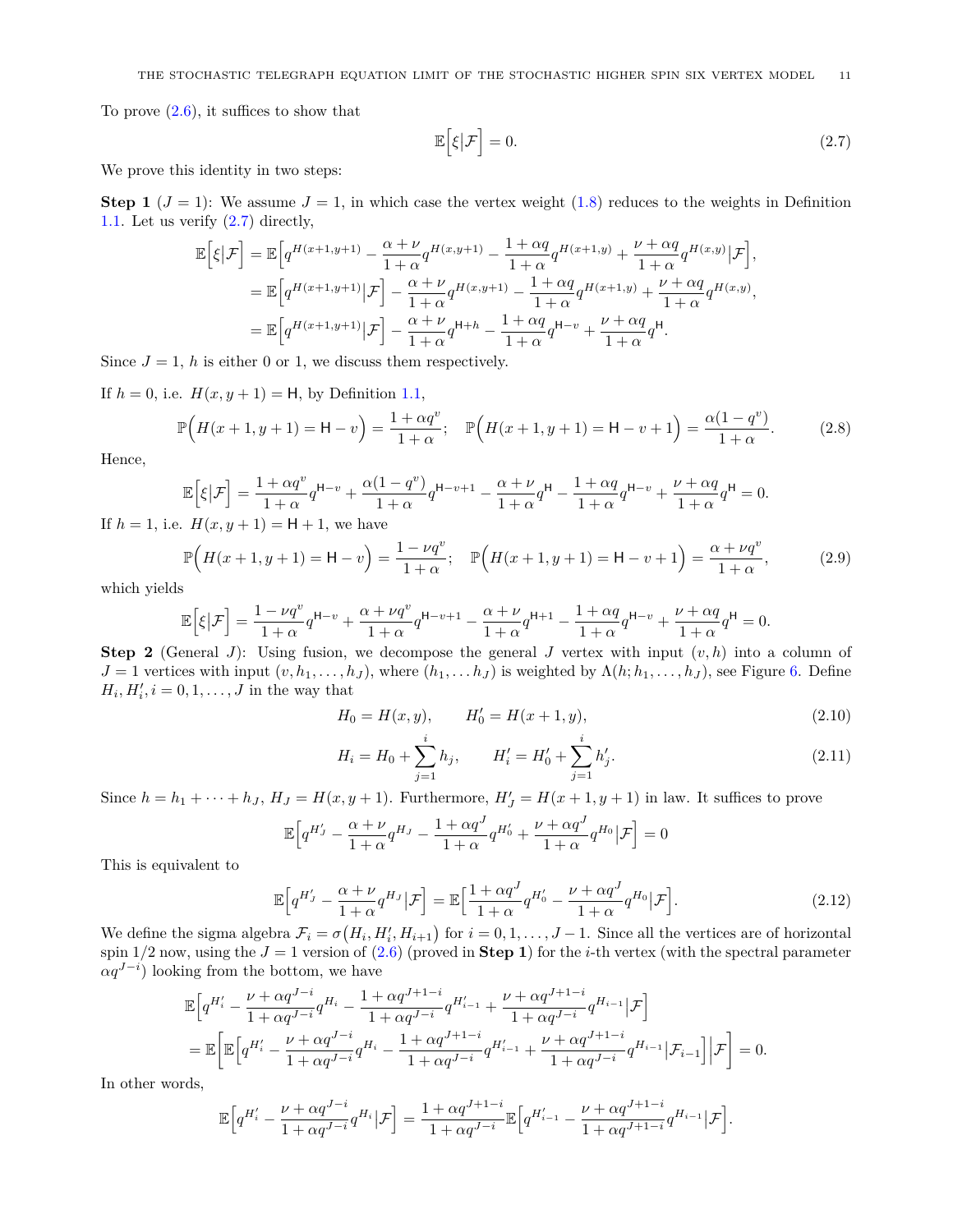

FIGURE 6. Given  $H(x, y) = H_0, H(x + 1, y) = H'_0, H(x, y + 1) = H_J$ . By fusion (the spectral parameters have been reversed upside down thanks to Lemma [2.1\)](#page-8-0), we have the distributional identity  $H(x + 1, y + 1) = H'_J$ . The advantage of utilizing fusion is that we can apply  $J = 1$ version of [\(2.6\)](#page-9-2) to each vertex in the column, where the heights around the *i*-th vertex are  $H_{i-1}, H'_{i-1}, H_i, H'_i$ . The horizontal input  $(h_1, \ldots, h_J)$  is weighted by  $\Lambda(h; h_1, \ldots, h_J)$ .

Iterating the above equation from  $i = J$  to  $i = 1$ , one concludes the desired [\(2.12\)](#page-10-1).

To prove relation  $(1.12)$ , we need the following fact which says that under our scaling  $(1.13)$ , it is unlikely that a vertex will change the direction of lines entering into it. More specifically, if a vertex has *i* vertical input lines and *j* horizontal input lines, with probability going to 1, it produces *i* vertical and *j* horizontal output lines.

<span id="page-11-1"></span>We use  $\mathcal{O}(a)$  to denote some quantity bounded by a constant times a, when the scaling parameter L is large. **Lemma 2.4.** *For any fixed*  $i_1, i_2 \in \{0, 1, ..., I\}$  *and*  $j_1, j_2 \in \{0, 1, ..., J\}$ *, as L* → ∞

$$
L_{\alpha}^{(J)}(i_1, j_1; i_2, j_2) = \mathbf{1}_{\{i_1 = i_2, j_1 = j_2\}} + \mathcal{O}(L^{-1}).
$$
  
it suffices to show that for every  $i \in \{0, 1, ..., J - 1\}$ 

<span id="page-11-3"></span>
$$
L_{\alpha q_i}^{(1)}(i_1, j_1; i_2, j_2) = \mathbf{1}_{\{i_1 = i_2, j_1 = j_2\}} + \mathcal{O}(L^{-1}).
$$
\n(2.13)

Indeed, by direct computation, under our scaling,

$$
L_{\alpha q^{i}}^{(1)}(m,0;m,0) = \frac{1 + \alpha q^{m+i}}{1 + \alpha q^{i}} = 1 - \frac{\beta_2 m}{L} + \mathcal{O}(L^{-2}), \qquad L_{\alpha q^{i}}^{(1)}(m,0;m-1,1) = \frac{\beta_2 m}{L} + \mathcal{O}(L^{-2}),
$$
  
\n
$$
L_{\alpha q^{i}}^{(1)}(m,1;m,1) = \frac{\alpha q^{i} + \nu q^{m}}{1 + \alpha q^{i}} = 1 + \frac{\beta_1 (m-1)}{L} + \mathcal{O}(L^{-2}), \qquad L_{\alpha q^{i}}^{(1)}(m,1;m+1,0) = \frac{\beta_1 (I-m)}{L} + \mathcal{O}(L^{-2}),
$$
  
\nwhich implies (2.13).

<span id="page-11-0"></span>**Theorem 2.5.** *Define*

*Proof.* Via Lemma [1.3,](#page-3-2)

$$
\Delta_x := q^{H(x+1,y)} - q^{H(x,y)}, \qquad \Delta_y := q^{H(x,y+1)} - q^{H(x,y)}.
$$

*Fix*  $A, B > 0$ *, under scaling* [\(1.13\)](#page-6-0)*, for any*  $x \in [0, LA] \cap \mathbb{Z}$  *and*  $y \in [0, LB] \cap \mathbb{Z}$  *and*  $L > 1$ *,* 

$$
\mathbb{E}\Big[\xi(x+1,y+1)^2|\mathcal{F}(x,y)\Big] \n= L^{-1}(\beta_1+\beta_2)\Delta_x\Delta_y + JL^{-2}(\beta_2-\beta_1)\beta_2q^{H(x,y)}\Delta_x + IL^{-2}(\beta_1-\beta_2)\beta_1q^{H(x,y)}\Delta_y + \mathbf{R}(x,y),
$$

<span id="page-11-2"></span>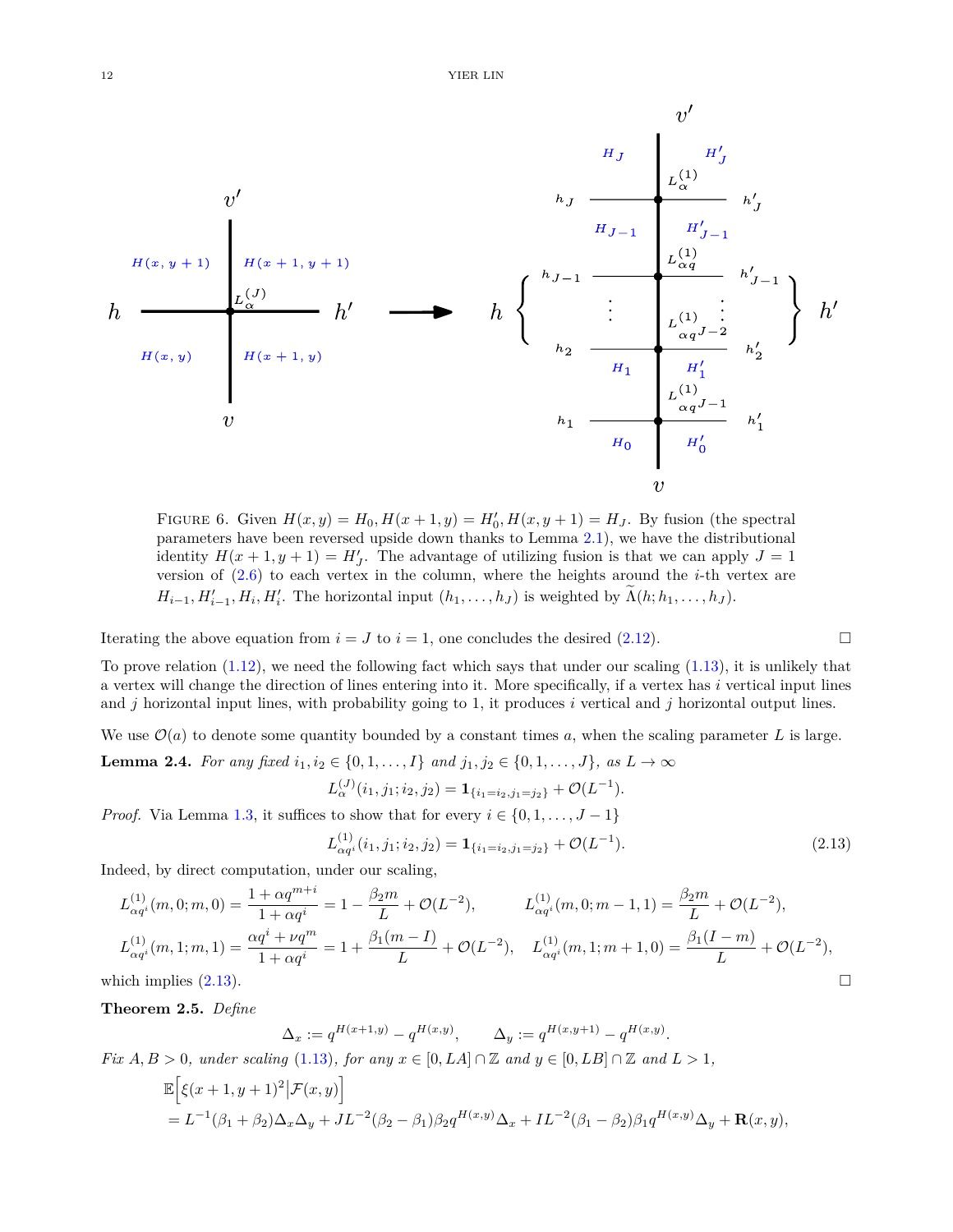*where*  $\mathbf{R}(x, y)$  *is a random field with the uniform upper bound* 

<span id="page-12-0"></span>
$$
|\mathbf{R}(x,y)| \leq CL^{-4},\tag{2.14}
$$

*for all*  $x \in [0, L\Delta] \cap \mathbb{Z}$  *and*  $y \in [0, L\Delta] \cap \mathbb{Z}$ , *C is some constant that only depends on A, B*.

*Proof.* We only need to show that the random field  $\mathbf{R}(x, y)$  defined via

$$
\mathbf{R}(x,y) = \mathbb{E}\Big[\xi(x+1,y+1)^2\big|\mathcal{F}(x,y)\Big] - L^{-1}(\beta_1+\beta_2)\Delta_x\Delta_y - JL^{-2}(\beta_2-\beta_1)\beta_2q^{H(x,y)}\Delta_x - IL^{-2}(\beta_1-\beta_2)\beta_1q^{H(x,y)}\Delta_y
$$

satisfies  $(2.14)$ . Using same notation as in the proof of Theorem [2.3,](#page-9-0)

$$
\xi := \xi(x+1, y+1), \qquad \mathcal{F} := \sigma(\mathsf{H}, h, v),
$$

and

$$
\mathsf{H} := H(x, y), \qquad h := H(x, y + 1) - H(x, y), \qquad v := H(x, y) - H(x + 1, y).
$$
\nIt is clear that  $\mathbb{E}[\xi(x+1, y+1)^2 | \mathcal{F}(x, y)] = \mathbb{E}[\xi^2 | \mathcal{F}].$  Our proof is divided into two steps.

**Step 1** ( $J = 1$ ): When  $J = 1$ ,  $h \in \{0, 1\}$ . We discuss the  $h = 0$  and  $h = 1$  case separately.

If 
$$
h = 0
$$
,

$$
\mathbb{E}\Big[\xi^2\big|\mathcal{F}\Big] = \mathbb{E}\Big[\Big(q^{H(x+1,y+1)} - \frac{\alpha + \nu}{1 + \alpha}q^{\mathsf{H}} - \frac{1 + \alpha q}{1 + \alpha}q^{\mathsf{H} - \nu} + \frac{\nu + \alpha q}{1 + \alpha}q^{\mathsf{H}}\Big)^2\big|\mathcal{F}\Big]
$$

Referring to [\(2.8\)](#page-10-2), we have (recall  $\nu = q^{-1}$ )

$$
\mathbb{E}\left[\xi^{2}|\mathcal{F}\right] = \frac{1+\alpha q^{v}}{1+\alpha} \left(q^{\mathsf{H}-v} - \frac{\alpha+\nu}{1+\alpha}q^{\mathsf{H}} - \frac{1+\alpha q}{1+\alpha}q^{\mathsf{H}-v} + \frac{\nu+\alpha q}{1+\alpha}q^{\mathsf{H}}\right)^{2} + \frac{\alpha(1-q^{v})}{1+\alpha}\left(q^{\mathsf{H}-v+1} - \frac{\alpha+\nu}{1+\alpha}q^{\mathsf{H}} - \frac{1+\alpha q}{1+\alpha}q^{\mathsf{H}-v} + \frac{\nu+\alpha q}{1+\alpha}q^{\mathsf{H}}\right)^{2} = \frac{\alpha(q-1)^{2}q^{-2v}(1-q^{v})(1+\alpha q^{v})}{(1+\alpha)^{2}}q^{2\mathsf{H}},
$$
\n(2.15)

The second equality in the above display follows from a straightforward calculation.

Let  $\mathsf{b} = \frac{1+\alpha q}{1+\alpha}$  and rewrite [\(2.15\)](#page-12-1) as

<span id="page-12-5"></span><span id="page-12-1"></span>
$$
\mathbb{E}\left[\xi^2|\mathcal{F}\right] = (1 - b)q^{-2v}(q^v - 1)\left(-b + q + (b - 1)q^v\right)q^{2\mathsf{H}}
$$
\n(2.16)

Referring to scaling [\(1.13\)](#page-6-0), we see that  $q^{\text{H}} = e^{\frac{\beta_1-\beta_2}{L}\text{H}}$  is bounded, since for  $x \in [0,LA]$  and  $y \in [0,LB]$  $|H| = |H(x, y)| \le L(A + B)$ . In addition,

<span id="page-12-2"></span>
$$
q = 1 + \frac{\beta_1 - \beta_2}{L} + \mathcal{O}(L^{-2}), \qquad b = 1 - \frac{\beta_2}{L} + \mathcal{O}(L^{-2})
$$
\n(2.17)

Using the expansion of  $q$  and  $\mathfrak b$  in  $(2.17)$ , we have

<span id="page-12-4"></span><span id="page-12-3"></span>
$$
\mathbb{E}\left[\xi^2|\mathcal{F}\right] = q^{2\mathsf{H}}\beta_2(\beta_2 - \beta_1)^2vL^{-3} + \mathcal{O}(L^{-4}).\tag{2.18}
$$

When  $h = 0$ ,  $\Delta_y = q^{H(x,y+1)} - q^{H(x,y)} = 0$ . Under scaling [\(1.13\)](#page-6-0),

$$
\Delta_x = q^{H(x+1,y)} - q^{H(x,y)} = q^{\mathsf{H}}(q^{-v} - 1) = q^{\mathsf{H}} \frac{v(\beta_2 - \beta_1)}{L} + \mathcal{O}(L^{-2}).
$$

Thereby,

$$
L^{-1}(\beta_1 + \beta_2)\Delta_x\Delta_y + L^{-2}(\beta_2 - \beta_1)\beta_2 q^{\mathsf{H}}\Delta_x + IL^{-2}(\beta_1 - \beta_2)\beta_1 q^{\mathsf{H}}\Delta_y
$$
  
=  $L^{-2}(\beta_2 - \beta_1)\beta_2 q^{\mathsf{H}}\Delta_x$ ,  
=  $q^{2\mathsf{H}}\beta_2(\beta_2 - \beta_1)^2vL^{-3} + \mathcal{O}(L^{-4})$ . (2.19)

It follows from  $(2.18)$  and  $(2.19)$  (note that  $J=1$ )

$$
\mathbf{R}(x,y) = \mathbb{E}\Big[\xi^2|\mathcal{F}\Big] - \Big(L^{-1}(\beta_1 + \beta_2)\Delta_x\Delta_y + L^{-2}(\beta_2 - \beta_1)\beta_2 q^{\mathsf{H}}\Delta_x + IL^{-2}(\beta_1 - \beta_2)\beta_1 q^{\mathsf{H}}\Delta_y\Big) = \mathcal{O}(L^{-4}).
$$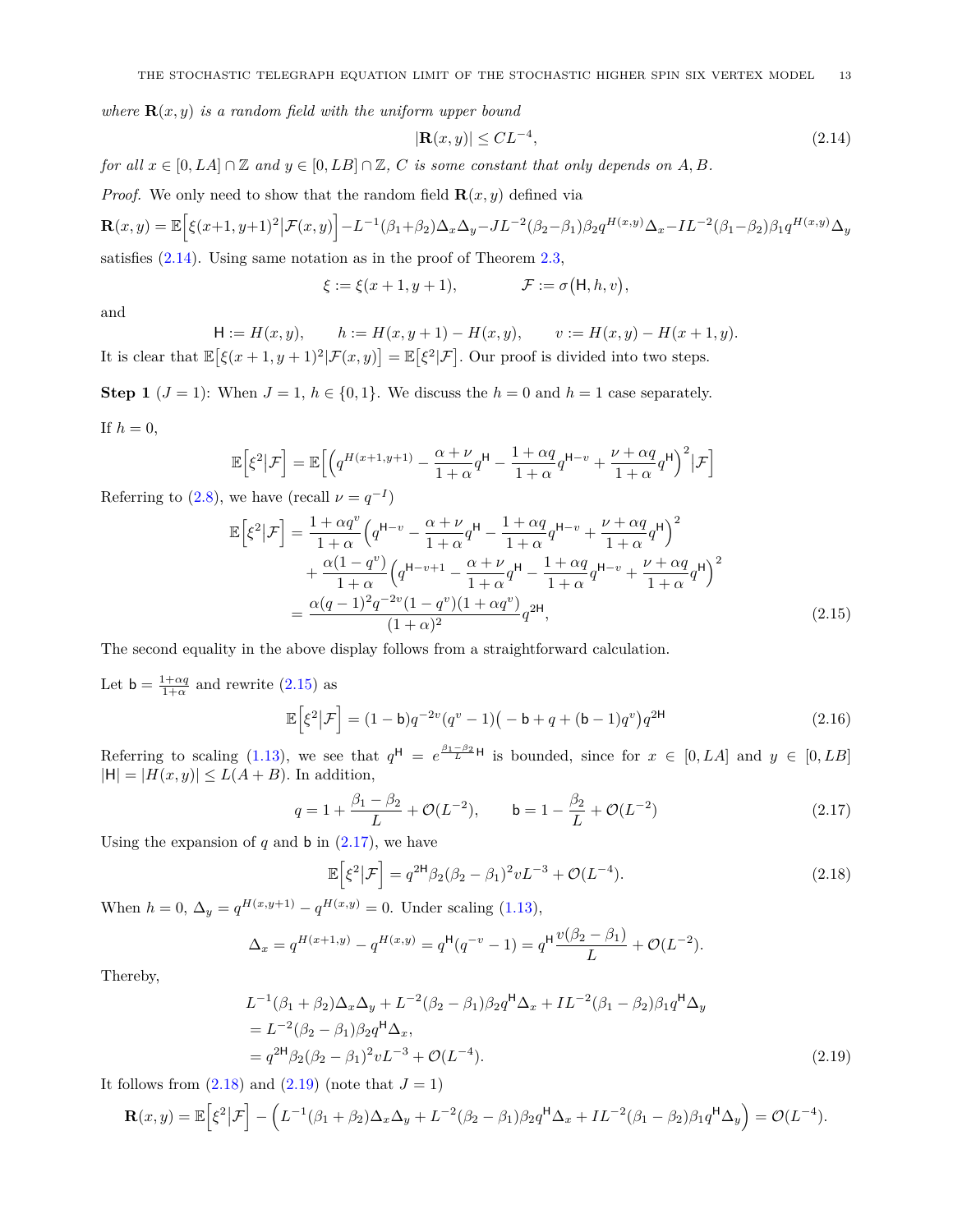If  $h = 1$ ,  $H(x+1, y+1)$  is distributed as  $(2.9)$ , then (recall  $\nu = q^{-1}$ )

$$
\mathbb{E}\left[\xi^2|\mathcal{F}\right] = \frac{1-\nu q^v}{1+\alpha} \Big(q^{\mathsf{H}-v} - \frac{\alpha+\nu}{1+\alpha}q^{\mathsf{H}+1} - \frac{1+\alpha q}{1+\alpha}q^{\mathsf{H}-v} + \frac{\nu+\alpha q}{1+\alpha}q^{\mathsf{H}}\Big)^2, \n+ \frac{\alpha+\nu q^v}{1+\alpha} \Big(q^{\mathsf{H}+1-v} - \frac{\alpha+\nu}{1+\alpha}q^{\mathsf{H}+1} - \frac{1+\alpha q}{1+\alpha}q^{\mathsf{H}-v} + \frac{\nu+\alpha q}{1+\alpha}q^{\mathsf{H}}\Big)^2, \n= \frac{(q-1)^2q^{-2(I+v)}(q^I-q^v)(\alpha q^I+q^v)}{(1+\alpha)^2}q^{2\mathsf{H}}
$$

Rewrite the RHS above as (recall  $\mathbf{b} = \frac{1+\alpha q}{1+\alpha}$ )

$$
\mathbb{E}\Big[\xi^2|\mathcal{F}\Big] = (q-\mathsf{b})q^{-2(I+v)}(q^I - q^v)\big((-1+\mathsf{b})q^I + q^v(q-\mathsf{b})\big)q^{2\mathsf{H}}
$$

Using the expansion in [\(2.17\)](#page-12-2), we deduce

$$
\mathbb{E}\left[\xi^2|\mathcal{F}\right] = q^{2\mathsf{H}}(I-v)(\beta_2 - \beta_1)^2 \beta_1 L^{-3} + \mathcal{O}(L^{-4}).\tag{2.20}
$$

When  $h = 1$ ,

$$
\Delta_x = q^{\mathsf{H}}(\beta_2 - \beta_1)vL^{-1} + \mathcal{O}(L^{-2}) \qquad \Delta_y = q^{\mathsf{H}}(\beta_1 - \beta_2)L^{-1} + \mathcal{O}(L^{-2}),
$$

which yields

$$
L^{-1}(\beta_1 + \beta_2)\Delta_x\Delta_y + L^{-2}(\beta_2 - \beta_1)\beta_2 q^{\mathsf{H}}\Delta_x + IL^{-2}(\beta_1 - \beta_2)\beta_1 q^{\mathsf{H}}\Delta_y
$$
  
=  $q^{2\mathsf{H}}(I - v)(\beta_2 - \beta_1)^2\beta_1 L^{-3} + \mathcal{O}(L^{-4}).$  (2.21)

Combining  $(2.20)$  and  $(2.21)$  yields

$$
\mathbf{R}(x,y) = \mathbb{E}\left[\xi^2|\mathcal{F}\right] - \left(L^{-1}(\beta_1 + \beta_2)\Delta_x\Delta_y + L^{-2}(\beta_2 - \beta_1)\beta_2 q^{\mathsf{H}}\Delta_x + IL^{-2}(\beta_1 - \beta_2)\beta_1 q^{\mathsf{H}}\Delta_y\right) = \mathcal{O}(L^{-4}).
$$
is conclude (2.14).

This concludes [\(2.14\)](#page-12-0).

**Step 2** (general *J*): Similar as what we did in Theorem [2.3,](#page-9-0) we apply fusion (see Figure [6\)](#page-11-2). Recall  $H_i$ ,  $H'_i$  from  $(2.10)$  and  $(2.11)$  and define

$$
\xi_i := q^{H'_i} - \frac{\nu + \alpha q^{J-i}}{1 + \alpha q^{J-i}} q^{H_i} - \frac{1 + \alpha q^{J-i+1}}{1 + \alpha q^{J-i}} q^{H'_{i-1}} + \frac{\nu + \alpha q^{J+1-i}}{1 + \alpha q^{J-i}} q^{H_{i-1}},
$$
  
=  $q^{H'_i} - \frac{\nu + \alpha q^{J-i}}{1 + \alpha q^{J-i}} q^{H_i} - \frac{1 + \alpha q^{J-i+1}}{1 + \alpha q^{J-i}} \left( q^{H'_{i-1}} - \frac{\nu + \alpha q^{J+1-i}}{1 + \alpha q^{J+1-i}} q^{H_{i-1}} \right)$ 

By straightforward calculation,

$$
\sum_{i=1}^{J} \frac{1 + \alpha q^{J-i}}{1 + \alpha} \xi_i = \sum_{i=1}^{J} \left( \frac{1 + \alpha q^{J-i}}{1 + \alpha} \left( q^{H'_i} - \frac{\nu + \alpha q^{J-i}}{1 + \alpha q^{J-i}} q^{H_i} \right) - \frac{1 + \alpha q^{J-i+1}}{1 + \alpha} \left( q^{H'_{i-1}} - \frac{\nu + \alpha q^{J+1-i}}{1 + \alpha q^{J+1-i}} q^{H_{i-1}} \right) \right)
$$
  
=  $q^{H'_J} - \frac{\nu + \alpha}{1 + \alpha} q^{H_J} - \frac{1 + \alpha q^J}{1 + \alpha} \left( q^{H'_0} - \frac{\nu + \alpha q^J}{1 + \alpha q^J} q^{H_0} \right) = \xi,$  (2.22)

where the second equality follows from the telescoping property of the summation.

By Theorem [2.3,](#page-9-0)  $\xi_i$  are martingale increments, so  $\mathbb{E}[\xi_i\xi_j|\mathcal{F}] = 0$  for  $i \neq j$ . It follows from [\(2.22\)](#page-13-2) that

$$
\mathbb{E}\left[\xi^2|\mathcal{F}\right] = \mathbb{E}\left[\sum_{i=1}^J \left(\frac{1+\alpha q^{J-i}}{1+\alpha}\xi_i\right)^2|\mathcal{F}\right] = \sum_{i=1}^J \left(\frac{1+\alpha q^{J-i}}{1+\alpha}\right)^2 \mathbb{E}\left[\xi_i^2|\mathcal{F}\right].\tag{2.23}
$$

Using the  $J = 1$  version of  $(2.16)$  proved in **Step 1** for the *i*-th vertex counting from bottom (here, though the spectral parameter changes from  $\alpha$  to  $\alpha q^i$ , it does not matter under our scaling)

$$
\mathbb{E}\Big[\xi_i^2\big|\mathcal{F}_{i-1}\Big] = L^{-1}(\beta_1 + \beta_2)\Delta_x^i\Delta_y^i + L^{-2}(\beta_2 - \beta_1)\beta_2 q^{\mathsf{H}}\Delta_x^i + IL^{-2}(\beta_1 - \beta_2)\beta_1 q^{\mathsf{H}}\Delta_y^i + \mathbf{R}_i(x, y) \tag{2.24}
$$

where  $\Delta_x^i = q^{H'_{i-1}} - q^{H_{i-1}}$  and  $\Delta_y^i = q^{H_i} - q^{H_{i-1}}$  and, also recall that  $\mathcal{F}_i = \sigma(H_i, H_{i+1}, H'_i)$ . By **Step 1**, there exists constant *C* only depending on *A, B* such that

<span id="page-13-5"></span>
$$
\sup_{\substack{i \in \{1,\dots,J\} \\ (x,y) \in [0,LA] \times [0,LB]}} |\mathbf{R}_i(x,y)| \leq CL^{-4}.
$$
\n(2.25)

<span id="page-13-4"></span><span id="page-13-3"></span><span id="page-13-2"></span><span id="page-13-1"></span><span id="page-13-0"></span>*.*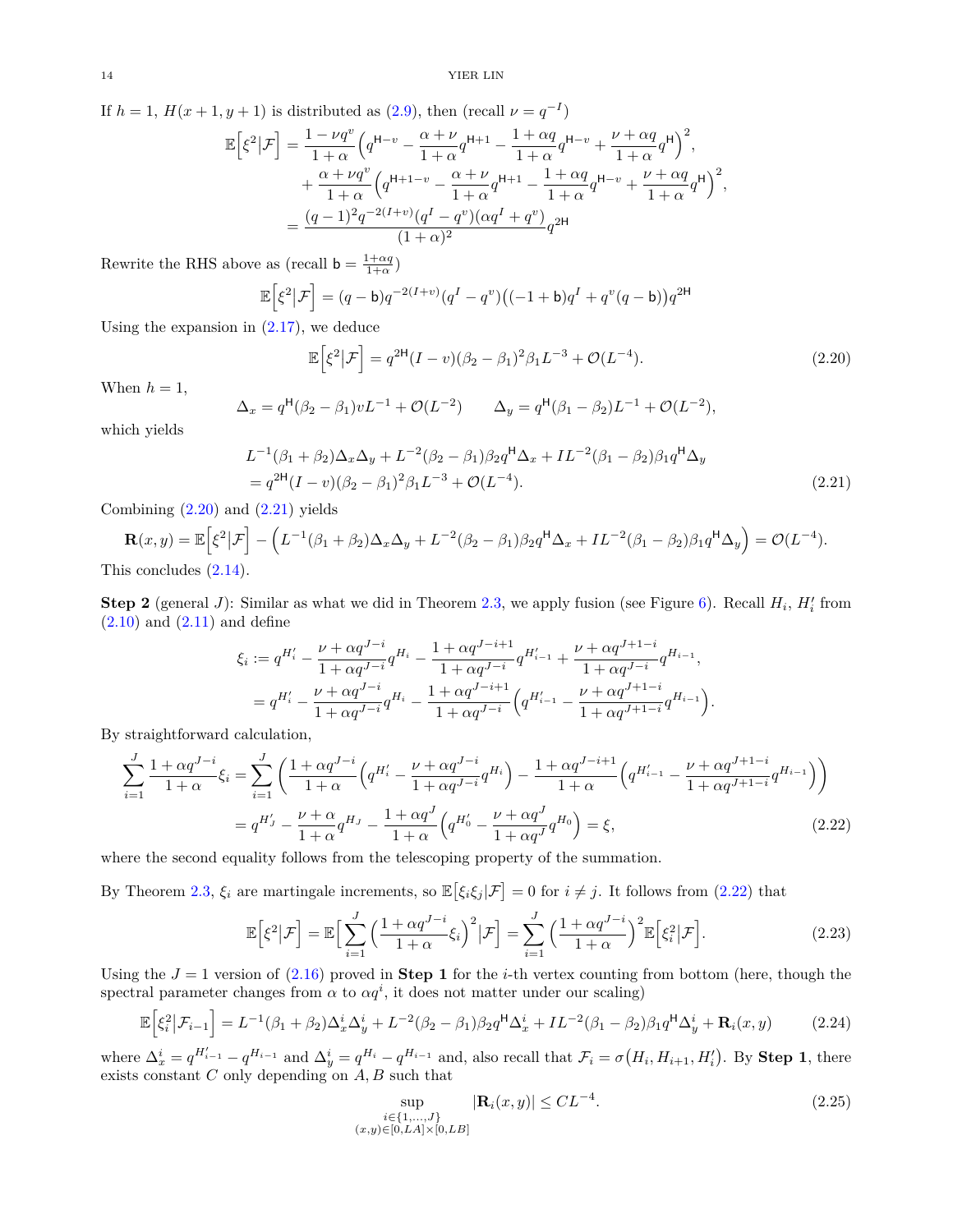By conditioning,  $\mathbb{E}\left[\xi_i^2|\mathcal{F}]\right] = \mathbb{E}\left[\mathbb{E}\left[\xi_i^2|\mathcal{F}_{i-1}\right]|\mathcal{F}\right]$  (note that here we are not using the tower property but instead the sequential update rule). Using  $(2.23)$  and  $(2.24)$ , we get

$$
\mathbb{E}\Big[\xi^2\big|\mathcal{F}\Big] = \sum_{i=1}^J \Big(\frac{1+\alpha q^{J-i}}{1+\alpha}\Big)^2 \mathbb{E}\Big[L^{-1}(\beta_1+\beta_2)\Delta_x^i\Delta_y^i + L^{-2}(\beta_2-\beta_1)\beta_2 q^{\mathsf{H}}\Delta_x^i
$$

$$
+ IL^{-2}(\beta_1-\beta_2)\beta_1 q^{\mathsf{H}}\Delta_y^i + \mathbf{R}_i(x,y)\big|\mathcal{F}\Big].
$$

Note that under our scaling,  $\lim_{L \to \infty} \frac{1 + \alpha q^{J-i}}{1 + \alpha} = 1$ , along with [\(2.25\)](#page-13-5),

$$
\mathbb{E}\left[\xi^2|\mathcal{F}\right] = \sum_{i=1}^J \mathbb{E}\left[L^{-1}(\beta_1 + \beta_2)\Delta_x^i \Delta_y^i + L^{-2}(\beta_2 - \beta_1)\beta_2 q^{\mathsf{H}} \Delta_x^i + IL^{-2}(\beta_1 - \beta_2)\beta_1 q^{\mathsf{H}} \Delta_y^i|\mathcal{F}\right] + \mathcal{O}(L^{-4}).\tag{2.26}
$$

It is clear that

<span id="page-14-1"></span>
$$
\sum_{i=1}^{J} \Delta_y^i = \sum_{i=1}^{J} \left( q^{H_i} - q^{H_{i-1}} \right) = q^{H_J} - q^{H_0} = \Delta_y.
$$

Furthermore, by Lemma [2.4,](#page-11-1)

$$
\mathbb{P}\Big(\exists i \text{ such that } \Delta_x^i \neq \Delta_x | \mathcal{F}\Big) = 1 - \mathcal{O}(L^{-1}).
$$

Hence, we can simplify  $(2.26)$  and get

$$
\mathbb{E}\Big[\xi^2\big|\mathcal{F}\Big] = \sum_{i=1}^J \mathbb{E}\Big[L^{-1}(\beta_1 + \beta_2)\Delta_x\Delta_y^i + L^{-2}(\beta_2 - \beta_1)\beta_2 q^{\mathsf{H}}\Delta_x + IL^{-2}(\beta_1 - \beta_2)\beta_1 q^{\mathsf{H}}\Delta_y^i\big|\mathcal{F}\Big] + \mathcal{O}(L^{-4}),
$$
  
\n
$$
= \mathbb{E}\Big[L^{-1}(\beta_1 + \beta_2)\Delta_x\Delta_y + JL^{-2}(\beta_2 - \beta_1)\beta_2 q^{\mathsf{H}}\Delta_x + IL^{-2}(\beta_1 - \beta_2)\beta_1 q^{\mathsf{H}}\Delta_y\big|\mathcal{F}\Big] + \mathcal{O}(L^{-4}),
$$
  
\n
$$
= L^{-1}(\beta_1 + \beta_2)\Delta_x\Delta_y + JL^{-2}(\beta_2 - \beta_1)\beta_2 q^{\mathsf{H}}\Delta_x + IL^{-2}(\beta_1 - \beta_2)\beta_1 q^{\mathsf{H}}\Delta_y + \mathcal{O}(L^{-4}).
$$

The last line is because  $\Delta_x$  and  $\Delta_y$  and H are measurable with respect to F.

<span id="page-14-0"></span>**Remark 2.6.** *The identity* [\(1.10\)](#page-4-1) *which holds for stochastic six vertex model no long works for the SHS6V model. For example, consider*  $I = 2$  *and*  $J = 1$ *. For an arbitrary vertex*  $(x, y)$ *, if there exists three parameters γ*1*, γ*2*, γ*<sup>3</sup> *such that* [\(1.10\)](#page-4-1) *is true. When h* = 0*, referring to* [\(2.15\)](#page-12-1)*, we have*

$$
\mathbb{E}\Big[\xi(x+1,y+1)^2\big|\mathcal{F}(x,y)\Big] = \frac{\alpha(q-1)^2q^{-2v}(1-q^v)(1+\alpha q^v)}{(1+\alpha)^2}q^{2\mathsf{H}}
$$

*Since*  $\Delta_y = 0$ *, the right hand side of* [\(1.10\)](#page-4-1) *reduces to* 

$$
\gamma_1 \Delta_x \Delta_y + \gamma_2 \Delta_x q^{\mathsf{H}} + \gamma_3 \Delta_y q^{\mathsf{H}} = \gamma_2 \Delta_x q^{\mathsf{H}} = \gamma_2 (q^{-v} - 1) q^{2\mathsf{H}}
$$

*So for all*  $v \in \{0, 1, ..., I\}$ *,* 

$$
\frac{\alpha(q-1)^2 q^{-v} (q^{-v}-1)(1+\alpha q^v)}{(1+\alpha)^2} q^{2\mathsf{H}} = \gamma_2(q^{-v}-1) q^{2\mathsf{H}}
$$

*Canceling the factor*  $(q^{-v} - 1)q^{2H}$  *on both sides, we get* 

$$
\frac{\alpha(q-1)^2q^{-v}(1+\alpha q^v)}{(1+\alpha)^2} = \gamma_2
$$

*Since*  $\gamma_2$  *does not depend on v, so the previous equation could not hold for*  $v = 1, 2$  *simultaneously.* 

The following corollary is a direct consequence of Theorem [2.5.](#page-11-0)

<span id="page-14-2"></span>Corollary 2.7. Fix 
$$
A, B > 0
$$
, there exists constant C s.t. for every  $x \in [0, LA] \cap \mathbb{Z}, y \in [0, LB] \cap \mathbb{Z}$  and  $L > 1$   

$$
\mathbb{E}\Big[\xi(x+1,y+1)^2\big|\mathcal{F}(x,y)\Big] \leq CL^{-3}.
$$

*Proof.* It is clear that there exists *C* such that for any  $x \in [0, L\mathcal{A}] \cap \mathbb{Z}$  and  $y \in [0, L\mathcal{B}] \cap \mathbb{Z}$ ,

$$
|\Delta_x| = \left| q^{H(x+1,y)} - q^{H(x,y)} \right| = q^{H(x,y)} \left| e^{\frac{(\beta_1 - \beta_2)h}{L}} - 1 \right| \leq CL^{-1}.
$$

Similarly,  $|\Delta_y|$  ≤  $CL^{-1}$ . Referring to Theorem [2.5](#page-11-0) (note that  $q^{H(x,y)}$  is bounded), the corollary follows.  $\Box$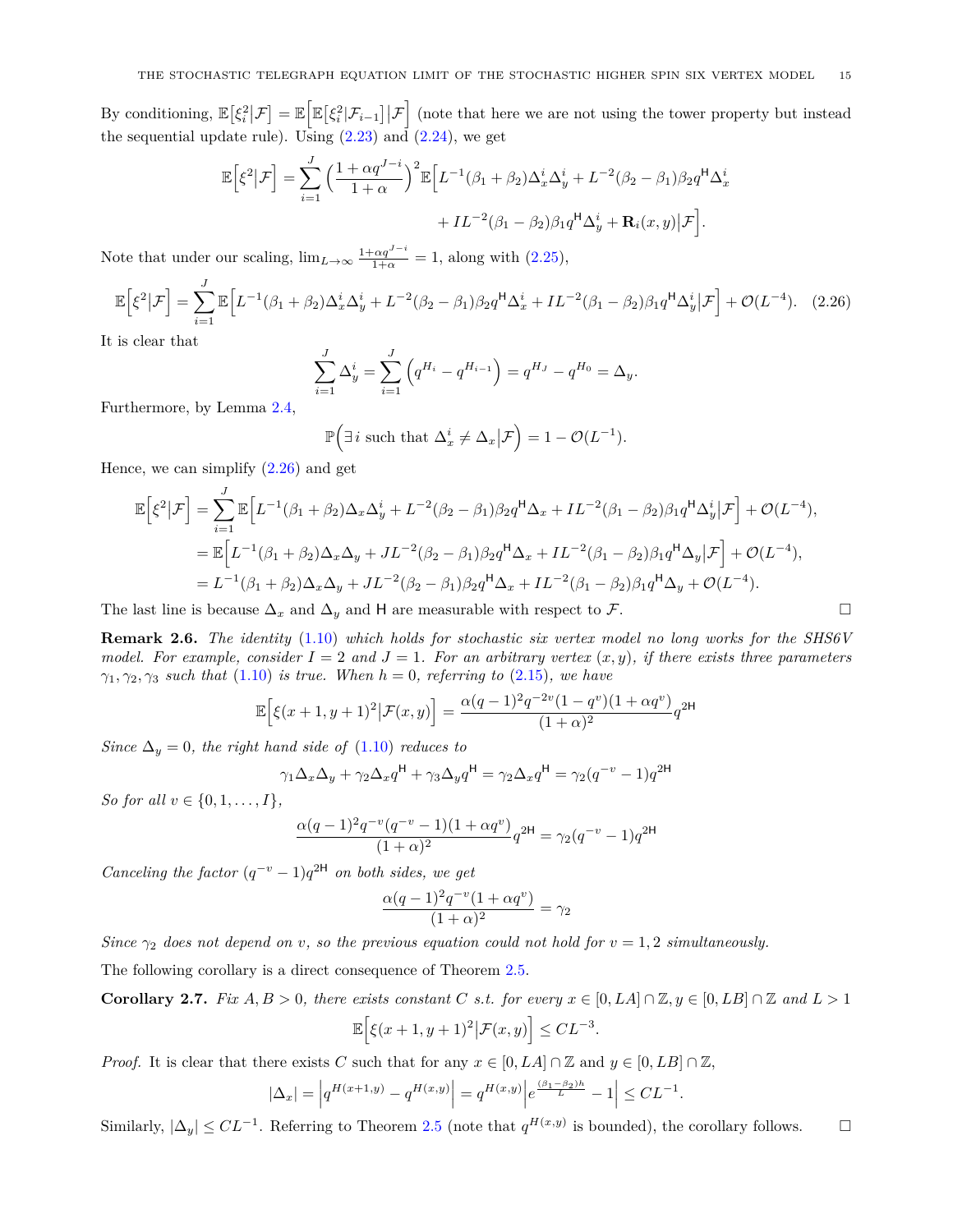### 3. Proof of the main results

<span id="page-15-0"></span>Having established the four point relation, we move on proving Theorem [1.6](#page-6-1) and Theorem [1.7.](#page-6-2) Corollary [1.9](#page-7-0) follows from a straightforward argument once we proved Theorem [1.7.](#page-6-2) For the ensuing discussion, we will usually write *C* for constants, we might not generally specify when irrelevant terms are being absorbed into the constants. We might also write for example  $C(n)$  when we want to specify which parameter the constant depends on.

*Proof of Theorem [1.6.](#page-6-1)* Given Theorem [2.3,](#page-9-0) our proof is akin to [\[BG19,](#page-23-0) Theorem 5.1]. We provide the detail for the sake of completeness. Recall  $\mathbf{q} = q^{\frac{1}{L}}$ , to prove  $\frac{1}{L}H(Lx, Ly) \to \mathbf{h}(x, y)$  uniformly in probability for  $x \in [0, A]$ and  $y \in [0, B]$ , it suffices to show that  $q^{H(Lx, Ly)} \to \mathfrak{q}^{\mathbf{h}(x,y)}$  uniformly in probability. To this end, we write

$$
q^{H(Lx,Ly)} = \mathbb{E}\Big[q^{H(Lx,Ly)}\Big] + q^{H(Lx,Ly)} - \mathbb{E}\Big[q^{H(Lx,Ly)}\Big].
$$

It suffices to show that as  $L \to \infty$ ,

(i).  $\mathbb{E}[q^{H(Lx,Ly)}] \to \mathfrak{q}^{\mathbf{h}(x,y)}$  uniformly for  $(x,y) \in [0,A] \times [0,B],$ (ii).  $q^{H(Lx,Ly)} - \mathbb{E}[q^{H(Lx,Ly)}] \to 0$  uniformly in probability for  $(x, y) \in [0, A] \times [0, B]$ .

We first demonstrate (i). By Theorem [2.3,](#page-9-0)

$$
\mathbb{E}\Big[q^{H(x+1,y+1)}\Big] - b_1 \mathbb{E}\Big[q^{H(x,y+1)}\Big] - b_2 \mathbb{E}\Big[q^{H(x+1,y)}\Big] + (b_1 + b_2 - 1)\mathbb{E}\Big[q^{H(x,y)}\Big] = 0,
$$

where  $b_1 = \frac{\alpha + \nu}{1+\alpha}$ ,  $b_2 = \frac{1+\alpha q^J}{1+\alpha}$ . Summing this equation over  $x = 0, 1, \ldots, LX - 1$  and  $y = 0, 1, \ldots LY - 1$  yields

$$
- (1 - b_1) \sum_{x=1}^{LX-1} \mathbb{E} \left[ q^{H(x,0)} \right] - (1 - b_2) \sum_{y=1}^{LY-1} \mathbb{E} \left[ q^{H(0,y)} \right] + (1 - b_1) \sum_{x=1}^{LX-1} \mathbb{E} \left[ q^{H(x,LY)} \right] + (1 - b_2) \sum_{y=1}^{LY-1} \mathbb{E} \left[ q^{H(LX,y)} \right] + (b_1 + b_2 - 1) \mathbb{E} \left[ q^{H(0,0)} \right] - b_2 \mathbb{E} \left[ q^{H(LX,0)} \right] - b_1 \mathbb{E} \left[ q^{H(0,LY)} \right] + \mathbb{E} \left[ q^{H(LX,LY)} \right] = 0
$$
\n(3.1)

Since *H* is Lipschitz, the sequence of deterministic functions  $\mathbb{E}[q^{H(L \cdot, L \cdot)}] = \mathbb{E}[q^{\frac{1}{L}H(L \cdot, L \cdot)}] \in C([0, A] \times [0, B])$  is uniformly bounded and equi-continuous. By Arzela-Ascoli Theorem, it has a limit point  $\mathfrak{q}^h$ .

Under scaling [\(1.13\)](#page-6-0), when  $L \to \infty$ ,

<span id="page-15-3"></span><span id="page-15-1"></span>
$$
b_1 = 1 - \beta_1 IL^{-1} + \mathcal{O}(L^{-2}), \qquad b_2 = 1 - \beta_2 JL^{-1} + \mathcal{O}(L^{-2}). \tag{3.2}
$$

Combining this with [\(3.1\)](#page-15-1) and taking the  $L \to \infty$  limit,  $\mathfrak{q}^{\mathbf{h}}$  satisfies the integral equation

$$
-I\beta_1 \int_0^X \mathfrak{q}^{\widetilde{\mathbf{h}}(x,0)} dx - J\beta_2 \int_0^Y \mathfrak{q}^{\widetilde{\mathbf{h}}(0,y)} + I\beta_1 \int_0^X \mathfrak{q}^{H(x,Y)} dx + J\beta_2 \int_0^Y \mathfrak{q}^{H(X,y)} dy
$$

$$
+ \mathfrak{q}^{\widetilde{\mathbf{h}}(0,0)} - \mathfrak{q}^{\widetilde{\mathbf{h}}(X,0)} - \mathfrak{q}^{\widetilde{\mathbf{h}}(0,Y)} + \mathfrak{q}^{\widetilde{\mathbf{h}}(X,Y)} = 0
$$

In other words, any limit point  $\mathfrak{q}^{\mathbf{h}}$  of  $\mathbb{E}[\mathfrak{q}^{\frac{1}{L}H(Lx,Ly)}]$  as  $L \to \infty$  satisfies the telegraph equation

<span id="page-15-2"></span>
$$
\frac{\partial^2}{\partial x \partial y} \widetilde{\mathfrak{q}^{\text{h}}}(x,y) + I \beta_1 \frac{\partial}{\partial y} \widetilde{\mathfrak{q}^{\text{h}}}(x,y) + J \beta_2 \frac{\partial}{\partial x} \widetilde{\mathfrak{q}^{\text{h}}}(x,y) = 0.
$$

By our assumption on the boundary, we also know that  $\mathfrak{q}^{\mathbf{h}(x,0)} = \mathfrak{q}^{\chi(x)}$  and  $\mathfrak{q}^{\mathbf{h}(0,y)} = \mathfrak{q}^{\psi(y)}$ . This implies that  $\widetilde{\mathbf{h}} = \mathbf{h}$ , which concludes (i).

To verify (ii), we denote by  $U(x,y) = q^{H(x,y)} - \mathbb{E}[q^{H(x,y)}]$ . Using Theorem [2.3,](#page-9-0)  $q^{H(x,y)}$  and  $\mathbb{E}[q^{H(x,y)}]$  satisfy the discrete telegraph equation [\(1.5\)](#page-0-2) with *g* given by  $\xi$  and 0 respectively, hence by linearity,

$$
U(x+1, y+1) - b_1U(x, y+1) - b_2U(x+1, y) + (b_1 + b_2 - 1)U(x, y) = \xi(x+1, y+1).
$$

Summing over  $x = 0, 1, \ldots, LX - 1$  and  $y = 0, 1, \ldots LY - 1$ , along with the fact  $U(x, 0) = U(0, y) = 0$  yields

$$
U(LX, LY) + (1 - b_1) \sum_{x=1}^{LX-1} U(x, LY) + (1 - b_2) \sum_{y=1}^{LY-1} U(LX, y) = \sum_{x=1}^{LX} \sum_{y=1}^{LY} \xi(x, y).
$$
 (3.3)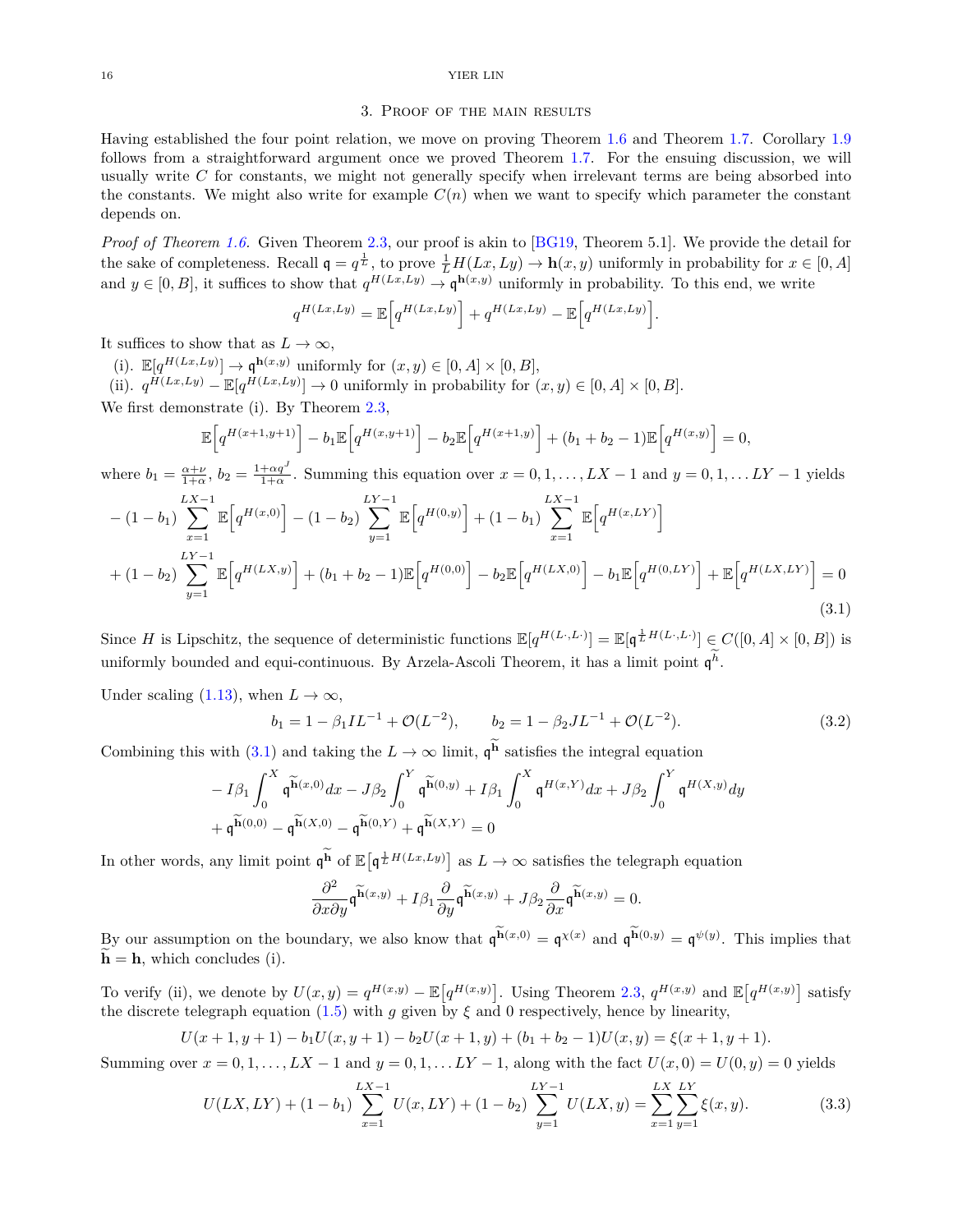Since  $\xi(x, y)$  is a martingale increment, using Corollary [2.7](#page-14-2)

$$
\mathbb{E}\bigg[\bigg(\sum_{x=1}^{LA}\sum_{y=1}^{LB}\xi(x,y)\bigg)^2\bigg] = \sum_{x=1}^{LA}\sum_{y=1}^{LB}\mathbb{E}\bigg[\xi(x,y)^2\bigg] \leq CABL^{-1}.
$$

Applying Doob's  $L^p$  maximal inequality, it is clear that

<span id="page-16-2"></span>
$$
\sup_{(X,Y)\in[0,A]\times[0,B]} \left| \sum_{x=1}^{LX} \sum_{y=1}^{LY} \xi(x,y) \right| \stackrel{p}{\to} 0. \tag{3.4}
$$

Observing that  $U(L, L)$  are uniformly bounded and uniformly Lipschitz on  $[0, A] \times [0, B]$ . Therefore, their law are tight, any subsequential limit  $\tilde{U}$  has continuous trajectories must solve the  $L = \infty$  version of [\(3.3\)](#page-15-2), which reads (the right hand side is zero by  $(3.4)$ )

$$
\widetilde{U}(X,Y) + I\beta_1 \int_0^X \widetilde{U}(x,Y)dx + J\beta_2 \int_0^Y \widetilde{U}(X,y)dy = 0.
$$

According to [\[BG19,](#page-23-0) Prop 4.1], the only solution to the above equation is given by  $\tilde{U}=0$ , which implies (ii).  $\square$ 

We move on proving the functional CLT for the SHS6V model. The proof of Theorem 1.7 is composed of showing the finite dimensional weak convergence and demonstrating the tightness, which is formulated into the following two propositions.

Denote by

$$
U_L(x,y) := \sqrt{L} \bigg( q^{H(Lx,Ly)} - \mathbb{E} \Big[ q^{H(Lx,Ly)} \Big] \bigg) = \sqrt{L}U(Lx,Ly).
$$

<span id="page-16-0"></span>**Proposition 3.1** (finite dimensional convergence)**.** *With the same setup as in Theorem 1.7, we have the weak convergence in finite dimension as*  $L \rightarrow \infty$ *,* 

<span id="page-16-4"></span>
$$
U_L(x, y) \Rightarrow \varphi(x, y).
$$

Recall that we linearly interpolate  $H(x, y)$  for non-integer  $x, y$ , thus  $H$  is a function in  $C(\mathbb{R}^2_{\geq 0})$ , so is  $U_L(x, y)$ .

<span id="page-16-1"></span>**Proposition 3.2** (tightness). For each fixed  $A, B > 0$  and  $n \in \mathbb{N}$ , there is a constant *C* (only depends on  $n, A, B$ *)* such that for all  $L > 1$  and  $(X_1, Y_1), (X_2, Y_2) \in [0, LA] \times [0, LB]$ ,

$$
\mathbb{E}\bigg[\Big(U_L(X_1,Y_1) - U_L(X_2,Y_2)\Big)^{2n}\bigg] \le C\big(|X_1 - X_2| + |Y_1 - Y_2|\big)^n.\tag{3.5}
$$

*Consequently, the sequence of random function*  $U_L(\cdot, \cdot) \in C(\mathbb{R}^2_{\geq 0})$  *is tight.* 

*Proof of Theorem [1.7.](#page-6-2)* The proof is a direct combination of Proposition [3.1](#page-16-0) and Proposition [3.2.](#page-16-1) □

We first prove the finite dimensional weak convergence.

*Proof of Proposition* [3.1.](#page-16-0) Recall that in the proof of Theorem [1.6,](#page-6-1) we set  $U(x,y) = q^{H(x,y)} - \mathbb{E}[q^{H(x,y)}]$ . As shown earlier, we have

$$
U(x+1, y+1) - b_1 U(x, y+1) - b_2 U(x+1, y) + (b_1 + b_2 - 1)U(x, y) = \xi(x+1, y+1)
$$

Furthermore, since  $H(x, 0)$  and  $H(0, y)$  are deterministic, we have  $U(x, 0) = U(y, 0) = 0$ . By [\(1.6\)](#page-0-5), one has

<span id="page-16-5"></span>
$$
U(X,Y) = \sum_{x=1}^{X} \sum_{y=1}^{Y} \mathcal{R}^{d}(X,Y;x,y)\xi(x,y).
$$
 (3.6)

Here  $\mathcal{R}^d$  is defined through [\(1.7\)](#page-1-2) with  $b_1 = \frac{\alpha + \nu}{1 + \alpha}$ ,  $b_2 = \frac{1 + \alpha q^J}{1 + \alpha}$ .

We need to show that  $U_L(\cdot, \cdot) = \sqrt{L}U(L \cdot, L \cdot)$  converges weakly to  $\varphi(\cdot, \cdot)$  (given by [\(1.15\)](#page-6-3)) in finite dimension. As in the proof of [\[BG19,](#page-23-0) Theorem 6.1], we use the martingale central limit theorem [\[HH14,](#page-23-24) Section 3] for the martingale (note that  $U_L(X, Y) = M_L(L^2XY)$ )

<span id="page-16-3"></span>
$$
\left(M_L(t) := \sum_{i=1}^t \sqrt{L} \mathcal{R}^d(LX, LY, x(i), y(i)) \xi(x(i), y(i)), 1 \le t \le L^2 XY\right) \tag{3.7}
$$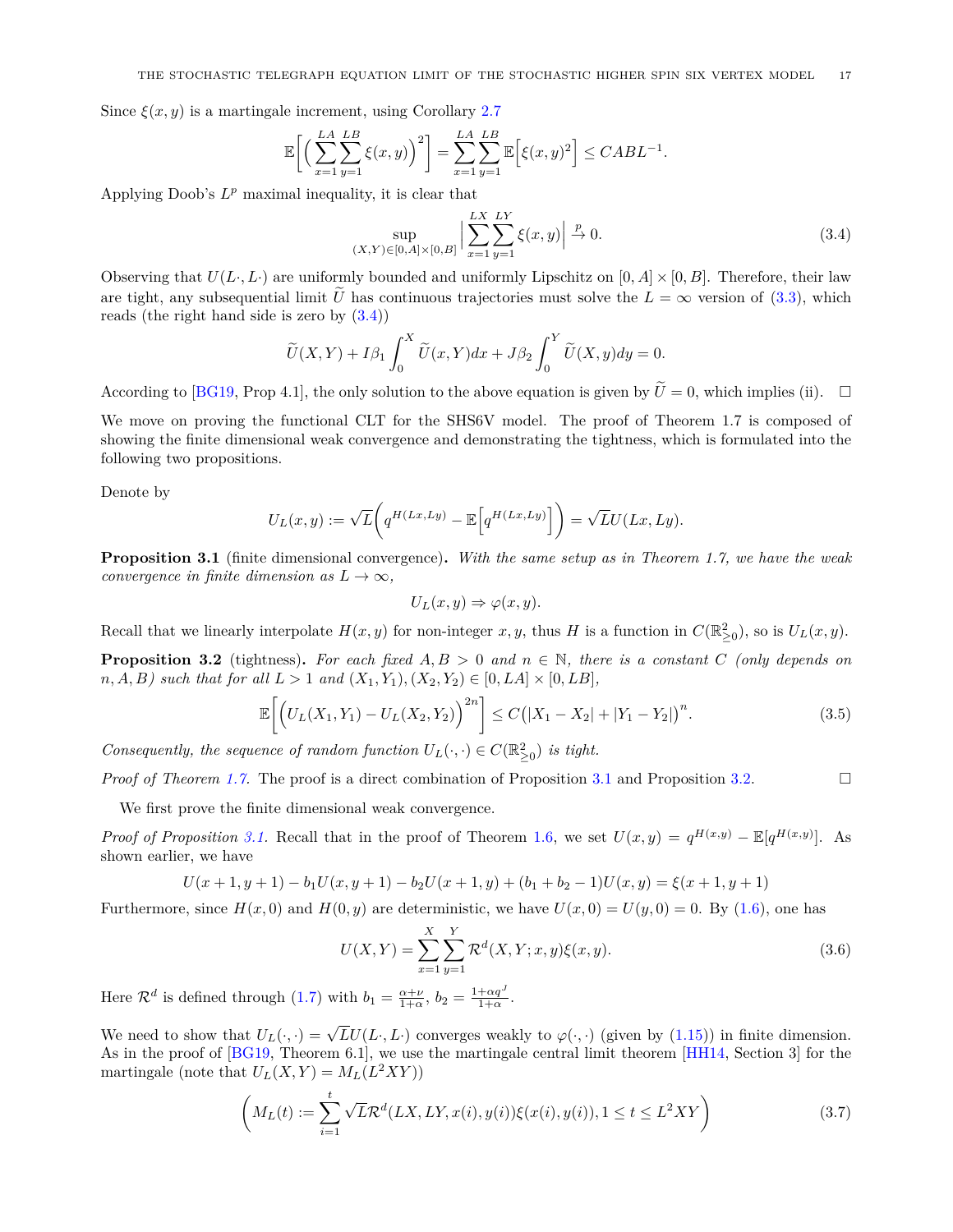where we linearly order points in  $[1, LX] \times [1, LY]$  by sequentially tracing the diagonals  $x + y = \text{const}$ 

<span id="page-17-5"></span>
$$
(x(1), y(1)) := (1, 1), \quad (x(2), y(2)) := (2, 1), \quad (x(3), y(3)) := (1, 2), \quad (x(4), y(4)) := (3, 1) \dots \tag{3.8}
$$

Note that we will only deal with the one point convergence  $M_L(L^2XY) \Rightarrow \varphi(X, Y)$  for simplicity, the finite dimensional convergence can be proved by invoking multi-dimensional version of martingale CLT (see [\[ST19,](#page-23-3) Theorem 3.1]) for a multi-dimensional version of the martingale in [\(3.7\)](#page-16-3).

The key for the proof is to study the conditional variance of  $M_L(t)$  at  $t = L^2XY$ . We show that as  $L \to \infty$ , it converges to the variance of  $\varphi$  [\(1.15\)](#page-6-3) in probability. In other words, we need to prove

$$
L\sum_{x=0}^{LX-1} \sum_{y=0}^{LY-1} \mathcal{R}^{d}(LX, LY, x+1, y+1)^{2} \mathbb{E}\Big[\xi(x+1, y+1)^{2}|\mathcal{F}(x, y)\Big] \n\stackrel{p}{\to} \int_{0}^{X} \int_{0}^{Y} \mathcal{R}_{IJ}(X, Y, x, y)^{2} \Big((\beta_{1} + \beta_{2})\mathfrak{q}_{x}^{\mathbf{h}}\mathfrak{q}_{y}^{\mathbf{h}} + J(\beta_{2} - \beta_{1})\beta_{2}\mathfrak{q}^{\mathbf{h}}\mathfrak{q}_{x}^{\mathbf{h}} + I(\beta_{1} - \beta_{2})\beta_{1}\mathfrak{q}^{\mathbf{h}}\mathfrak{q}_{y}^{\mathbf{h}}\Big) dx dy.
$$
\n(3.9)

where the RHS above is the variance of  $\varphi(X, Y)$ , see Remark [1.8.](#page-7-2)

To prove this convergence, we first use Theorem [2.5,](#page-11-0)

$$
L\sum_{x=0}^{LX-1} \sum_{y=0}^{LY-1} \mathcal{R}^d(LX, LY, x+1, y+1)^2 \mathbb{E}\Big[\xi(x+1, y+1)^2 | \mathcal{F}(x, y)\Big]
$$
  
= 
$$
\sum_{x=0}^{LX-1} \sum_{y=0}^{LY-1} \mathcal{R}^d(LX, LY, x+1, y+1)^2 \Big((\beta_1 + \beta_2)\Delta_x\Delta_y + JL^{-1}(\beta_2 - \beta_1)\beta_2 q^{H(x,y)}\Delta_x + IL^{-1}(\beta_1 - \beta_2)\beta_1 q^{H(x,y)}\Delta_y\Big) + L\sum_{x=0}^{LX-1} \sum_{y=0}^{LY-1} \mathcal{R}^d(LX, LY, x+1, y+1)^2 \mathbf{R}(x, y).
$$

By  $(2.14)$ ,  $\sup_{x \in [0,LA], y \in [0,LB]} |\mathbf{R}(x,y)| \leq CL^{-4}$ , together with the fact  $\mathcal{R}^d$  is uniformly bounded in  $[0,LA] \times$ [0*, LB*], we have almost surely,

<span id="page-17-3"></span><span id="page-17-2"></span><span id="page-17-1"></span><span id="page-17-0"></span>
$$
L\sum_{x=0}^{LX-1}\sum_{y=0}^{LY-1}\mathcal{R}^d(LX,LY,x+1,y+1)^2\mathbf{R}(x,y)\to 0
$$

uniformly in  $(x, y) \in [0, LA] \times [0, LB]$ . As a result, to demonstrate [\(3.9\)](#page-17-0), it suffices to prove that as  $L \to \infty$ 

$$
L^{-1} \sum_{x=0}^{LX-1} \sum_{y=0}^{LY-1} \mathcal{R}^d(LX,LY,x+1,y+1)^2 q^{H(x,y)} \Delta_x \stackrel{p}{\to} \int_0^X \int_0^Y \mathcal{R}_{IJ}(X,Y,x,y)^2 \mathfrak{q}_x^{\mathbf{h}} \mathfrak{q}^{\mathbf{h}} dx dy \tag{3.10}
$$

$$
L^{-1} \sum_{x=0}^{LX-1} \sum_{y=0}^{LY-1} \mathcal{R}^d(LX,LY,x+1,y+1)^2 q^{H(x,y)} \Delta_y \stackrel{p}{\to} \int_0^X \int_0^Y \mathcal{R}_{IJ}(X,Y,x,y)^2 \mathfrak{q}_y^{\mathbf{h}} \mathfrak{q}^{\mathbf{h}} dx dy \tag{3.11}
$$

$$
\sum_{x=0}^{LX-1} \sum_{y=0}^{LY-1} \mathcal{R}^d(LX,LY,x+1,y+1)^2 \Delta_x \Delta_y \stackrel{p}{\to} \int_0^X \int_0^Y \mathcal{R}_{IJ}(X,Y,x,y)^2 \mathfrak{q}_x^{\mathbf{h}} \mathfrak{q}_y^{\mathbf{h}} dx dy \tag{3.12}
$$

To demonstrate these approximations, as in the proof of [\[BG19,](#page-23-0) Theorem 6.1], we split the the interval  $[0, LX] \times$  $[0, LY]$  into squares such as  $[LX_0, L(X_0 + \theta)] \times [LY_0, L(Y_0 + \theta)]$  (where  $\theta$  is small) and apply the discrete to continuous approximation in each square.

We first demonstrate [\(3.10\)](#page-17-1), for  $x \in [LX_0, L(X_0 + \theta)]$  and  $y \in [LY_0, L(Y_0 + \theta)]$ , it is not hard to see that  $\mathcal{R}^d(LX,LY,Lx,Ly) \to \mathcal{R}_{IJ}(X,Y,x,y)$  uniformly for  $0 \le x \le X \le A$  and  $0 \le y \le Y \le B$  (see [\[ST19,](#page-23-3) Eq 2.9] for  $I = J = 1$  case). Thus,

<span id="page-17-4"></span>
$$
\mathcal{R}^d(LX, LY, x, y) = \mathcal{R}_{IJ}(X, Y, X_0, Y_0) + \mathcal{O}(\theta) + o(1), \qquad q^{H(LX, LY)} = \mathfrak{q}^{\mathbf{h}(X_0, Y_0)} + \mathcal{O}(\theta) + o(1).
$$
 (3.13)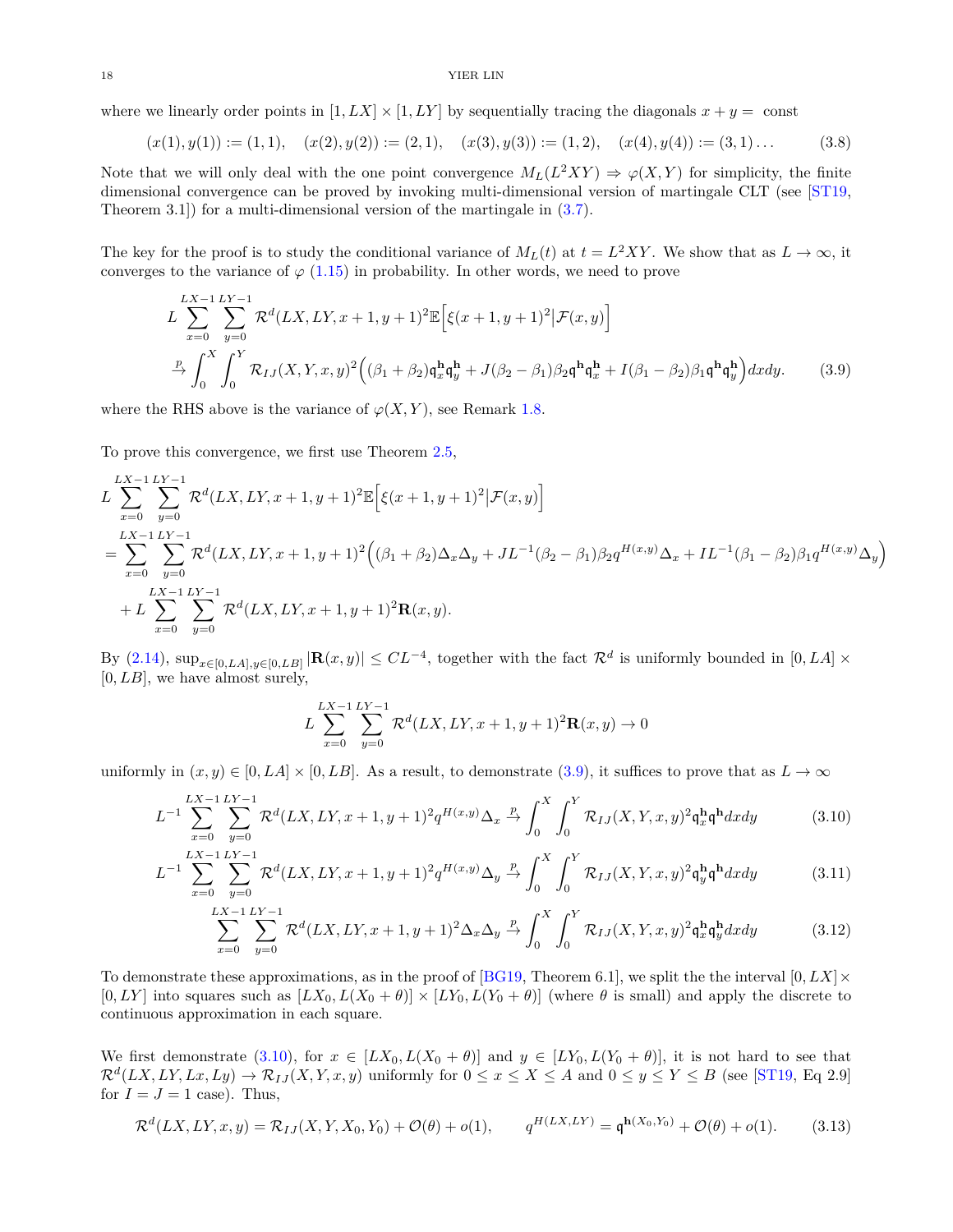where  $o(1)$  represents the term converging to zero as  $L \to \infty$ . Using these expansions, we have

$$
L^{-1} \sum_{\substack{x \in [L X_0, L(X_0 + \theta)] \\ y \in [L Y_0, L(Y_0 + \theta)]}} \mathcal{R}^d(LX, LY, x + 1, y + 1)^2 q^{H(x, y)} \Delta_x
$$
  
=  $L^{-1} \mathcal{R}_{IJ}(X, Y, X_0, Y_0)^2 \mathfrak{q}^{h(X_0, Y_0)} \times \left( \sum_{\substack{y \in [L Y_0, L(Y_0 + \theta)]}} \left( q^{H(L(X_0 + \theta), y)} - q^{H(LX_0, y)} \right) \right) + \mathcal{O}(\theta^3) + \theta^2 o(1)$  (3.14)

Using law of large number proved in Theorem [1.6,](#page-6-1) uniformly for  $y' \in [Y_0, Y_0 + \theta]$ 

<span id="page-18-3"></span><span id="page-18-1"></span><span id="page-18-0"></span>
$$
q^{H(L(X_0+\theta),Ly')}-q^{H(LX_0,Ly')}=q^{\mathbf{h}(X_0+\theta,y')}-q^{\mathbf{h}(X_0,y')}+o(1).
$$

Consequently, it follows from [\(3.14\)](#page-18-0)

$$
L^{-1} \sum_{\substack{x \in [LX_0, L(X_0 + \theta)] \\ y \in [LY_0, L(Y_0 + \theta)]}} \mathcal{R}^d(LX, LY, x + 1, y + 1)^2 q^{H(x, y)} \Delta_x
$$
  
\n
$$
= L^{-1} \mathcal{R}_{IJ}(X, Y, X_0, Y_0)^2 \mathfrak{q}^{h(X_0, Y_0)} \int_{Y_0}^{Y_0 + \theta} \left( \mathfrak{q}^{h(X_0 + \theta, y)} - \mathfrak{q}^{h(X_0, y)} \right) dy + \theta o(1) + \mathcal{O}(\theta^3) + \theta^2 o(1),
$$
  
\n
$$
= L^{-1} \mathcal{R}_{IJ}(X, Y, X_0, Y_0)^2 \mathfrak{q}^{h(X_0, Y_0)} \mathfrak{q}_x^{h(X_0, Y_0)} \theta^2 + \theta o(1) + \mathcal{O}(\theta^3) + \theta^2 o(1). \tag{3.15}
$$

Note that in the last line, we used the property that the solution  $\mathfrak{q}^{\mathbf{h}}$  to the [\(1.14\)](#page-6-4) is piecewise  $C^1$  (since we assume additionally the boundary  $\chi$  and  $\psi$  are smooth). By [\(3.15\)](#page-18-1),

$$
L^{-1} \sum_{x=0}^{LX-1} \sum_{y=0}^{LY-1} \mathcal{R}^{d}(LX, LY, x+1, y+1)^{2} q^{H(x,y)} \Delta_x
$$
  
= 
$$
\sum_{0 \le i \le X/\theta} \sum_{0 \le j \le Y/\theta} \mathcal{R}_{IJ}(X, Y, \theta i, \theta j)^{2} \mathfrak{q}^{h(\theta i, \theta j)} \mathfrak{q}^{h(\theta i, \theta j)}_{x} \theta^{2} + (1 + \theta^{-1}) o(1) + \mathcal{O}(\theta).
$$
 (3.16)

By first letting  $L \to \infty$  then  $\theta \to 0$ , we conclude the desired [\(3.10\)](#page-17-1). The approximation for [\(3.11\)](#page-17-2) is similar, we omit the detail.

Things become more involved for [\(3.12\)](#page-17-3), note that

$$
\sum_{x=LX_0}^{L(X_0+\theta)} \sum_{y=LY_0}^{L(Y_0+\theta)} \mathcal{R}^d(LX,LY,x+1,y+1)^2 \Delta_x \Delta_y
$$
\n
$$
= \mathcal{R}^d(LX,LY, LX_0,Y_0) \Bigg( \sum_{x=LX_0}^{L(X_0+\theta)} \sum_{y=LY_0}^{L(Y_0+\theta)} \Delta_x \Delta_y \Bigg) + \mathcal{O}(\theta^3),
$$
\n
$$
= L^{-2} (\log \mathfrak{q})^2 \mathcal{R}_{IJ}(X,Y,X_0,Y_0) \mathfrak{q}^{2h(X_0,Y_0)} \Bigg( \sum_{x=LX_0}^{L(X_0+\theta)} \sum_{y=LY_0}^{L(Y_0+\theta)} \nabla_x H(x,y) \nabla_y H(x,y) \Bigg) + o(1) \mathcal{O}(\theta^2) + \mathcal{O}(\theta^3), \tag{3.17}
$$

where we denote by  $\nabla_x H(x, y) := H(x+1, y) - H(x, y)$ ,  $\nabla_y H(x, y) := H(x, y+1) - H(x, y)$ . In the last equality, we used the approximation in [\(3.13\)](#page-17-4) and

$$
\Delta_x = q^{H(x+1,y)} - q^{H(x,y)} = L^{-1} \nabla_x H(x,y) \mathfrak{q}^{\mathbf{h}(X_0,Y_0)} \log \mathfrak{q} + L^{-1} o(1),
$$
  
\n
$$
\Delta_y = q^{H(x,y+1)} - q^{H(x,y)} = L^{-1} \nabla_y H(x,y) \mathfrak{q}^{\mathbf{h}(X_0,Y_0)} \log \mathfrak{q} + L^{-1} o(1).
$$

Note that  $-\nabla_x H(x, y), \nabla_y H(x, y)$  indicate the number of lines entering into the vertex  $(x, y)$  from bottom and left.

For a vertex associated with four tuple  $(i_1, j_1; i_2, j_2)$ , we say this vertex is *unusual* if  $i_1 \neq i_2$  or  $j_1 \neq i_2$ . Let  $\Box$  denote the square  $[LX_0, LX_0+L\theta] \times [LY_0, LY_0+L\theta]$  and suppose that there are respectively *n* and *m* lines entering inside  $\Box$  from bottom and left. Let C be the number of unusual vertices in the square. If  $C = 0$ , it is clear that

<span id="page-18-2"></span>
$$
\sum_{x=LX_0}^{L(X_0+\theta)}\sum_{y=LY_0}^{L(Y_0+\theta)}\nabla_x H(x,y)\nabla_y H(x,y)=-nm.
$$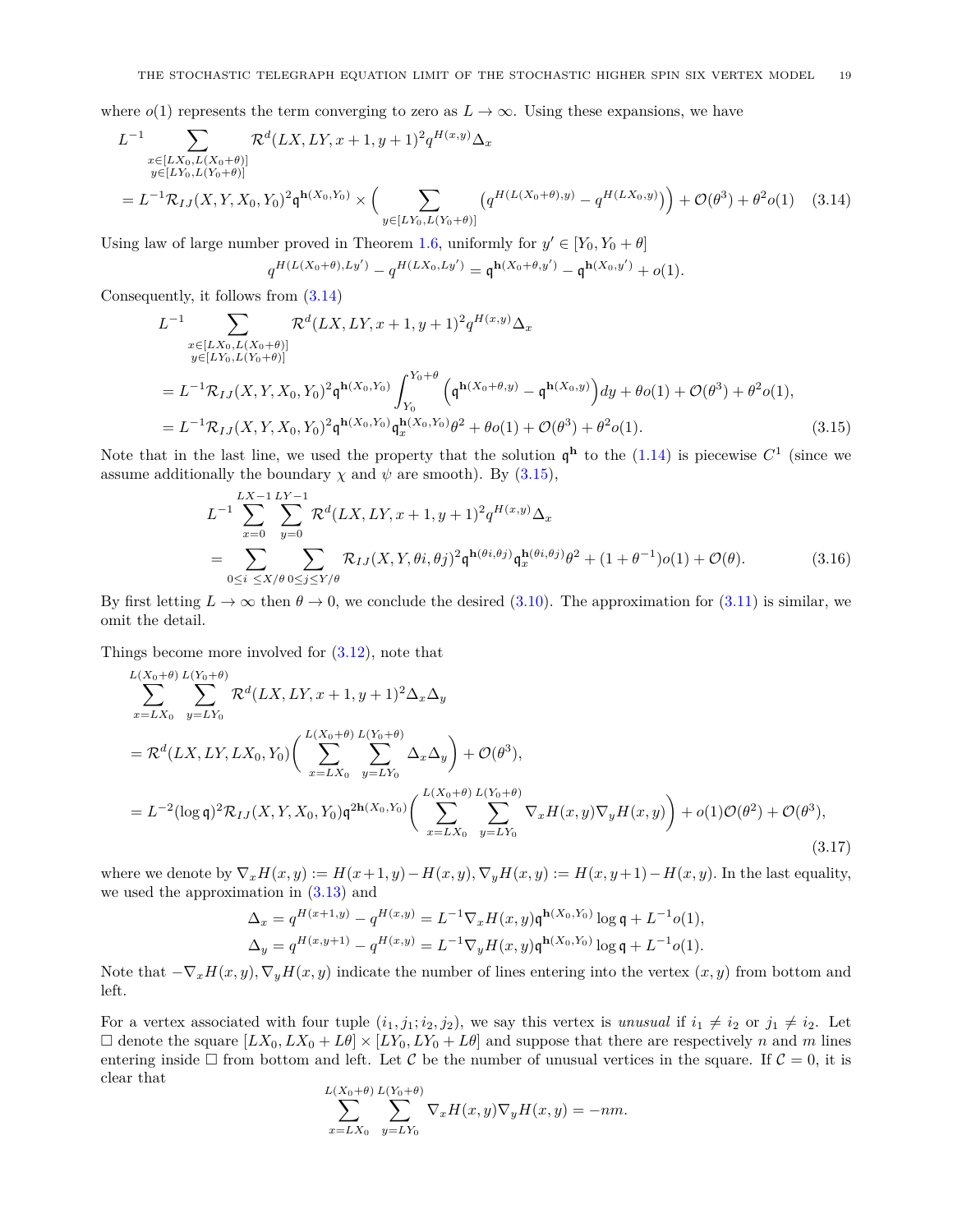Each unusual vertex might change the LHS summation at most by 2*IJθL*. As an analogue of [\[BG19,](#page-23-0) Eq. 93],

$$
\Big|\sum_{x=LX_0}^{L(X_0+\theta)}\sum_{y=LY_0}^{L(Y_0+\theta)}\nabla_x H(x,y)\nabla_y H(x,y)+nm\Big|\leq IJ\theta L\cdot\mathcal{C}.
$$

It follows from Lemma [2.4](#page-11-1) that the probability that a vertex is unusual is upper bounded by *CL*−<sup>1</sup> , where *C* is a constant. Thus,

<span id="page-19-0"></span>
$$
\left| \sum_{x=LX_0}^{L(X_0+\theta)} \sum_{y=LY_0}^{L(Y_0+\theta)} \nabla_x H(x,y) \nabla_y H(x,y) + nm \right| \le \text{const} \cdot \theta^3 L^2,
$$
\n(3.18)

with high probability as  $L \to \infty$ . Noting that

$$
H(L(X_0 + \theta), LY_0) - H(LX_0, LV_0) = -n, \qquad H(LX_0, L(Y_0 + Y)) - H(LX_0, LV_0) = m.
$$

Combining  $(3.17)$  and  $(3.18)$  (together with Theorem [2.3\)](#page-9-0) yields

$$
\sum_{x=LX_0}^{L(X_0+\theta)} \sum_{y=LY_0}^{L(Y_0+\theta)} \mathcal{R}^d(LX,LY,x+1,y+1)^2 \Delta_x \Delta_y
$$
\n
$$
= L^{-2} (\log \mathfrak{q})^2 \mathcal{R}_{IJ}(X,Y,X_0,Y_0) \mathfrak{q}^{2\mathbf{h}(X_0,Y_0)} \left( H(L(X_0+\theta),LY_0) - H(LX_0,LY_0) \right) \left( H(LX_0,L(Y_0+\theta)) - H(LX_0,LY_0) \right)
$$
\n
$$
+ o(1)\mathcal{O}(\theta^2) + \mathcal{O}(\theta^3)
$$

$$
= \mathcal{R}_{IJ}(X,Y,X_0,Y_0)(\log \mathfrak{q})^2 \mathfrak{q}^{2\mathbf{h}(X_0,Y_0)} \big(\mathbf{h}(X_0+\theta,Y_0) - \mathbf{h}(X_0,Y_0)\big) \big(\mathbf{h}(X_0,Y_0+\theta) - \mathbf{h}(X_0,Y_0)\big) + o(1)\mathcal{O}(\theta^2) + \mathcal{O}(\theta^3)
$$

Using similar approximation as in [\(3.16\)](#page-18-3), by first letting  $L \to \infty$  then  $\theta \to 0$ , we demonstrate [\(3.12\)](#page-17-3). Having proved  $(3.10)-(3.12)$  $(3.10)-(3.12)$  $(3.10)-(3.12)$ , we simply obtain the desired  $(3.9)$ .

We conclude the theorem using martingale CLT [\[HH14,](#page-23-24) Section 3]. Recall that

$$
M_L(t) = \sqrt{L} \sum_{i=1}^t \mathcal{R}^d(LX,LY,x(i),y(i))\xi(x(i),y(i)), \qquad t \in [1,L^2XY],
$$

We want to show  $U_L(X, Y) = M_L(L^2XY) \to \varphi(X, Y)$  in law as  $L \to \infty$ . By Theorem [2.3,](#page-9-0)  $M_L(t)$  is a martingale with respect to the its own filtration. The proof of Theorem [1.7](#page-6-2) reduces to verify the following conditions for martingale CLT:

(i). The conditional covariance of  $M_L(t)$  at  $t = L^2XY$ , which equals

$$
L\sum_{x=0}^{LX-1}\sum_{y=0}^{LY-1}\mathcal{R}^{d}(LX,LY;x+1,y+1)^{2}\mathbb{E}\Big[\xi(x+1,y+1)^{2}|\mathcal{F}(x,y)\Big],
$$

has the same  $L \to \infty$  behavior as its unconditional variance, in the sense that their ratio tends to 1 in probability.

(ii). The Lindeberg's condition, i.e.  $\lim_{L\to\infty}\sum_{i=1}^{L^2XY}\mathbb{E}\left[(M_L(i)-M_L(i-1))^2\mathbf{1}_{\{(M_L(i)-M_L(i-1))^2>\epsilon\}}\right]=0.$ 

Using Corollary [2.7,](#page-14-2) it is clear that the conditional variance on the LHS of [\(3.9\)](#page-17-0) is uniformly bounded. By the convergence in [\(3.9\)](#page-17-0) together with dominated convergence theorem, we know that both the conditional and unconditional variance of  $M_L(t)$  at  $t = L^2XY$  converge to the RHS of [\(3.9\)](#page-17-0) (which equals to variance of  $\varphi(X, Y)$ given in Remark [1.8\)](#page-7-2), this concludes (i).

The Lindeberg's condition (ii) follows directly from how *ξ* is defined: By straightforward computation, there exists constant *C* such that  $|\xi(x+1, y+1)| \le CL^{-1}$  for all  $x \in [0, LA]$  and  $y \in [0, LB]$ . In addition,  $\mathcal{R}^d(LX, LY, x, y)$ is uniformly bounded. So when *L* is large enough,

$$
\left\{ \left( M_L(i) - M_L(i-1) \right)^2 > \epsilon \right\} = \left\{ L\mathcal{R}^d(LX,LY,x(i),y(i))^2 \xi(x(i),y(i))^2 > \epsilon \right\} = \emptyset,
$$

which implies that for every  $i \in [1, L^2XY],$ 

$$
\mathbb{E}\Big[ (M_L(i) - M_L(i-1))^2 \mathbf{1}_{\{(M_L(i) - M_L(i-1))^2 > \epsilon\}} \Big] = 0.
$$

Having verified (i) and (ii), we conclude our proof using the martingale central limit theorem.  $\Box$ 

We move on proving Proposition [3.2.](#page-16-1) Before presenting our proof, we require the following result.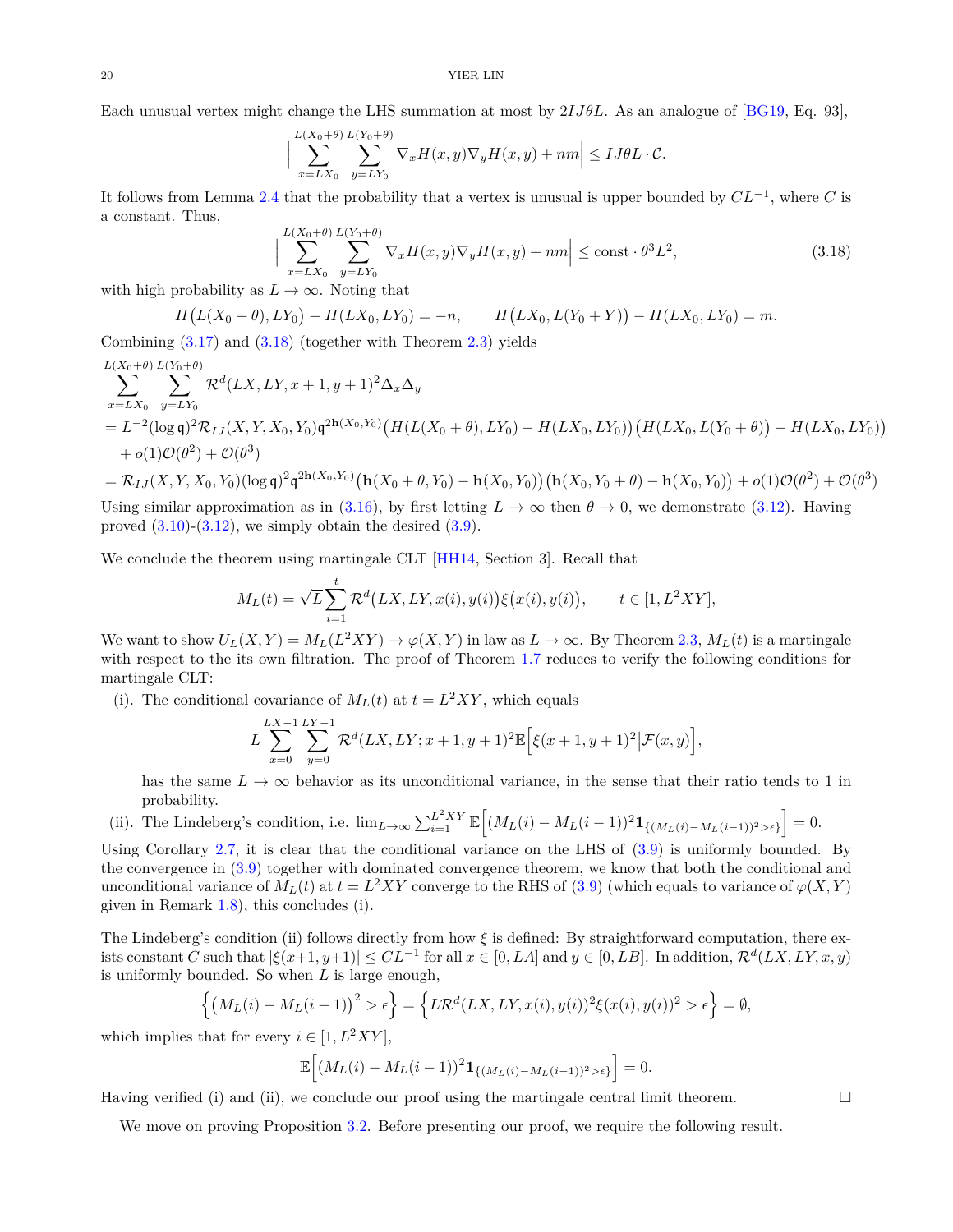<span id="page-20-0"></span>**Lemma 3.3.** *Fixed*  $A, B \ge 0$  *and*  $n, \ell_1, \ldots, \ell_n \in \mathbb{N}$ *, there exists constant*  $C$  *(only depends on*  $A, B, n$ *) such that for all*  $L > 1$  *and arbitrary distinct points*  $(x_i, y_i) \in [1, LA] \times [1, LB], i = 1, \ldots n$ ,

$$
\mathbb{E}\Big[\prod_{i=1}^n |\xi(x_i,y_i)|^{\ell_i}\Big] \leq CL^{-\sum_{i=1}^n (\ell_i+1)}.
$$

*Proof.* It suffices to prove that for  $(x, y) \in [0, LA-1] \times [0, LB-1]$ ,

<span id="page-20-1"></span>
$$
\mathbb{E}\Big[|\xi(x+1,y+1)|^{\ell}|\mathcal{F}(x,y)\Big] \leq CL^{-\ell-1}.\tag{3.19}
$$

We first finish the proof of the lemma by assuming  $(3.19)$ . Consider the ordering  $(3.8)$  of integer points in  $[1,LA] \times [1,LB]$ , without loss of generality, we assume  $(x_i, y_i) = (x(s_i), y(s_i))$  so that  $s_1 < \cdots < s_n$ . Recall that  $\mathcal{F}(x,y) = \sigma(H(i,j): i \leq x \text{ or } j \leq y)$ , so  $\xi(x_i,y_i) \in \mathcal{F}(x_n-1,y_n-1)$  for  $i = 1,\ldots,n-1$ . By [\(3.19\)](#page-20-1) and conditioning,

$$
\mathbb{E}\Big[\prod_{i=1}^{n} |\xi(x_i, y_i)|^{\ell_i}\Big] = \mathbb{E}\Big[\prod_{i=1}^{n-1} |\xi(x_i, y_i)|^{\ell_i}\Big] \mathbb{E}\Big[|\xi(x_n, y_n)|^{\ell_n} \Big| \mathcal{F}(x_n - 1, y_n - 1)\Big] \leq CL^{-\ell_n - 1} \mathbb{E}\Big[\prod_{i=1}^{n-1} |\xi(x_i, y_i)|^{\ell_i}\Big].
$$

Iterating the above inequality, we conclude the lemma.

We move on showing  $(3.19)$ . Denote  $v, v'$  to be the vertical input and output for the vertex  $(x, y)$  and h to be the horizontal input, i.e.

$$
v := H(x, y) - H(x + 1, y), \quad v' := H(x, y + 1) - H(x + 1, y + 1), \quad h := H(x, y + 1) - H(x, y).
$$

It is evident that we can rewrite  $\xi(x+1, y+1)$  in [\(2.5\)](#page-9-3) as

$$
\xi(x+1,y+1) = q^{H(x,y)}(q^{h-v'} - b_1 q^h - b_2 q^{-v} + b_1 + b_2 - 1),
$$
\n(3.20)

recall  $b_1 = \frac{\alpha + \nu}{1 + \alpha}$  and  $b_2 = \frac{1 + \alpha q^J}{1 + \alpha}$ . Since  $q = \mathfrak{q}^{\frac{1}{L}}$  where  $\mathfrak{q}$  is fixed, so for  $(x, y) \in [0, LA] \times [0, LB]$ , there exists *C* such that  $\frac{1}{C} \leq q^{H(x,y)} \leq C$ . In addition, by [\(3.2\)](#page-15-3),

$$
q^{h-v'} - b_1 q^h - b_2 q^{-v} + b_1 + b_2 - 1 = q^{h-v'} - q^h - q^{-v} + 1 + (1 - b_1)(q^h - 1) + (1 - b_2)(q^{-v} - 1)
$$
  
=  $\ln q(v - v')L^{-1} + \mathcal{O}(L^{-2})$ 

Referring to  $(3.20)$ , we conclude that for fixed *A* and *B* there exists a constant *C* such that for arbitrary  $L > 1$ ,  $(x, y) \in [0, LA] \times [0, LB],$ 

<span id="page-20-4"></span><span id="page-20-3"></span><span id="page-20-2"></span>
$$
|\xi(x+1, y+1)| \le CL^{-2} \qquad \text{if } (h, v) = (h', v')|\xi(x+1, y+1)| \le CL^{-1} \qquad \text{if } (h, v) \ne (h', v')\tag{3.21}
$$

Note that

$$
\mathbb{E}\Big[|\xi(x+1,y+1)|^{\ell}|\mathcal{F}(x,y)\Big] = \mathbb{E}\Big[|\xi(x+1,y+1)|^{\ell}|\sigma(H(x,y),h,v)\Big] \n= \sum_{(h',v'): h' + v' = h + v} L_{\alpha}^{(J)}(h,v;h',v')|\xi(x+1,y+1)|^{\ell}
$$
\n(3.22)

Using Lemma [2.4](#page-11-1) and  $(3.21)$ , we know that for each term in the summation: Either  $(h', v') \neq (h, v)$ , which implies  $L_{\alpha}^{(J)}(h, v; h', v') \leq CL^{-1}$  and  $|\xi(x+1, y+1)| \leq CL^{-1}$ ; Either  $(h, v) = (h', v')$ , which yields  $|\xi(x+1, y+1)| \leq CL^{-1}$  $CL^{-2}$ . Hence, the absolute value for each term in the summation [\(3.22\)](#page-20-4) is upper bounded by  $CL^{-\ell-1}$ . As the summation is finite, we conclude  $(3.19)$ .

*Proof of Proposition* [3.2.](#page-16-1) Using the Kolmogorov-Chentsov criterion, the tightness of  $U_L(\cdot, \cdot)$  follows directly from [\(3.5\)](#page-16-4). To prove (3.5), it suffices to show that there exists constant *C* such that for  $X \in [0, LA]$  and  $0 \le Y_1 \le Y_2 \le LB$ ,

<span id="page-20-5"></span>
$$
\mathbb{E}\Big[\Big(U_L(X,Y_1) - U_L(X,Y_2)\Big)^{2n}\Big] \le C|Y_1 - Y_2|^n,
$$
\n(3.23)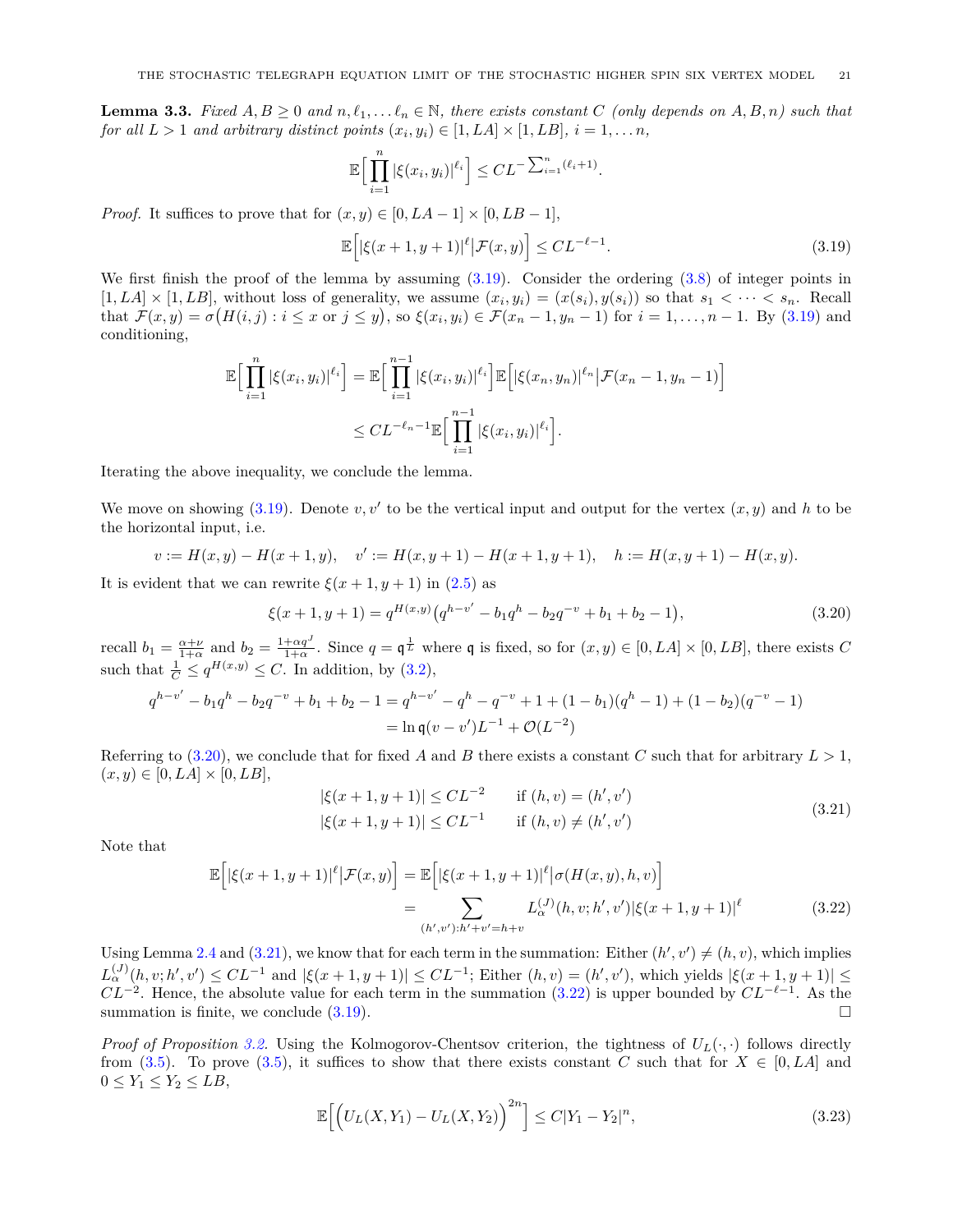Since we linearly interpolate  $H(X, Y)$  for non-integer  $X, Y$  and  $U_L(X, Y)$  is expressed in terms of  $H(LX, LY)$ , we can assume  $Y_2 - Y_1 \geq L^{-1}$ . Referring to [\(3.6\)](#page-16-5), we know that

<span id="page-21-3"></span>
$$
U_L(X,Y) = \sqrt{L} \sum_{x=1}^{LX} \sum_{y=1}^{LY} \mathcal{R}^d(LX,LY,x,y) \xi(x,y), \qquad (3.24)
$$

which implies

$$
U_L(X, Y_2) - U_L(X, Y_1) = \sum_{x=1}^{LX} \sum_{y=1}^{LY_1} \sqrt{L} \left( \mathcal{R}^d(LX, LY_1, x, y) - \mathcal{R}^d(LX, LY_2, x, y) \right) \xi(x, y)
$$
  
+ 
$$
\sum_{x=1}^{LX} \sum_{y=LY_1+1}^{LY_2} \sqrt{L} \mathcal{R}^d(LX, LY_2, x, y) \xi(x, y)
$$

Taking the *n*-th power of both sides in the above display and apply the inequality  $(a+b)^{2n} \leq 2^{2n-1}(a^{2n}+b^{2n})$ to the RHS, we have

$$
\mathbb{E}\Big[\big(U_L(X,Y_2) - U_L(X,Y_1)\big)^{2n}\Big] \leq 2^{2n-1} \mathbb{E}\Big[\Big(\sum_{x=1}^{LX} \sum_{y=1}^{LY_1} \sqrt{L} \big(\mathcal{R}^d(LX,LY_1,x,y) - \mathcal{R}^d(LX,LY_2,x,y)\big)\xi(x,y)\Big)^{2n}\Big] + 2^{2n-1} \mathbb{E}\Big[\Big(\sum_{x=1}^{LX} \sum_{y=LY_1+1}^{LY_2} \sqrt{L}\mathcal{R}^d(LX,LY_2,x,y)\xi(x,y)\Big)^{2n}\Big] \tag{3.25}
$$

Denote the first and second term above (without the constant multiplier) by  $M_1$  and  $M_2$  respectively. We proceed to upper bound  $M_1$  and  $M_2$  respectively.

For  $\mathbf{M}_1$ , since  $\xi(x, y)$  is a martingale increment, by Burkholder–Davis–Gundy inequality, we have

$$
\mathbf{M}_1 \leq C(n) L^n \mathbb{E}\bigg[\bigg(\sum_{x=1}^{LX} \sum_{y=1}^{LY_1} \big(\mathcal{R}^d(LX,LY_1,x,y) - \mathcal{R}^d(LX,LY_2,x,y)\big)^2 \xi(x,y)^2\bigg)^n\bigg],
$$

where the constant  $C(n)$  only depends on *n*. Under scaling [\(3.2\)](#page-15-3), there exists a constant *C* such that for  $L > 1$ ,  $X \in [0, LA]$  and  $Y_1, Y_2 \in [0, LB]$  (one can see this from the expression of  $\mathcal{R}^d$  in [\(1.7\)](#page-1-2)),

<span id="page-21-1"></span>
$$
\left|\mathcal{R}^d(LX,LY_1,x,y)-\mathcal{R}^d(LX,LY_2,x,y)\right|\leq C|Y_1-Y_2|,
$$

this implies

<span id="page-21-0"></span>
$$
\mathbf{M}_1 \le C(n)|Y_1 - Y_2|^{2n} \cdot L^n \mathbb{E}\bigg[\bigg(\sum_{x=1}^{LX} \sum_{y=1}^{LY_1} \xi(x, y)^2\bigg)^n\bigg].\tag{3.26}
$$

We claim that for all  $L > 1$ , the term  $L^n \mathbb{E}\Big[\Big(\sum_{x=1}^{LX} \sum_{y=1}^{LY_1} \xi(x, y)^2\Big)^n\Big]$  is uniformly upper bounded for  $(x, y) \in$  $[0, LA] \times [0, LB]$ . To see this, we expand the *n*-th power of the double summation in the expectation above. It is not hard to see that there exists a constant *C* such that

$$
L^{n}\mathbb{E}\bigg[\bigg(\sum_{x=1}^{LX} \sum_{y=1}^{LY_1} \xi(x,y)^2\bigg)^n\bigg] \leq CL^n \sum_{\lambda \vdash n} \sum_{\substack{(x_i,y_i) \in [1,LX] \times [1,LY_1] \\ i=1,\dots,\ell(\lambda), (x_i,y_i) \text{ are distinct}}} \mathbb{E}\bigg[\prod_{i=1}^{\ell(\lambda)} \xi(x_i,y_i)^{2\lambda_i}\bigg]
$$

Here, the summation above is taken over the partition  $\lambda$  of *n*, that is to say,  $\lambda = (\lambda_1 \geq \cdots \geq \lambda_s) \in \mathbb{Z}_{\geq 1}^s$  with  $\sum_{i=1}^{s} \lambda_i = n, \ell(\lambda) = s$  is the length of the partition  $\lambda$ . We want to upper bound the right hand side in the above display. By Lemma [3.3,](#page-20-0) we know that the  $\mathbb{E}\left[\prod_{i=1}^{\ell(\lambda)} \xi(x_i, y_i)^{2\lambda_i}\right]$  can be upper bounded by a constant times  $L^{-2n-\ell(\lambda)}$ . In addition, it is clear that  $\#\{(x_i,y_i)\in[1,LX]\times[1,LY_1], i=1,\ldots,\ell(\lambda), (x_i,y_i) \text{ are distinct}\}\leq$  $(L^2XY_1)^{\ell(\lambda)}$  (#A denotes the number of elements in the set A). Consequently

$$
L^n \mathbb{E}\bigg[\Big(\sum_{x=1}^{LX} \sum_{y=1}^{LY_1} \xi(x,y)^2\Big)^n\bigg] \leq CL^n \sum_{\lambda \vdash n} (L^2XY_1)^{\ell(\lambda)} L^{-2n-\ell(\lambda)} \leq C.
$$

Inserting the above upper bound into  $(3.26)$  implies

<span id="page-21-2"></span>
$$
\mathbf{M}_1 \le C(n)|Y_2 - Y_1|^{2n}.\tag{3.27}
$$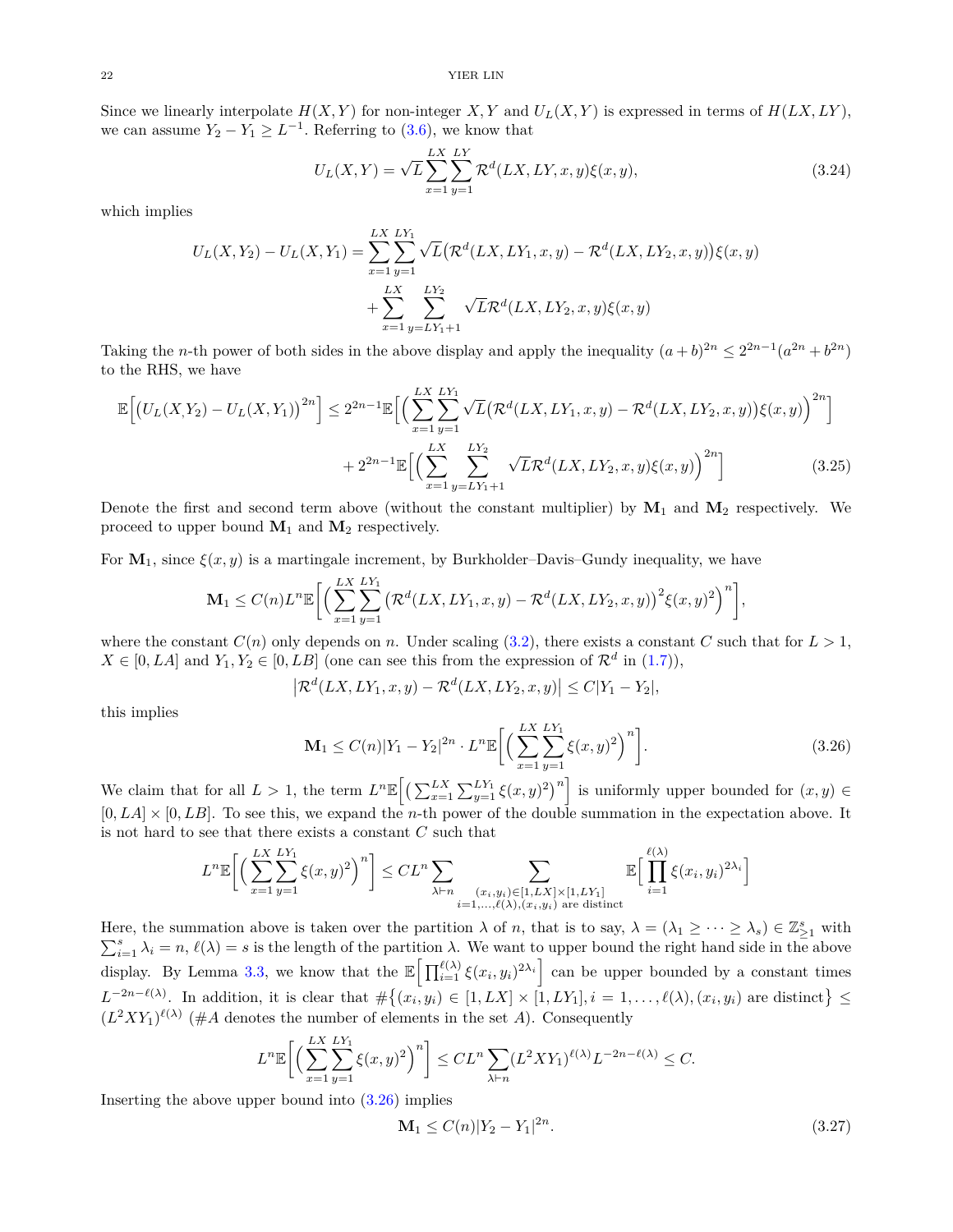We proceed to upper bound  $M_2$ . Again, using Burkholder-Davis-Gundy inequality, one obtains

$$
\mathbf{M}_2 \leq C(n) L^n \mathbb{E} \bigg[ \Big( \sum_{x=1}^{LX} \sum_{y=LY_1+1}^{LY_2} \mathcal{R}^d(LX,LY_2,x,y)^2 \xi(x,y)^2 \Big)^n \bigg].
$$

Expanding the *n*-th power for the double summation and upper bounding the square of  $\mathcal{R}^d$  by a constant,

$$
\mathbf{M}_2 \leq C(n) L^n \sum_{\lambda \vdash n} \sum_{\substack{(x_i, y_i) \in [1, LX] \times (LY_1, LY_2] \\ i=1,\ldots,\ell(\lambda), (x_i, y_i) \text{ are distinct}}} \mathbb{E} \Big[ \prod_{i=1}^{\ell(\lambda)} \xi(x_i, y_i)^{2\lambda_i} \Big].
$$

Using Lemma  $3.3$  and by similar argument for upper bounding  $M_1$ , we have

$$
\mathbf{M}_2 \le C(n)L^n \sum_{\lambda \vdash n} (L^2 X (Y_2 - Y_1))^{\ell(\lambda)} L^{-2n - \ell(\lambda)} \le C(n) L^{\ell(\lambda) - n} (Y_2 - Y_1)^{\ell(\lambda)} \le C(n) |Y_2 - Y_1|^n \tag{3.28}
$$

The last inequality in the above display is due to our assumption  $Y_2 - Y_1 \geq L^{-1}$ .

Referring to  $(3.25)$ , we have

<span id="page-22-1"></span>
$$
\mathbb{E}\Big[\big(U_L(X,Y_2) - U_L(X,Y_1)\big)^{2n}\Big] \leq 2^{2n-1}(\mathbf{M}_1 + \mathbf{M}_2).
$$

Combining  $(3.27)$  with  $(3.28)$ , we conclude  $(3.23)$ .

<span id="page-22-0"></span>**Remark 3.4.** *It is worth remarking that the classical theory for martingale functional CLT, e.g.* [\[Bro71,](#page-23-23) Section 6]*, might not be helpful for proving our tightness. In order to get the tightness, the classical theory requires*  $U_L(X, Y)$  *to be a martingale in*  $(X, Y)$  *in order to control (using martingale inequalities) the modulus* 

<span id="page-22-2"></span>
$$
\sup_{|X_1 - X_2| + |Y_1 - Y_2| \le \delta} |U_L(X_1, Y_1) - U_L(X_2, Y_2)|,
$$

*for small*  $\delta > 0$ *, and then apply the Arzela-Ascoli. See* [\[Bil13,](#page-23-25) Theorem 7.3]*. In our case, though*  $\xi(x, y)$  *is a martingale increment,*  $U_L(X, Y)$  *fails to be a martingale due to dependence of*  $\mathcal{R}^d$  *on*  $X, Y$  *in* [\(3.24\)](#page-21-3)*.* 

*Proof of Corollary [1.9.](#page-7-0)* It suffices to prove the weak convergence for arbitrary interval  $[0, A] \times [0, B]$ . Note that  $U(x, y) = q^{H(x, y)} - \mathbb{E}[q^{H(x, y)}],$  then

$$
H(Lx, Ly) = L \log_{\mathfrak{q}} \left( q^{H(Lx, Ly)} \right) = L \log_{\mathfrak{q}} \mathbb{E} \left[ q^{H(Lx, Ly)} \right] + L \log_{\mathfrak{q}} \left( 1 + \frac{U(Lx, Ly)}{\mathbb{E} \left[ q^{H(Lx, Ly)} \right]} \right). \tag{3.29}
$$

Since  $H(x, y)$  is Lipschitz and  $q = \mathfrak{q}^{\frac{1}{L}}$  (where  $\mathfrak{q}$  is fixed), there exists constant *C* such that for  $(x, y) \in [0, L\mathcal{A}] \times$  $[0, LB]$ ,

$$
\frac{1}{C} \le q^{H(Lx,Ly)} \le C, \qquad \frac{1}{C} \le \mathbb{E}\Big[q^{H(Lx,Ly)}\Big] \le C.
$$

For the second term on the right hand side of [\(3.29\)](#page-22-2), we taylor expand the function  $\log_{\mathfrak{q}}(1+x)$  around  $x=0$ ,

$$
H(Lx, Ly) = L \log_{\mathfrak{q}} \mathbb{E}\Big[q^{H(Lx, Ly)}\Big] + \frac{LU(Lx, Ly)}{\log \mathfrak{q} \cdot \mathbb{E}\big[q^{H(Lx, Ly)}\big]} + Lr_L(x, y),
$$

where  $|r_L(x, y)| \leq C U(Lx, Ly)^2 / (\mathbb{E}[q^{H(Lx, Ly)}])^2 \leq C U(Lx, Ly)^2$ . Consequently, since  $\mathbb{E}[U(Lx, Ly)] = 0$ ,

$$
\frac{H(Lx, Ly) - \mathbb{E}\Big[H(Lx, Ly)\Big]}{\sqrt{L}} = \frac{\sqrt{L}U(Lx, Ly)}{\mathbb{E}\Big[q^{H(Lx, Ly)}\Big] \log q} + \sqrt{L}\Big(r_L(x, y) - \mathbb{E}\big[r_L(x, y)\big]\Big).
$$

By Proposition [3.2,](#page-16-1) we know that  $U_L(\cdot, \cdot) = \sqrt{L}U(L \cdot, L \cdot)$  is tight. Thus, for any fixed  $A, B > 0$ , as  $L \to \infty$ ,

$$
\sup_{x \in [0,A] \times [0,B]} L^{\frac{1}{2}} U(Lx, Ly)^2 \to 0 \quad \text{ in probability.}
$$

Since  $|r<sub>L</sub>(x, y)| \leq CU(Lx, Ly)^2$ ,

$$
\sup_{(x,y)\in[0,A]\times[0,B]} \sqrt{L}\Big| r_L(x,y) - \mathbb{E}\big[r_L(x,y)\big]\Big| \to 0 \quad \text{ in probability.}
$$